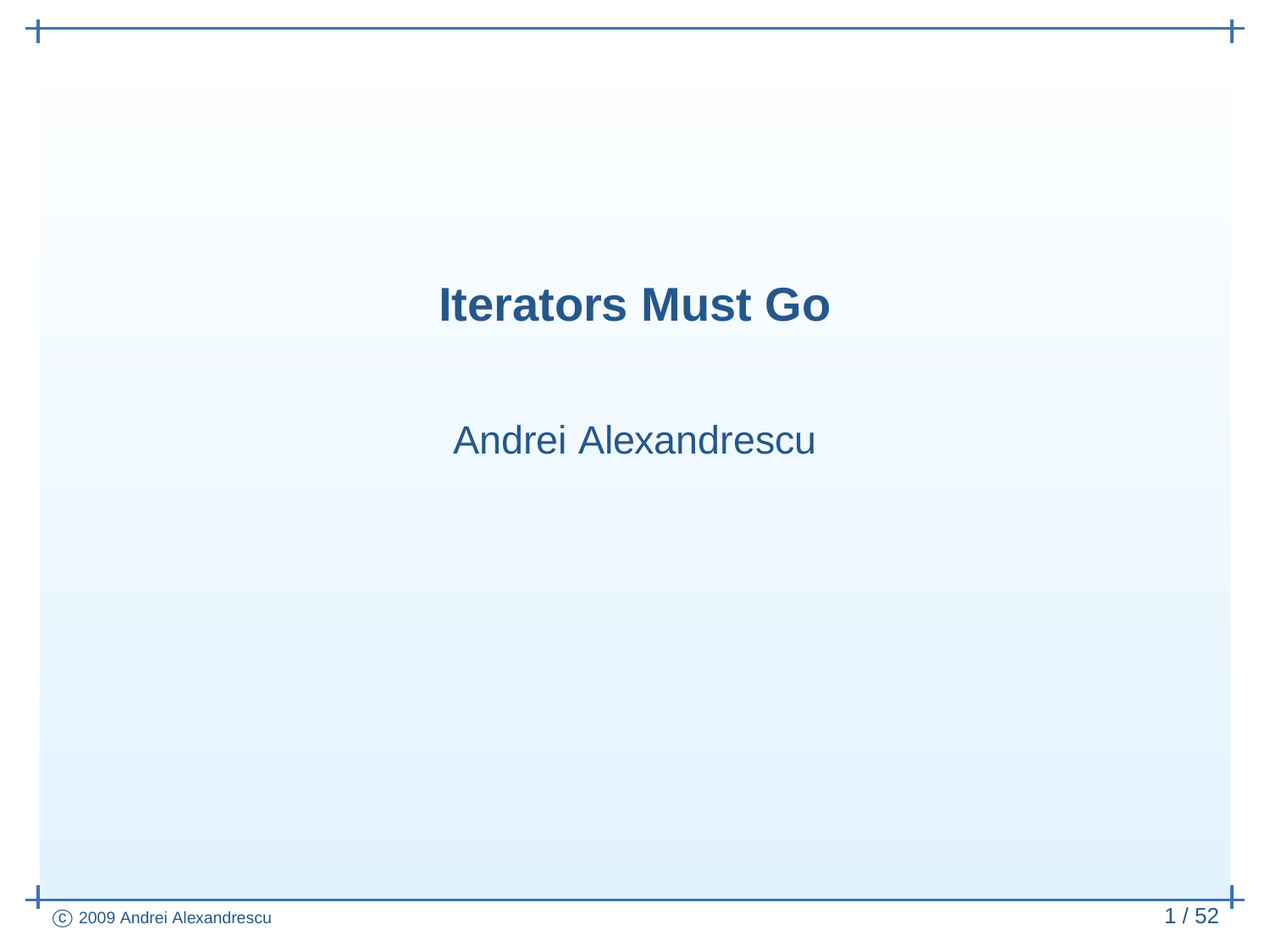### **This Talk**

- $\bullet$ • The STL
- $\bullet$ • Iterators
- $\bullet$ Range-based design
- $\bullet$ • Conclusions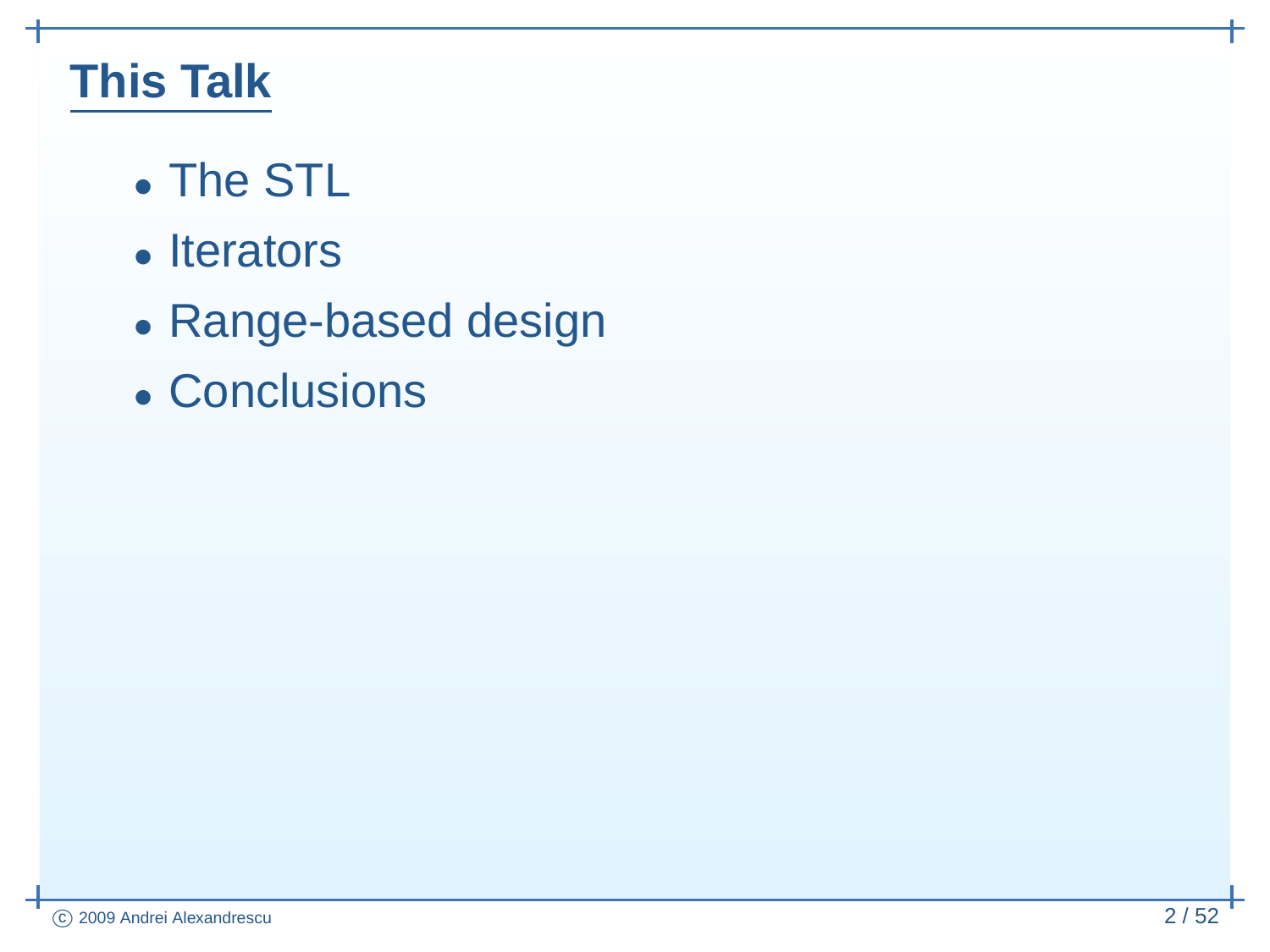# **What is the STL?**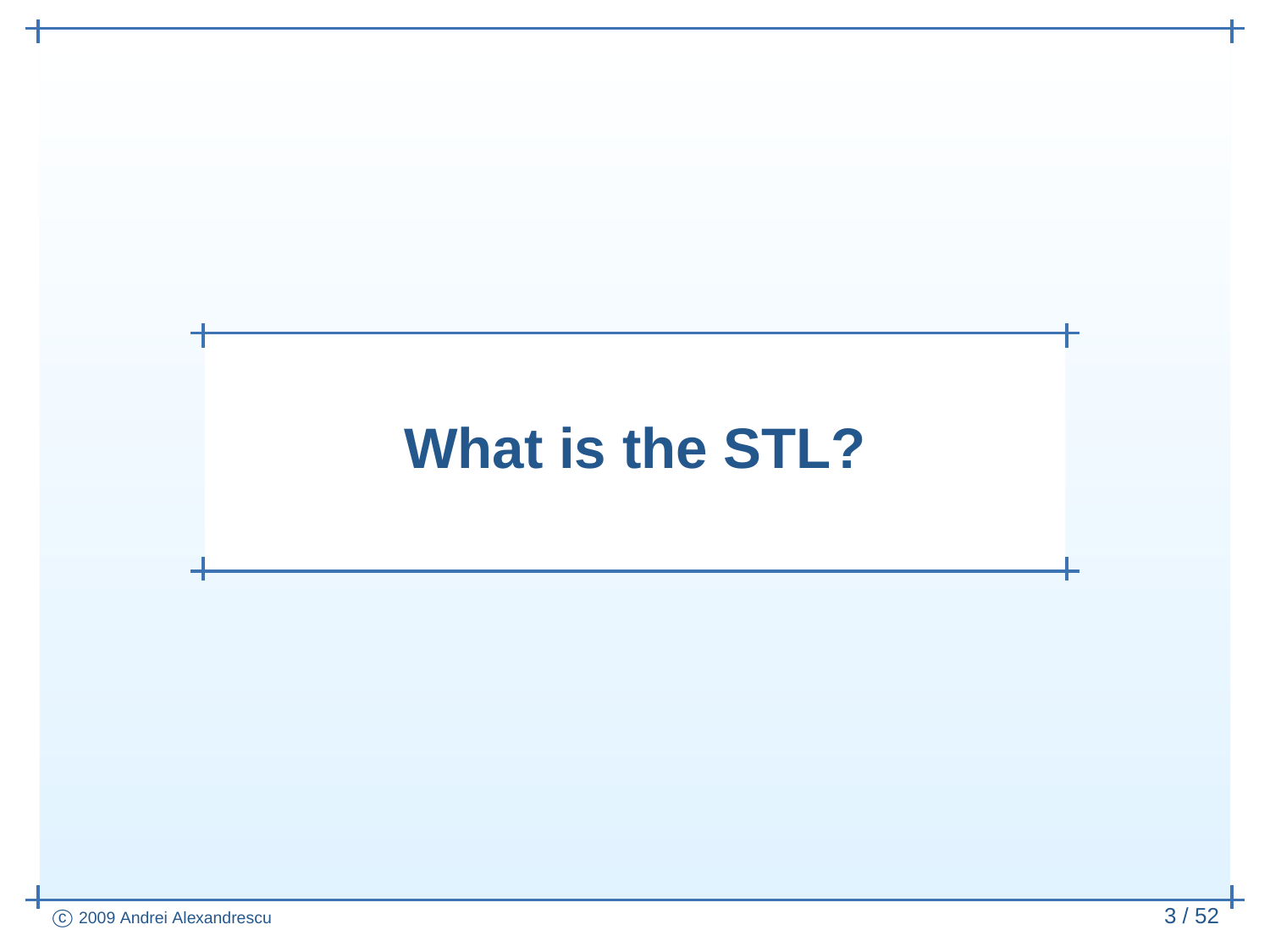• <sup>A</sup> good library of algorithms and data structures.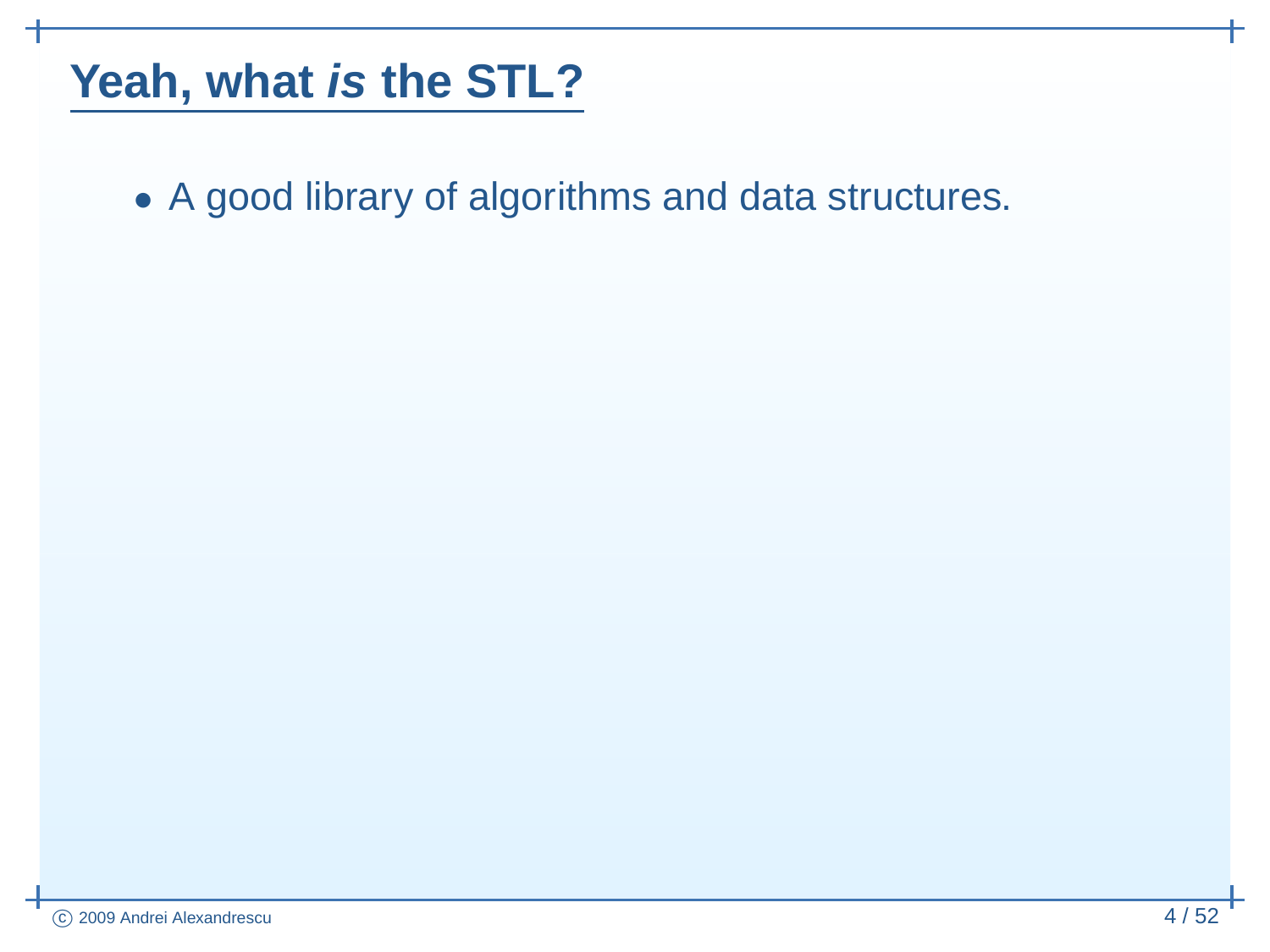• A (good bad) library of algorithms and data structures.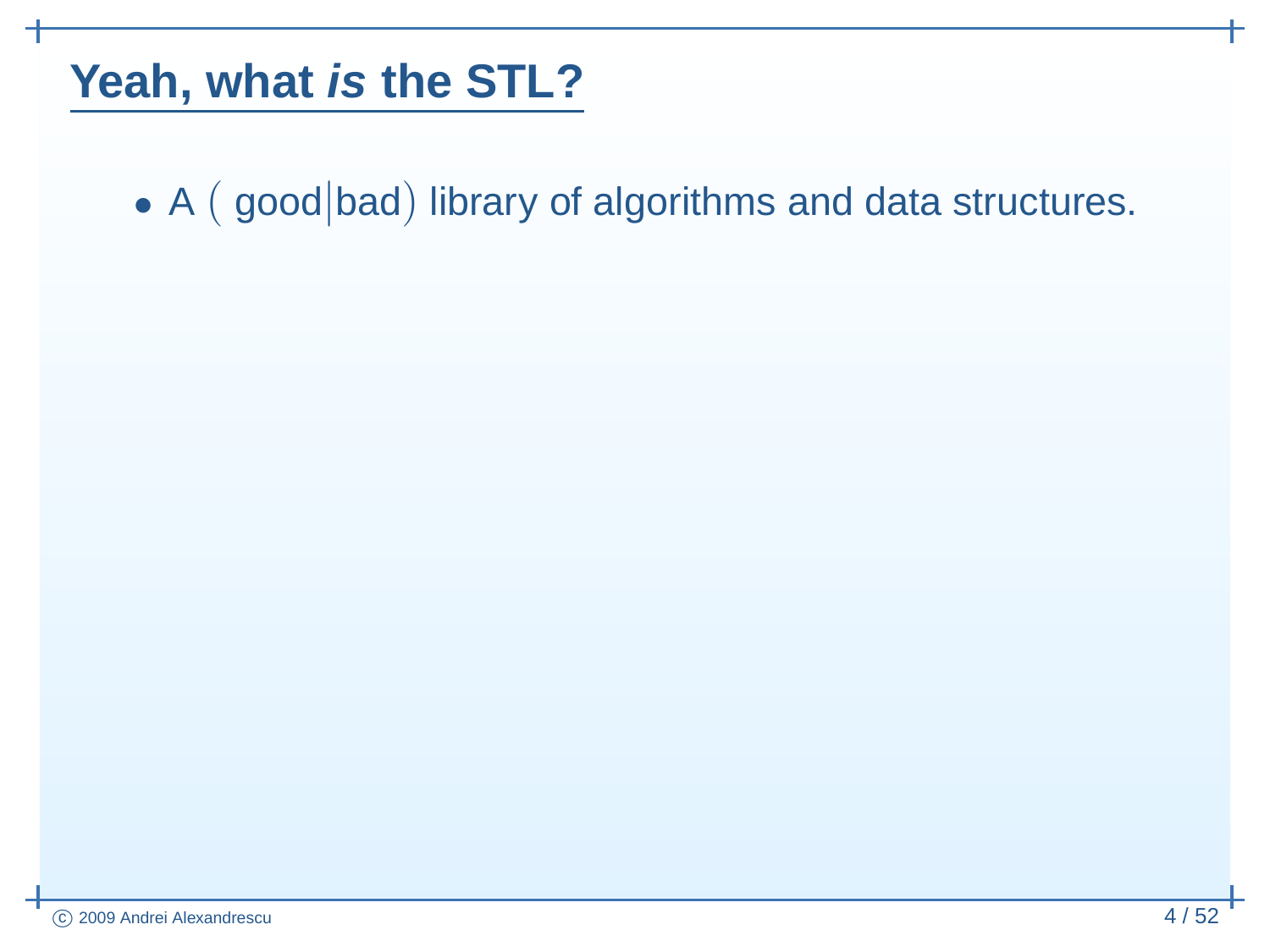• A (good bad ugly) library of algorithms and data structures.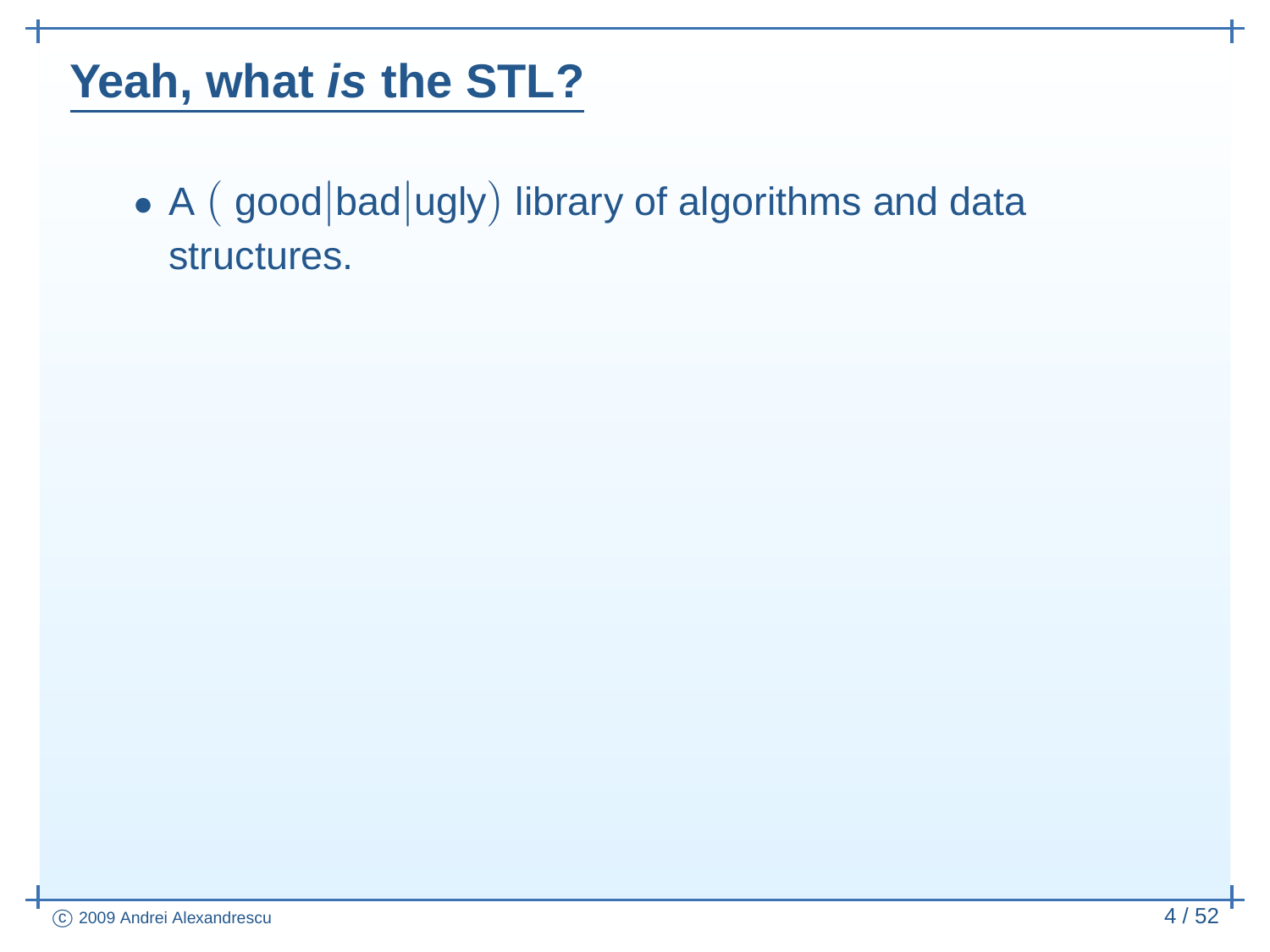- A (good bad ugly) library of algorithms and data structures.
- iterators <sup>=</sup> gcd(containers, algorithms);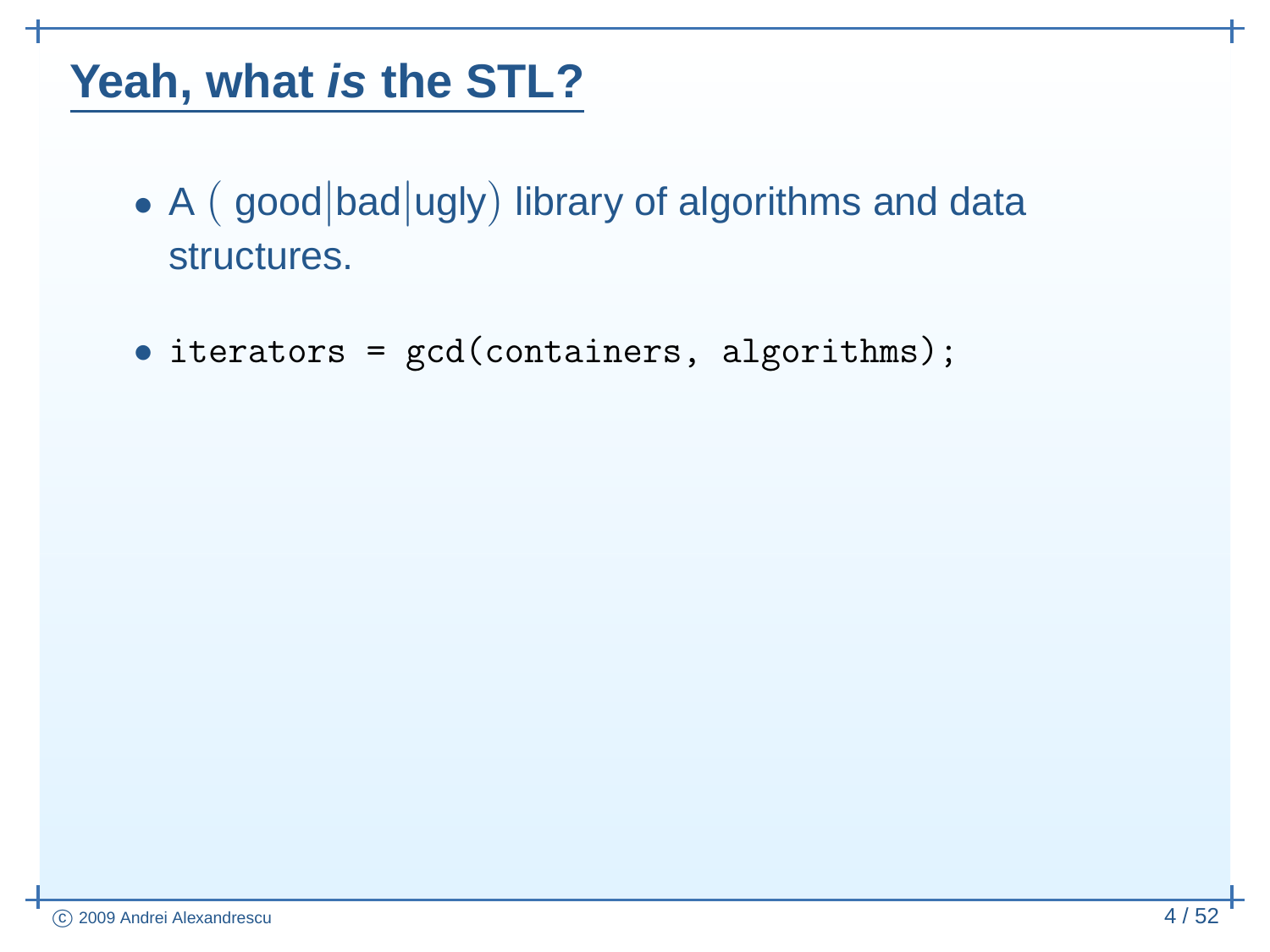- A (good bad ugly) library of algorithms and data structures.
- iterators <sup>=</sup> gcd(containers, algorithms);
- **<sup>S</sup>**crumptious **<sup>T</sup>**emplate **<sup>L</sup>**ore
- **<sup>S</sup>**nout to **<sup>T</sup>**ail **<sup>L</sup>**ength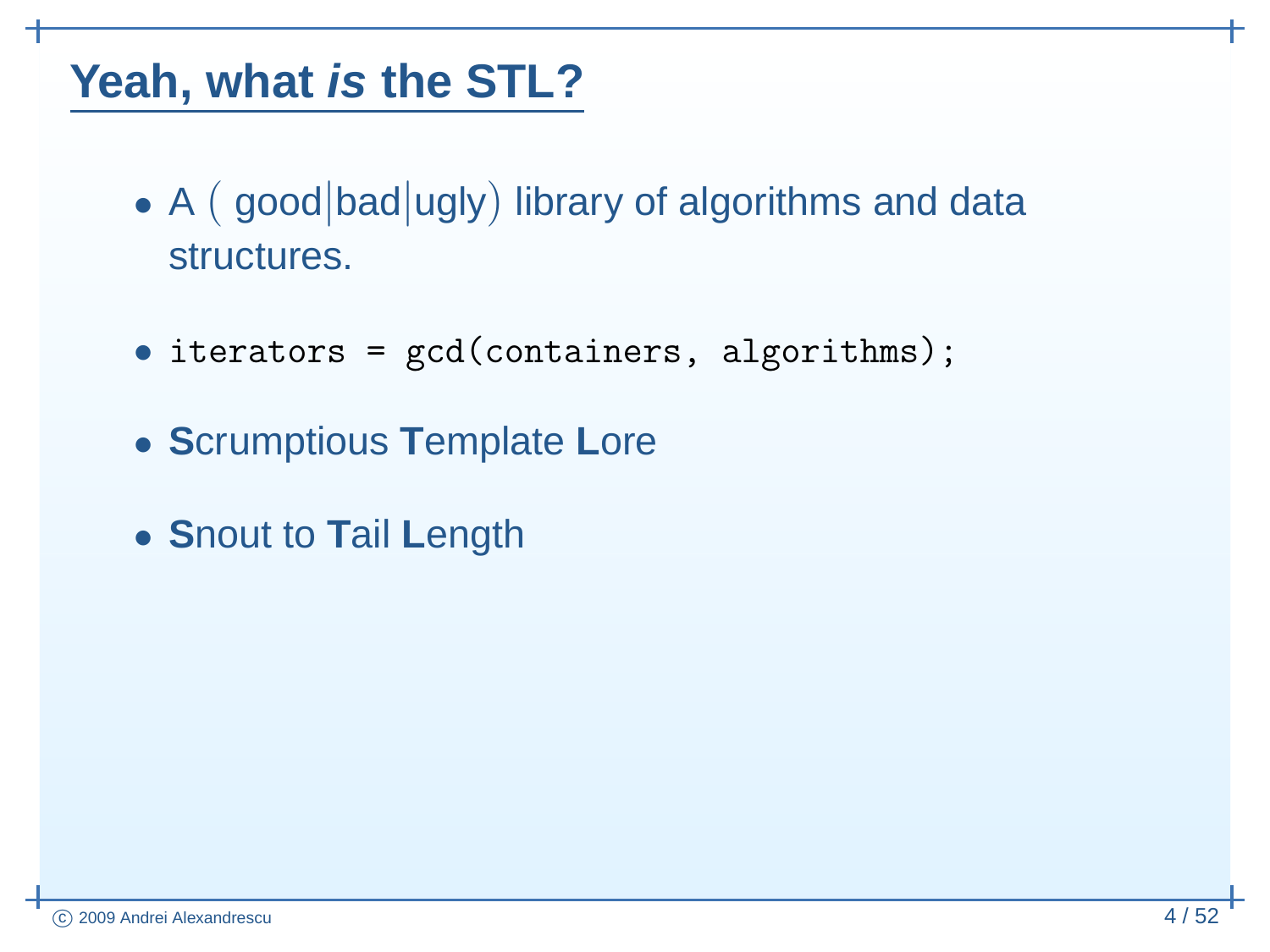### **What the STL is**

- More than the answer, the *question* is important in the STL
- "What would the most general implementations of fundamental containers and algorithms look like?"
- Everything else is aftermath
- Most importantly: STL is one answer, not the answer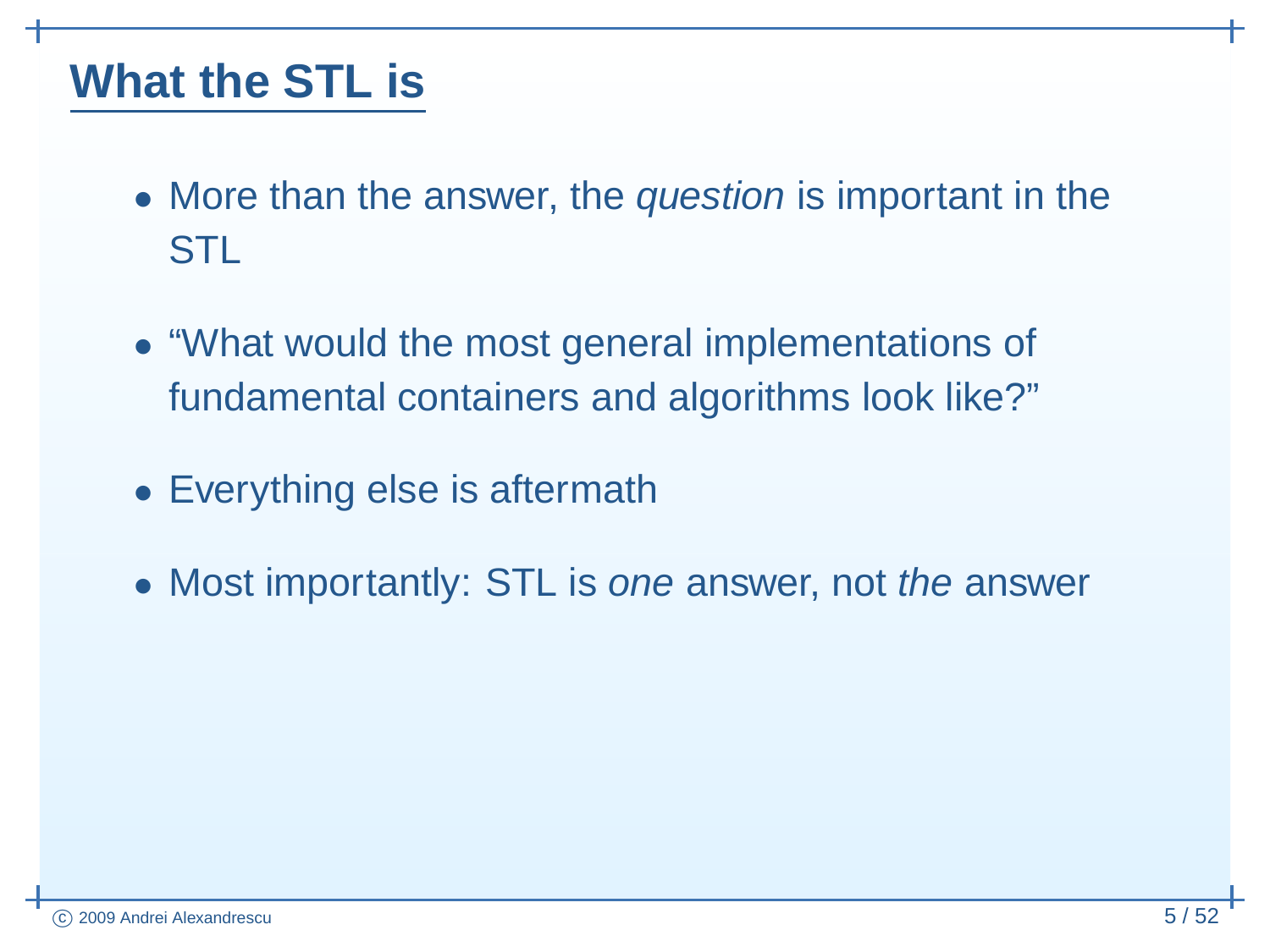### **STL is nonintuitive**

⊣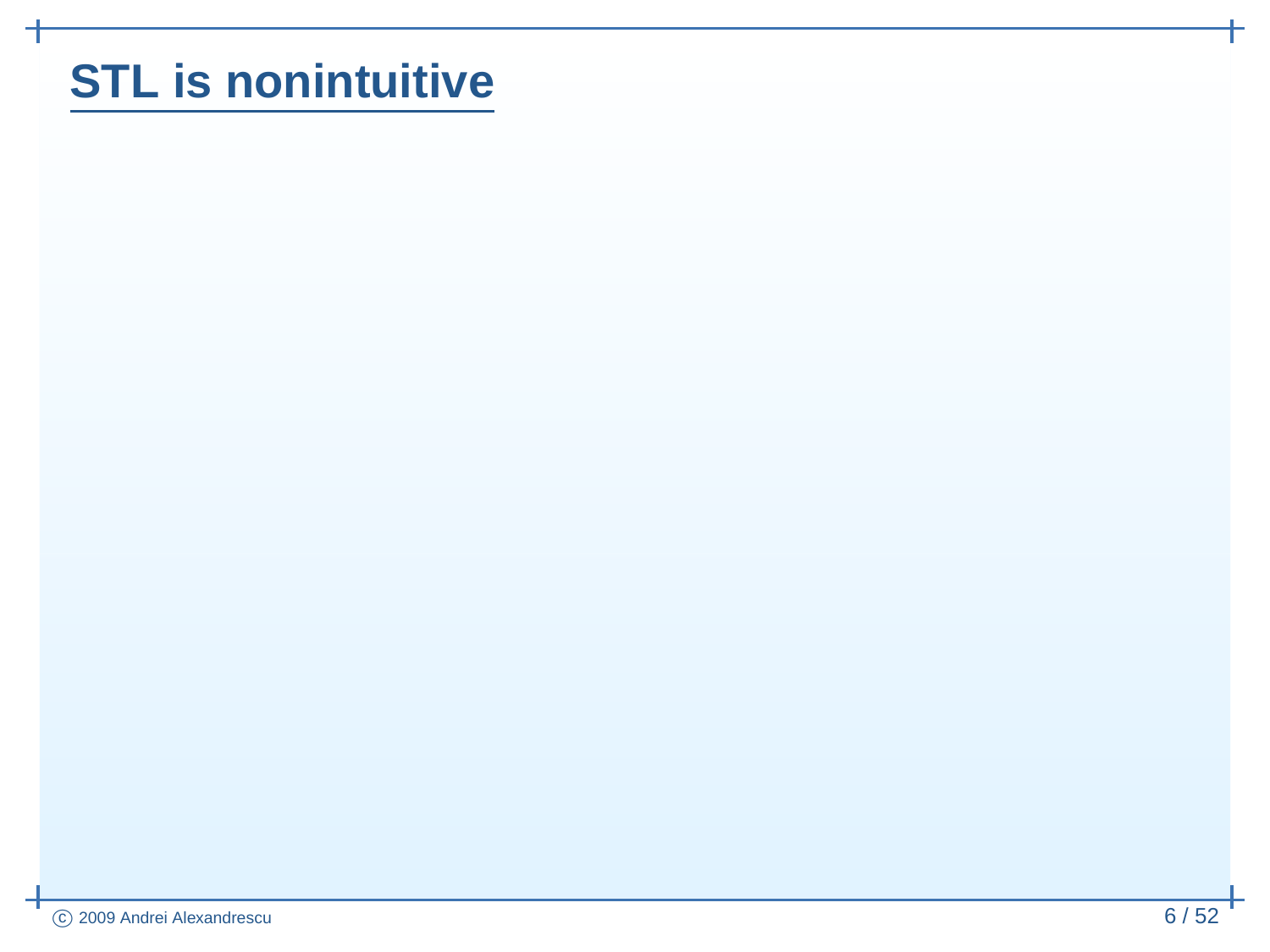### **STL is nonintuitive**

- Same way the theory of relativity is nonintuitive
- Same way complex numbers are nonintuitive (seee.g. <xkcd.com>)

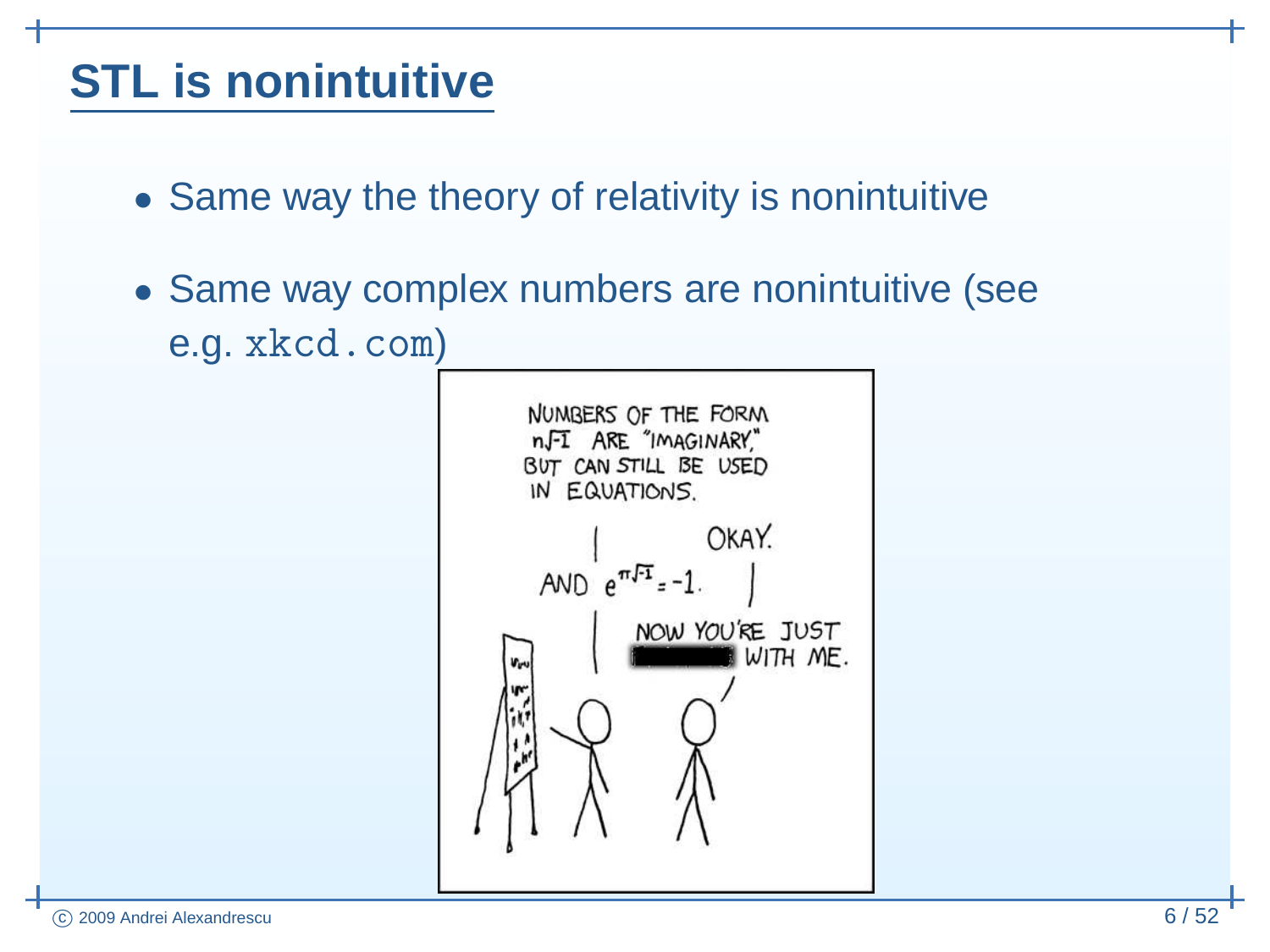### **Nonintuitive**

- "I want to design the most general algorithms."
- "Sure. What you obviously need is something callediterators. Five of 'em, to be precise."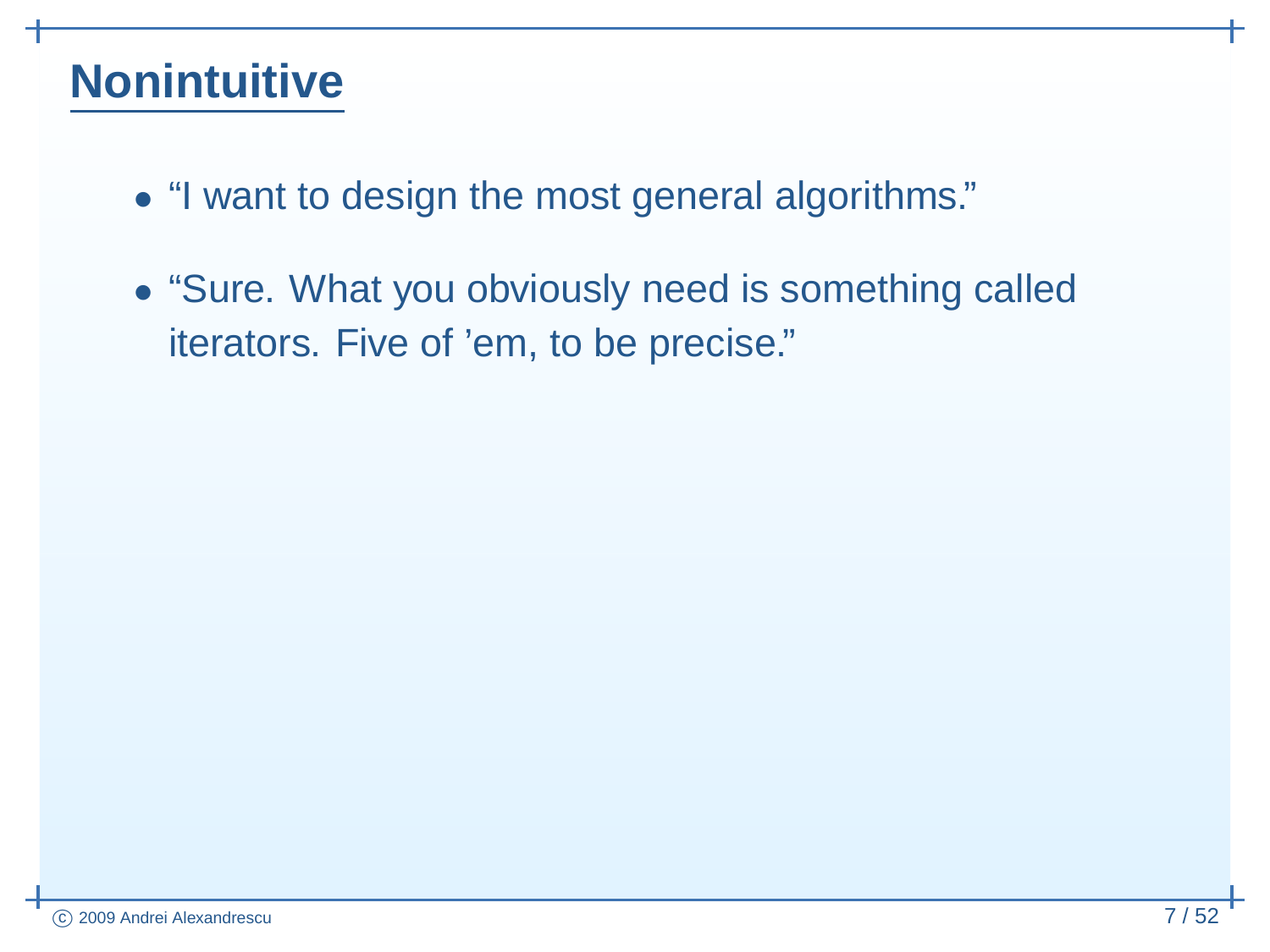### **Nonintuitive**

 $^\copyright$ 

 $\odot$  2009 Andrei Alexandrescu

- "I want to design the most general algorithms."
- "Sure. What you obviously need is something callediterators. Five of 'em, to be precise."
- Evidence: No language has supported the STL "bychance."
	- In spite of relentless "feature wars"
	- C++, <sup>D</sup> the only ones

 $side$   $C++$  or  $D$ 

- $\circ$  Both were actively designed to support the STL
- Consequence: STL very hard to understand from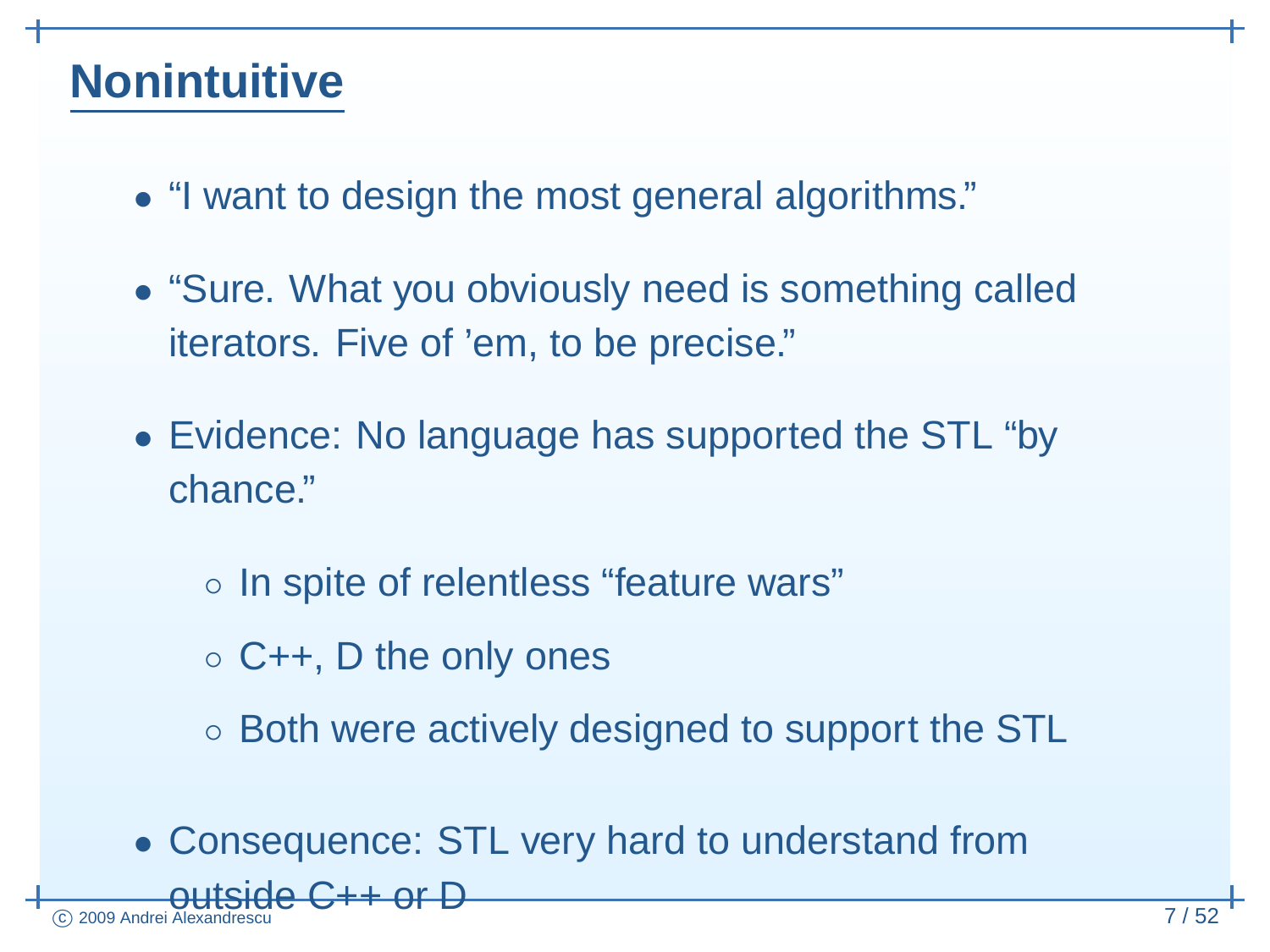- $\bullet$  Algorithms defined for the narrowest interfacepossible
- $\bullet$ Broad iterator categories as required by algorithms
- $\bullet$ Choice of iterator primitives
- $\bullet$ Syntax of iterator primitives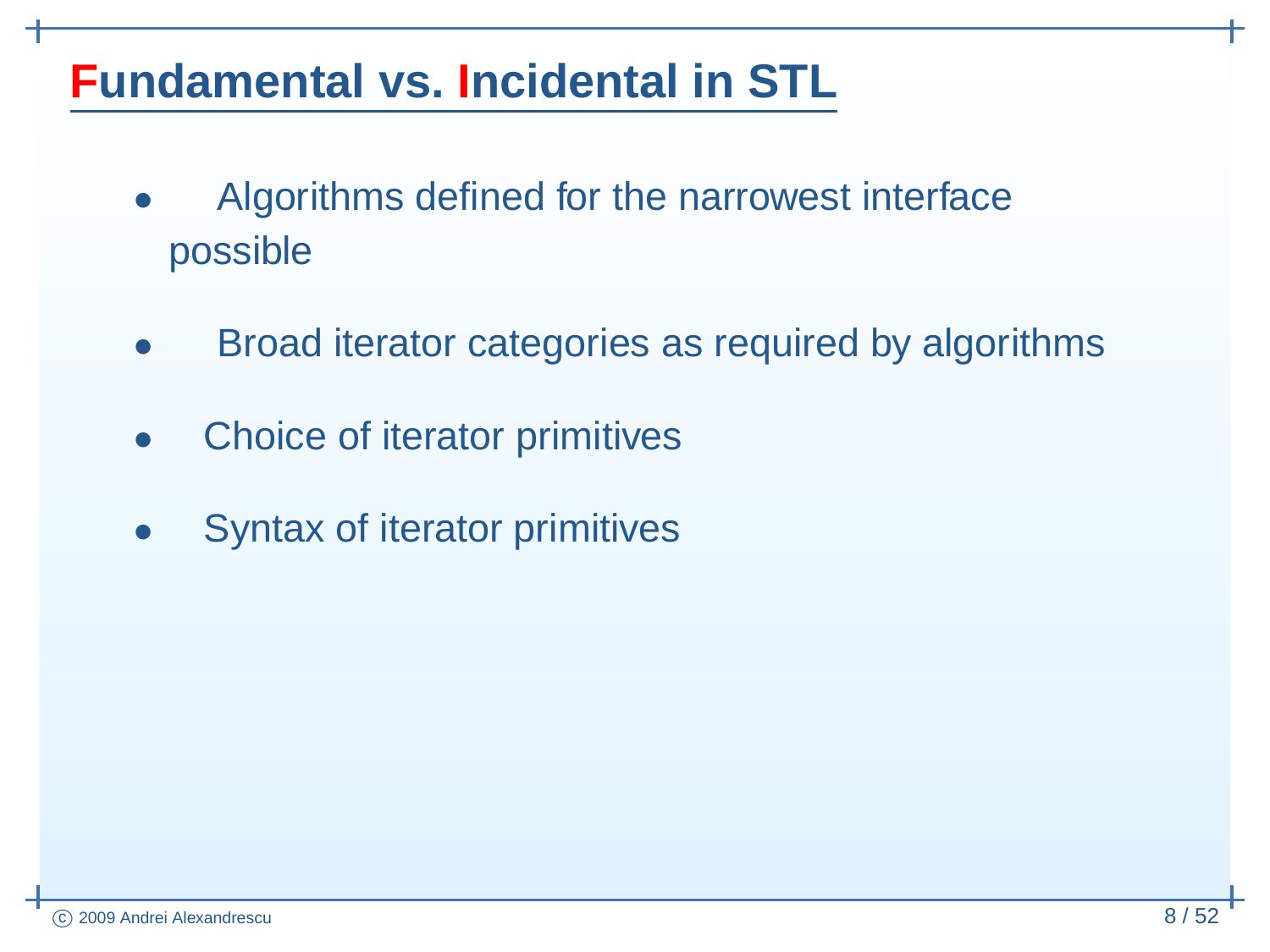- **F:** Algorithms defined for the narrowest interfacepossible
- $\bullet$ Broad iterator categories as required by algorithms
- $\bullet$ Choice of iterator primitives
- $\bullet$ Syntax of iterator primitives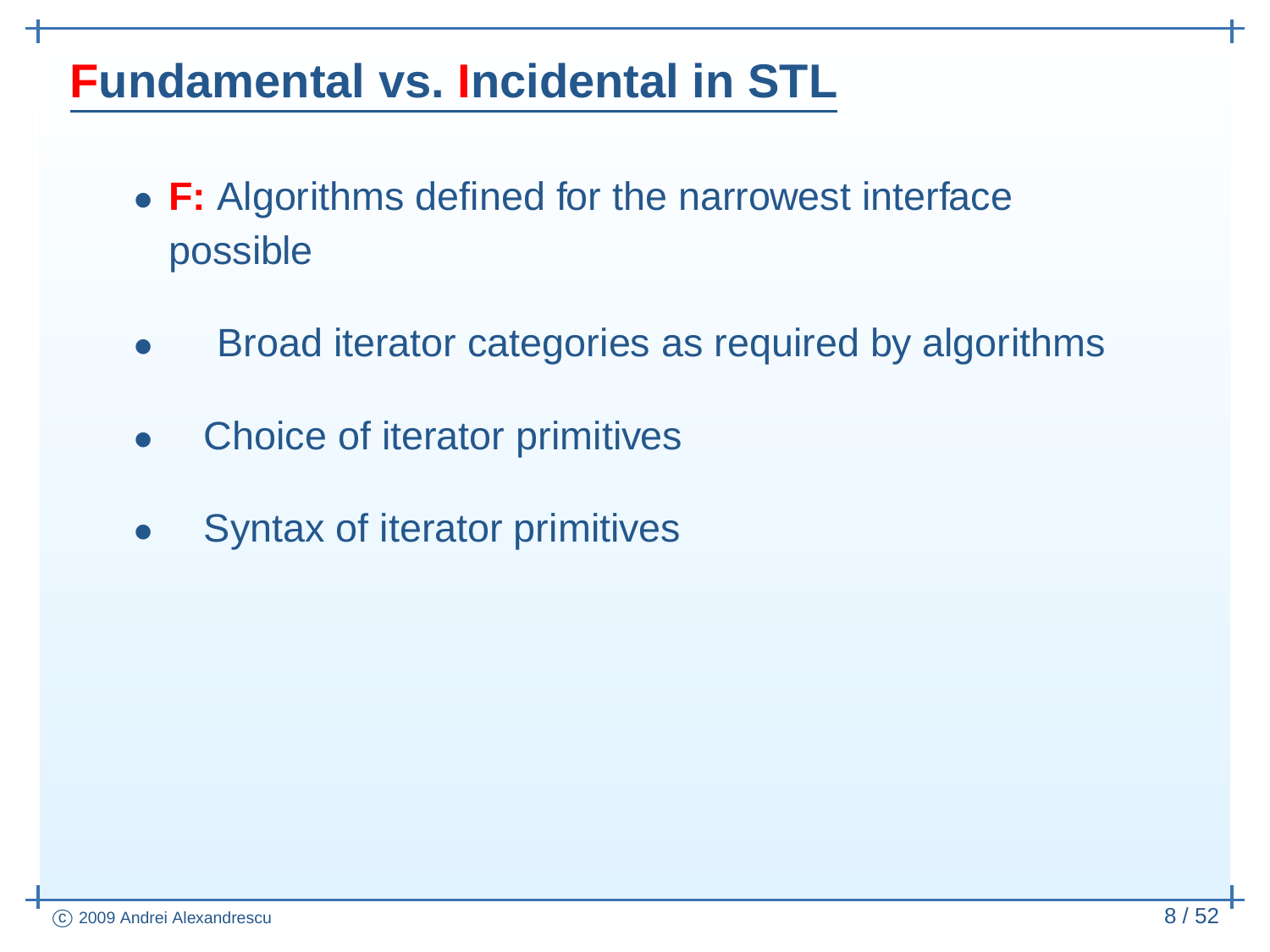- **F:** Algorithms defined for the narrowest interfacepossible
- **F:** Broad iterator categories as required by algorithms
- $\bullet$ Choice of iterator primitives
- $\bullet$ Syntax of iterator primitives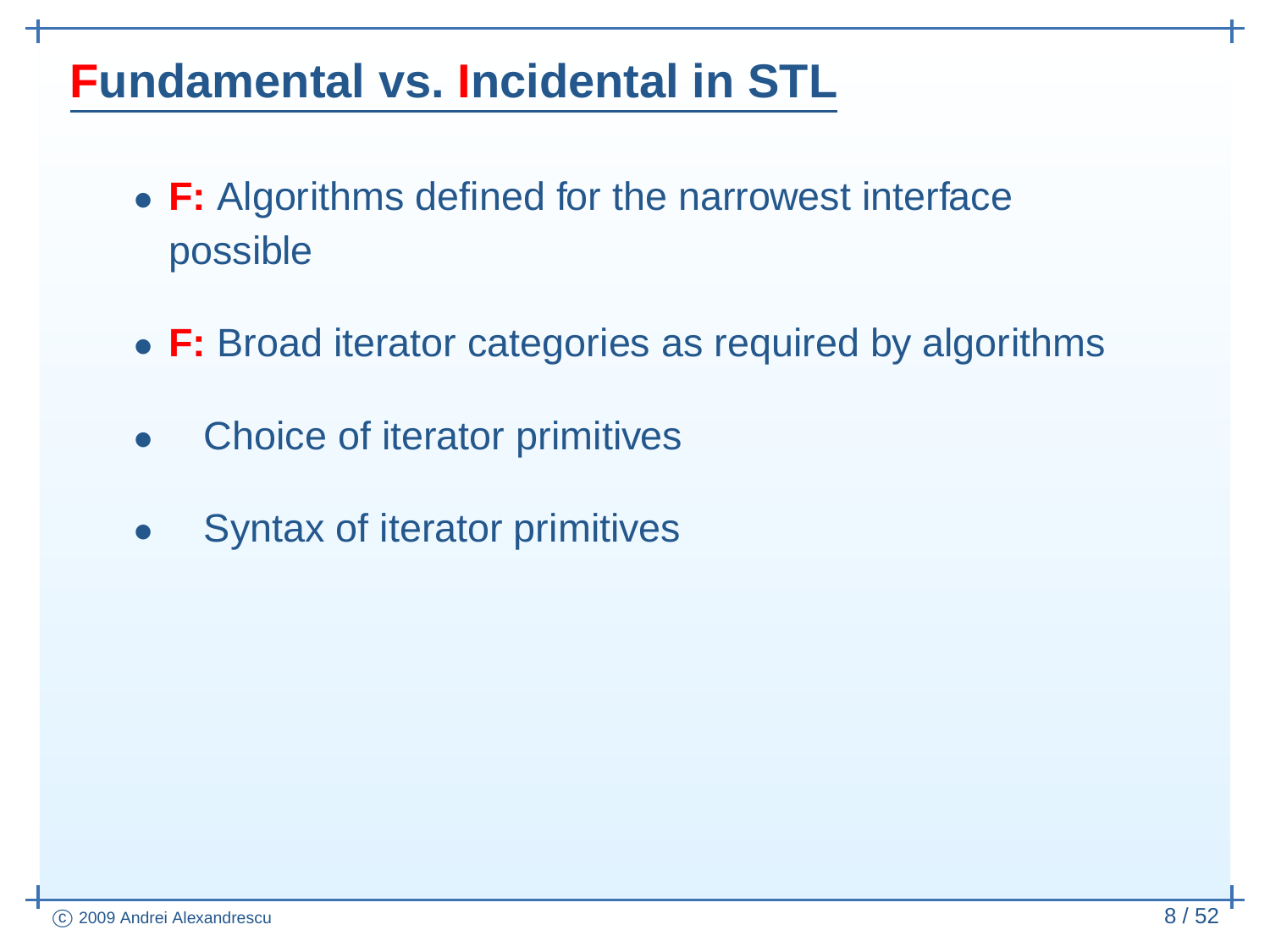- **F:** Algorithms defined for the narrowest interfacepossible
- **F:** Broad iterator categories as required by algorithms
- **I:** Choice of iterator primitives
- $\bullet$ Syntax of iterator primitives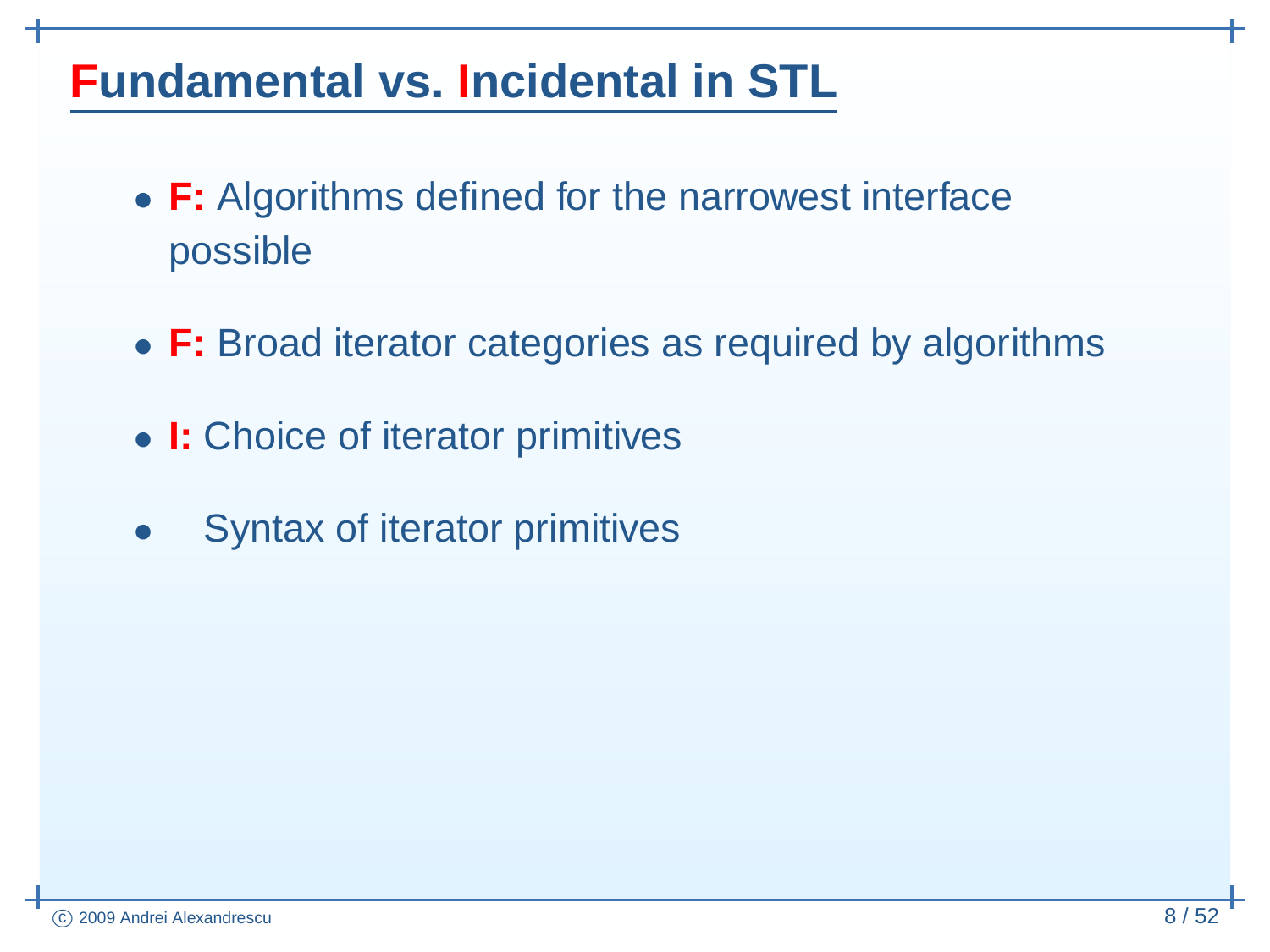- **F:** Algorithms defined for the narrowest interfacepossible
- **F:** Broad iterator categories as required by algorithms
- **I:** Choice of iterator primitives
- **I:** Syntax of iterator primitives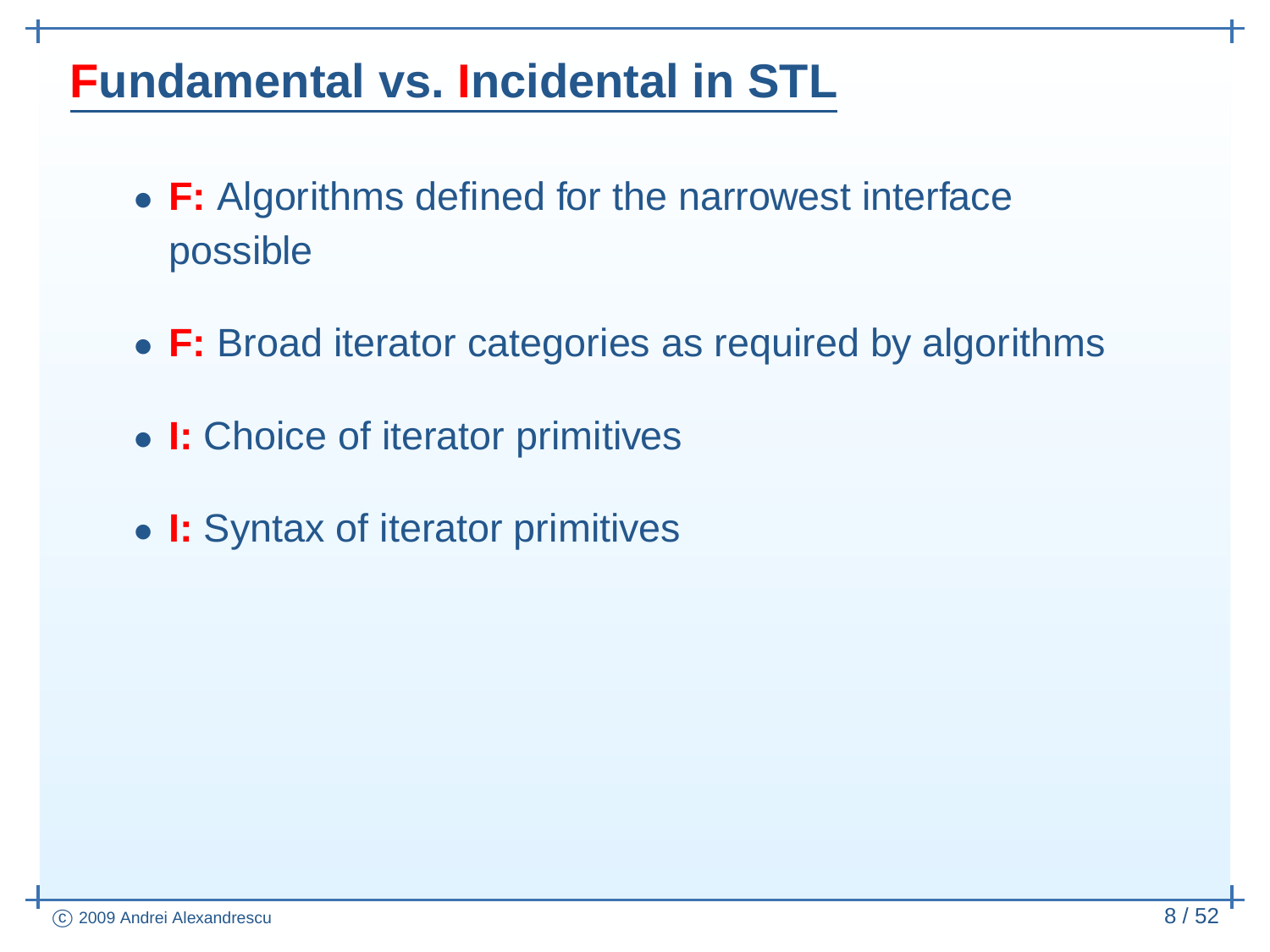### **STL: The Good**

- Asked the right question
- General
- Efficient
- Reasonably extensible
- Integrated with built-in types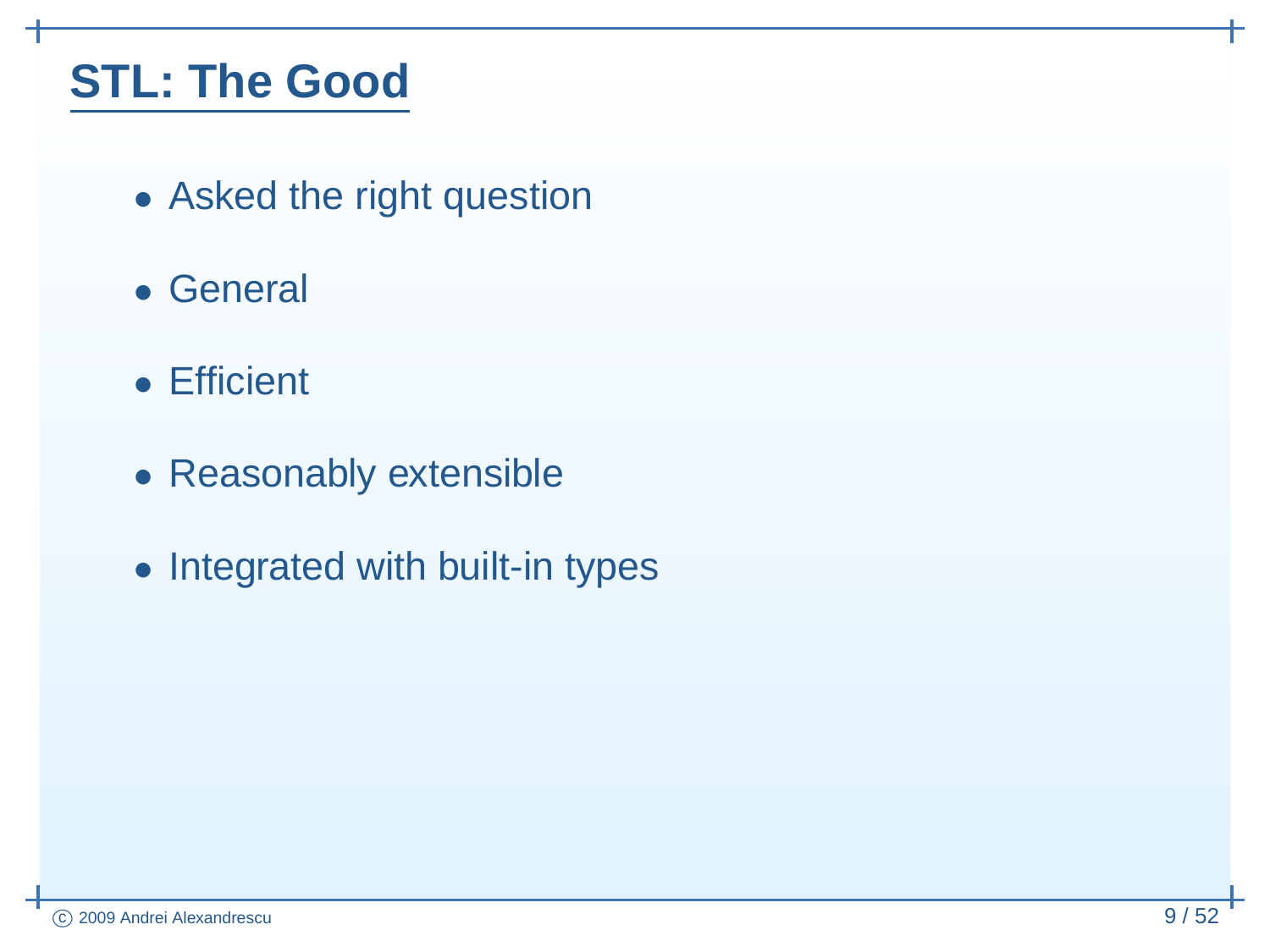### **STL: The Bad**

• Poor lambda functions support

Not an STL problem

High opportunity cost

• Some containers cannot be supported

E.g. sentinel-terminated containers

E.g. containers with distributed storage

• Some iteration methods cannot be supported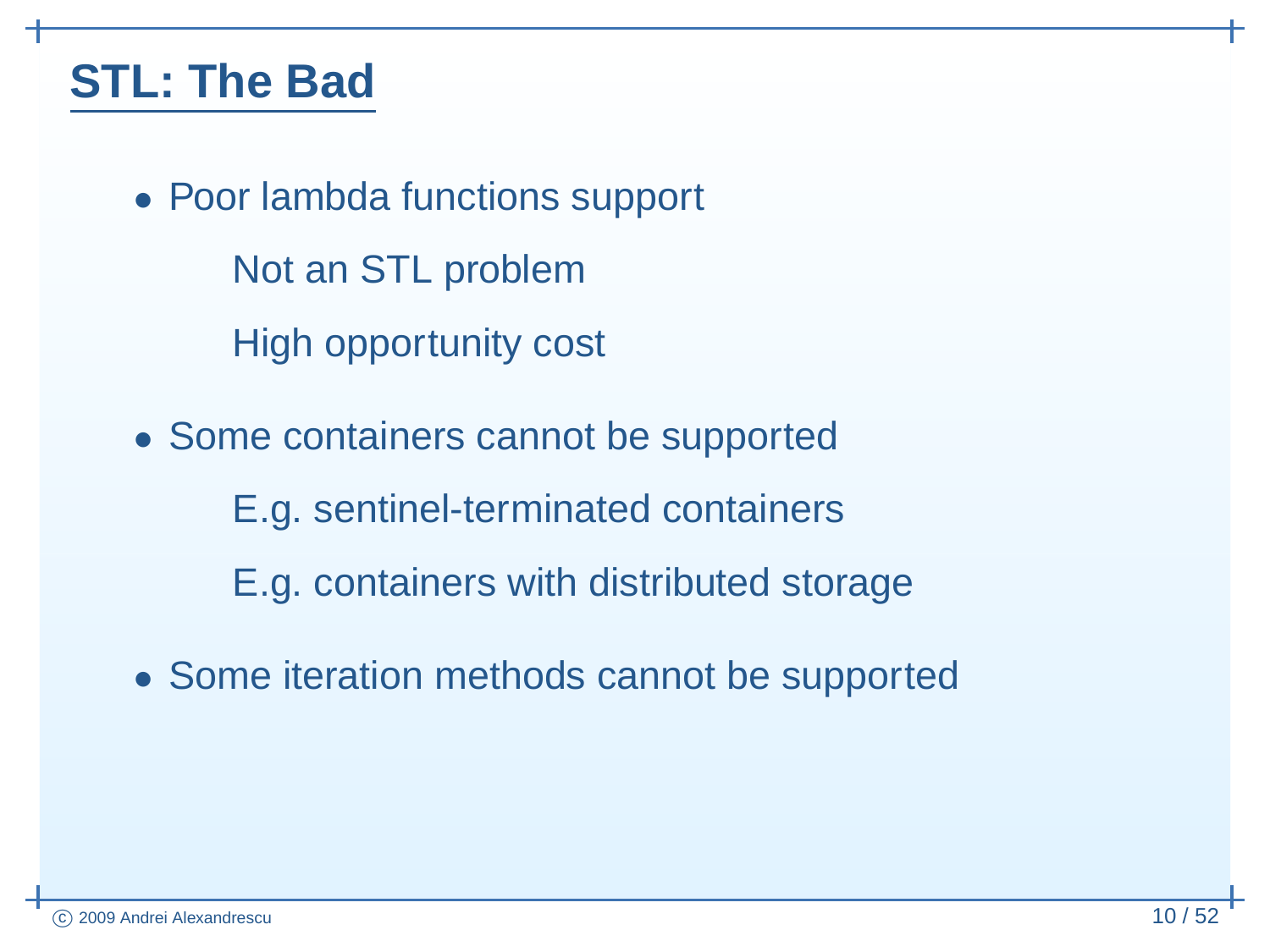### **STL: The Ugly**

- Attempts at for\_each et al. didn't help
- Integration with streams is tenuous
- One word: allocator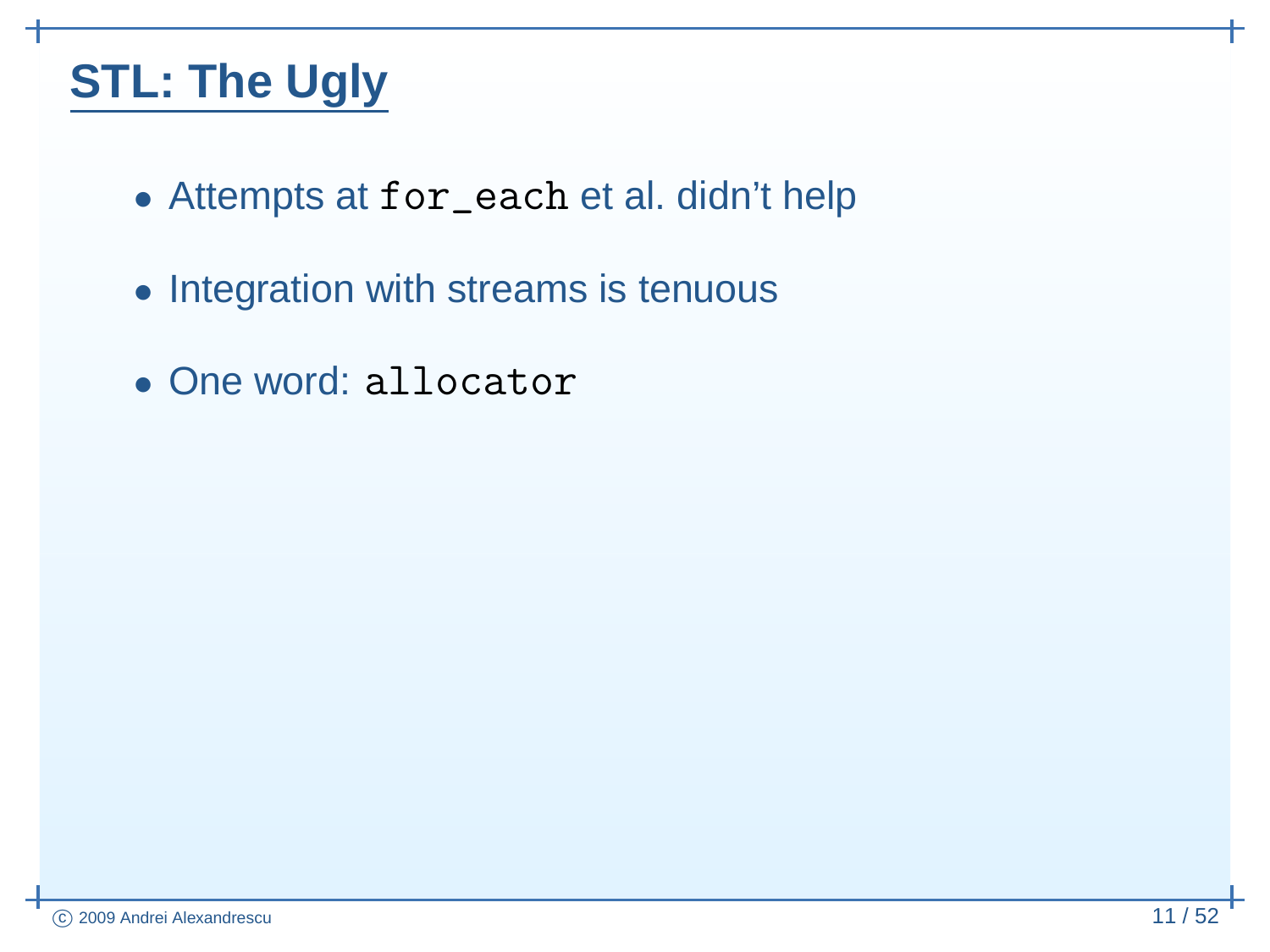### **STL: The Ugly**

- Attempts at for\_each et al. didn't help
- Integration with streams is tenuous
- One word: allocator
- Iterators suck
	- Verbose
	- Unsafe
	- Poor Interface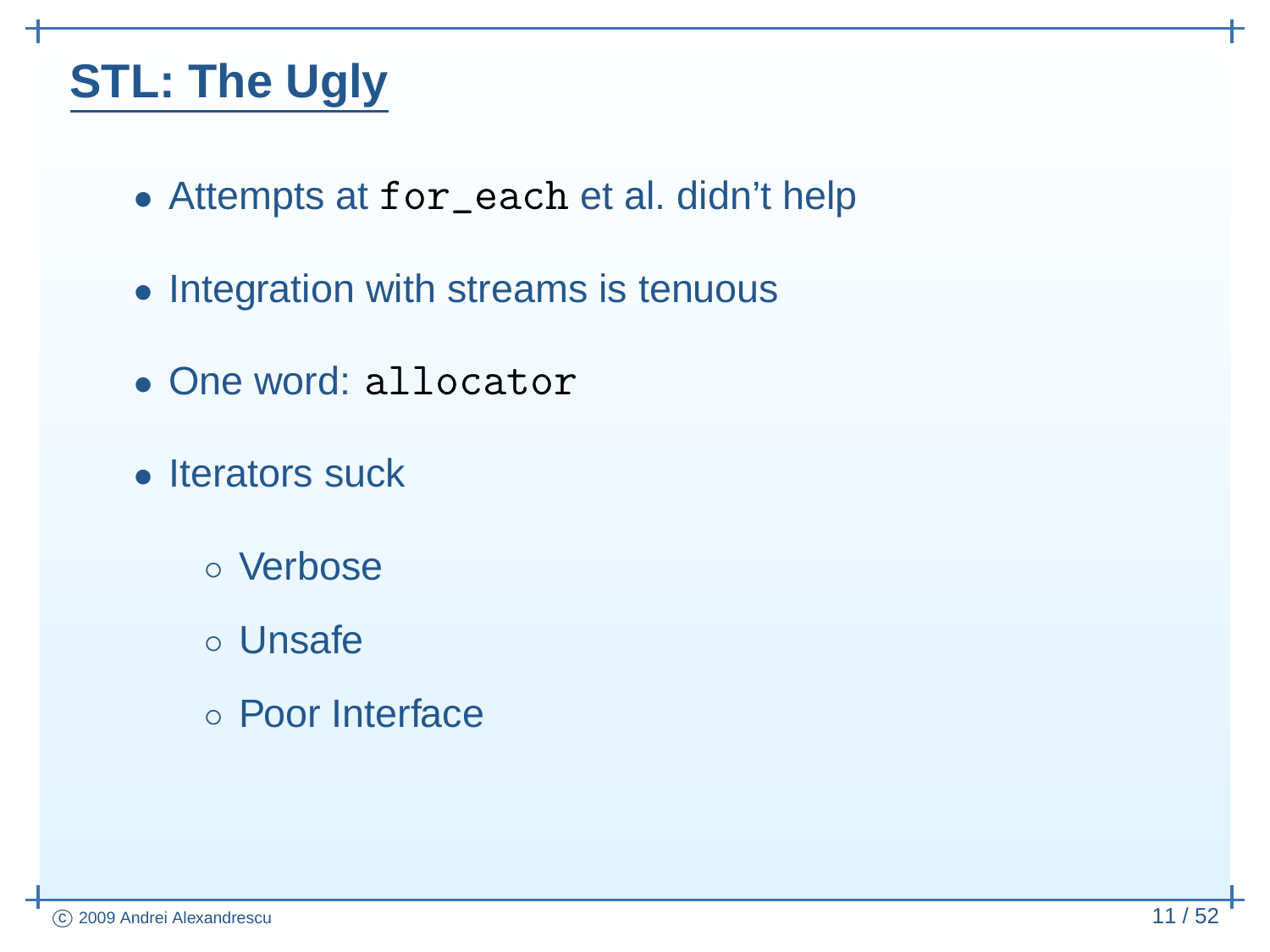## **What's the Deal with Iterators?**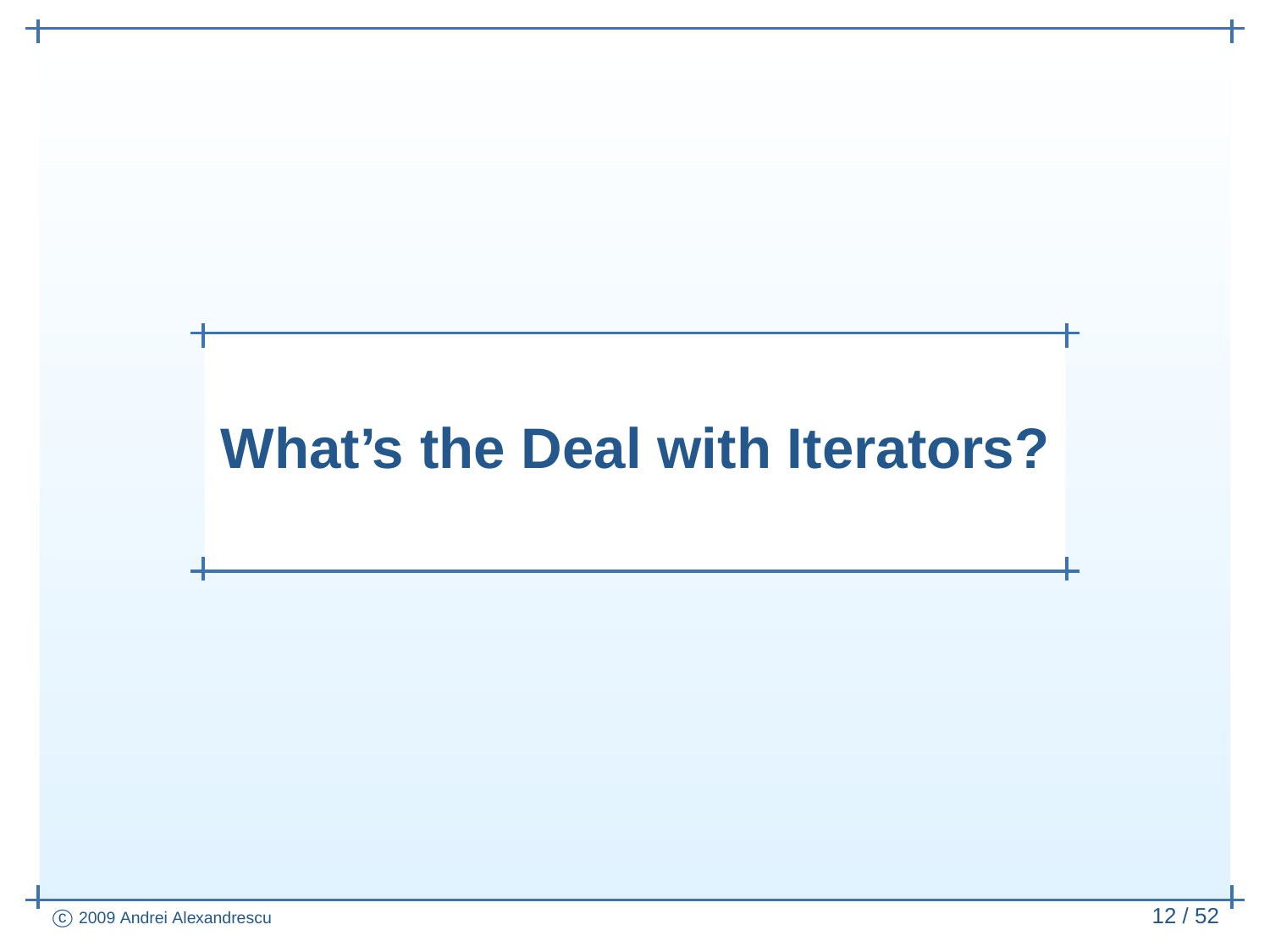### **Iterators Rock**

- They broker interaction between containers andalgorithms
- "Strength reduction:"  $m + n$  implementations instead of  $m \cdot n$
- Extensible: there's been <sup>a</sup> flurry of iterators ever sinceSTL saw the light of day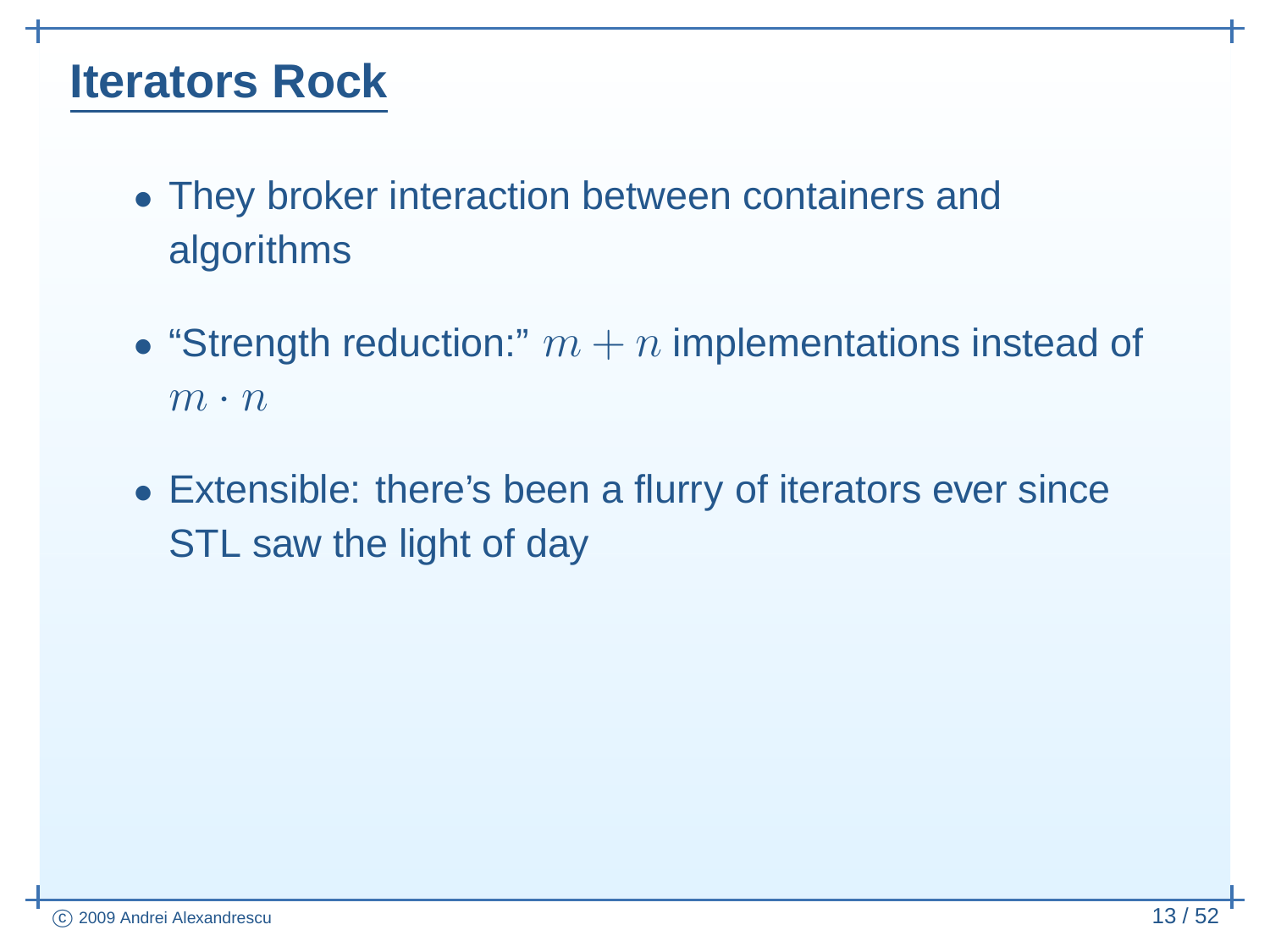• C++ Users Journal around <sup>2001</sup> ran an ad campaign"Submit an article to CUJ!""No need to be an English major! Just start your

editor!"

"We're interested in security, networking, C++techniques, and more!"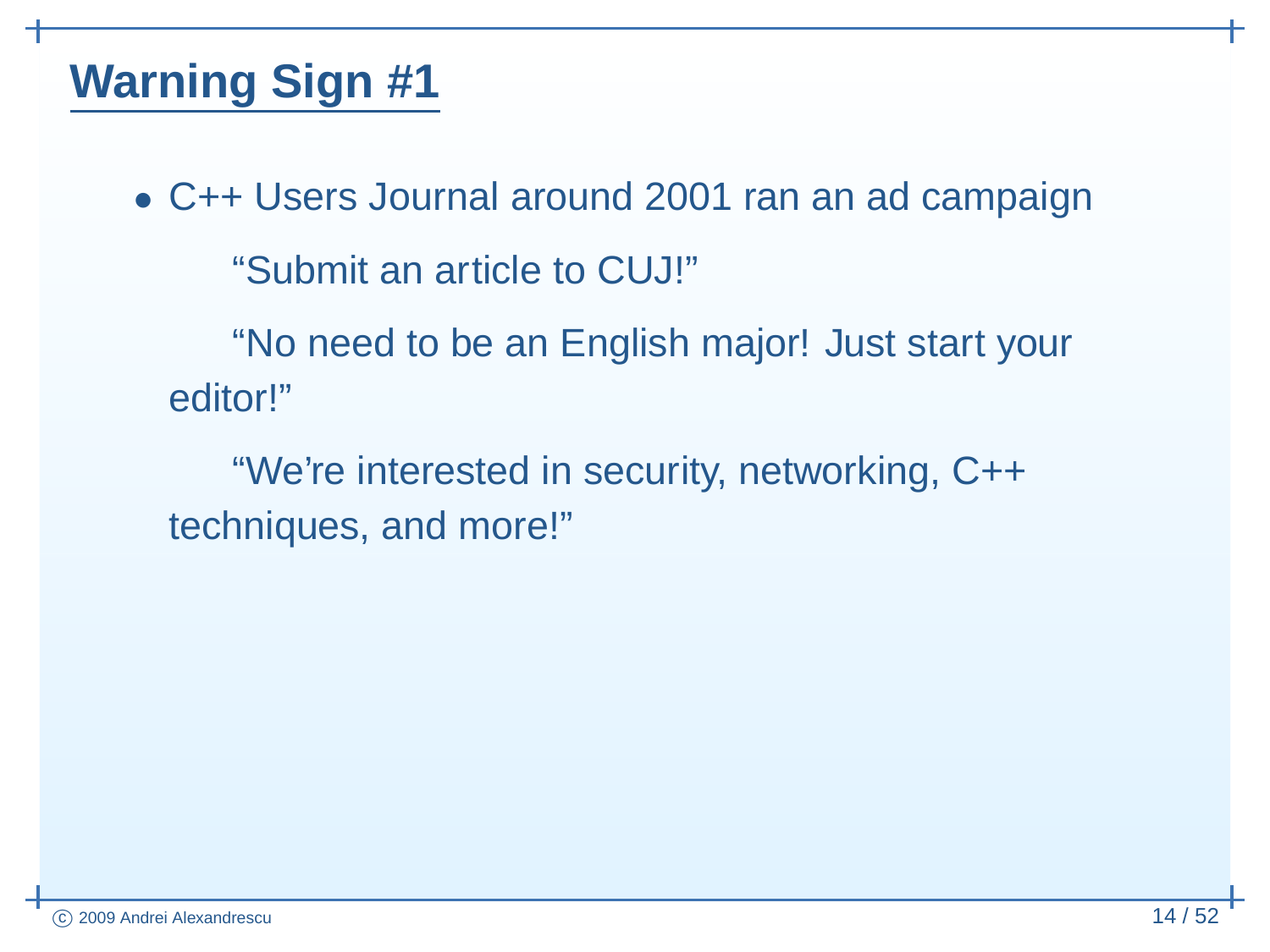• C++ Users Journal around <sup>2001</sup> ran an ad campaign"Submit an article to CUJ!""No need to be an English major! Just start your

editor!"

"We're interested in security, networking, C++techniques, and more!"

"Please note: Not interested in yet another iterator"

• How many of those published iterators survived?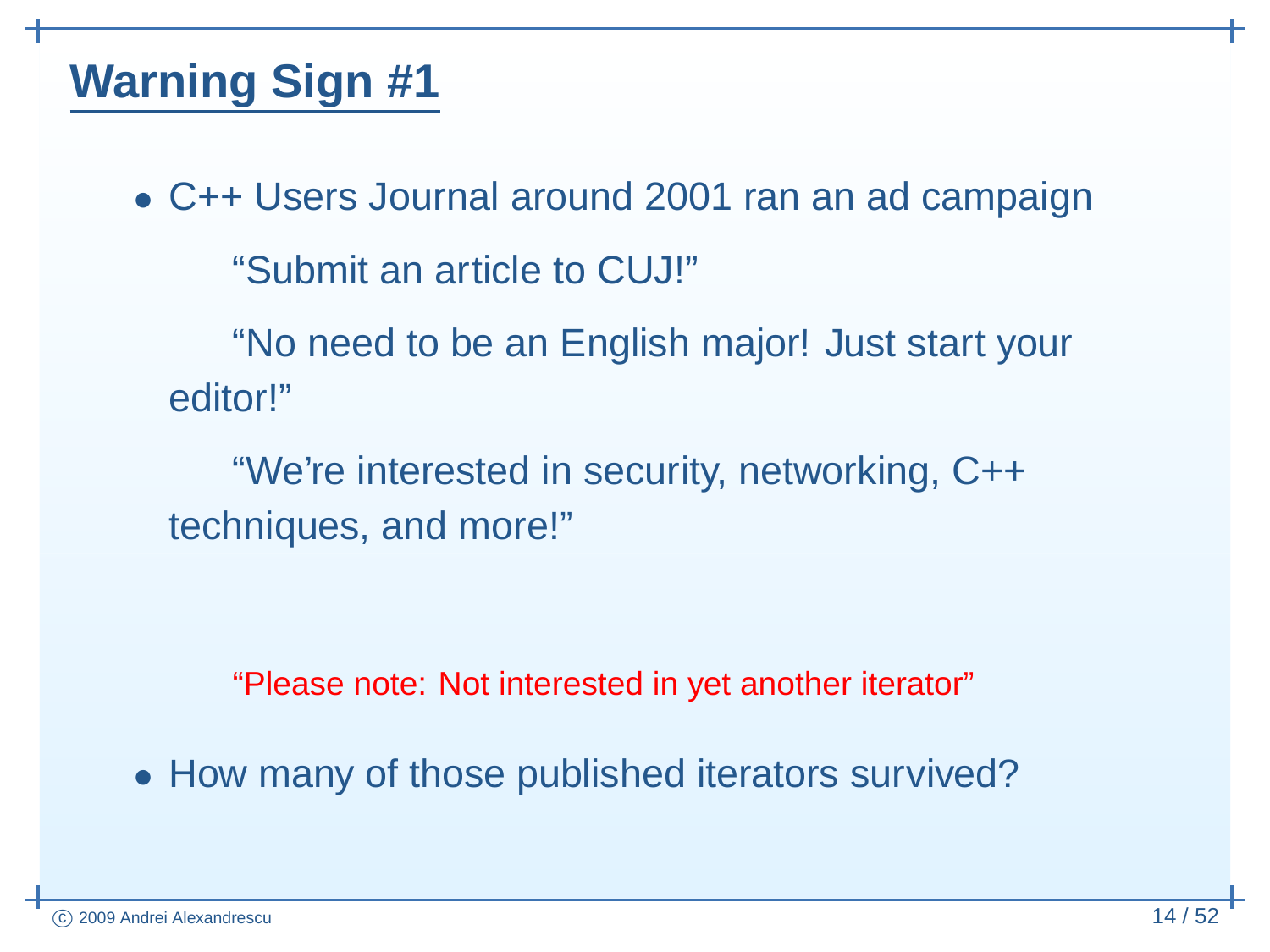File copy circa 1975:

```
#include <stdio.h>
int main() {
   int c;
   while ((c = getchar()) != EOF)putchar(c);
return errno != 0;
}
```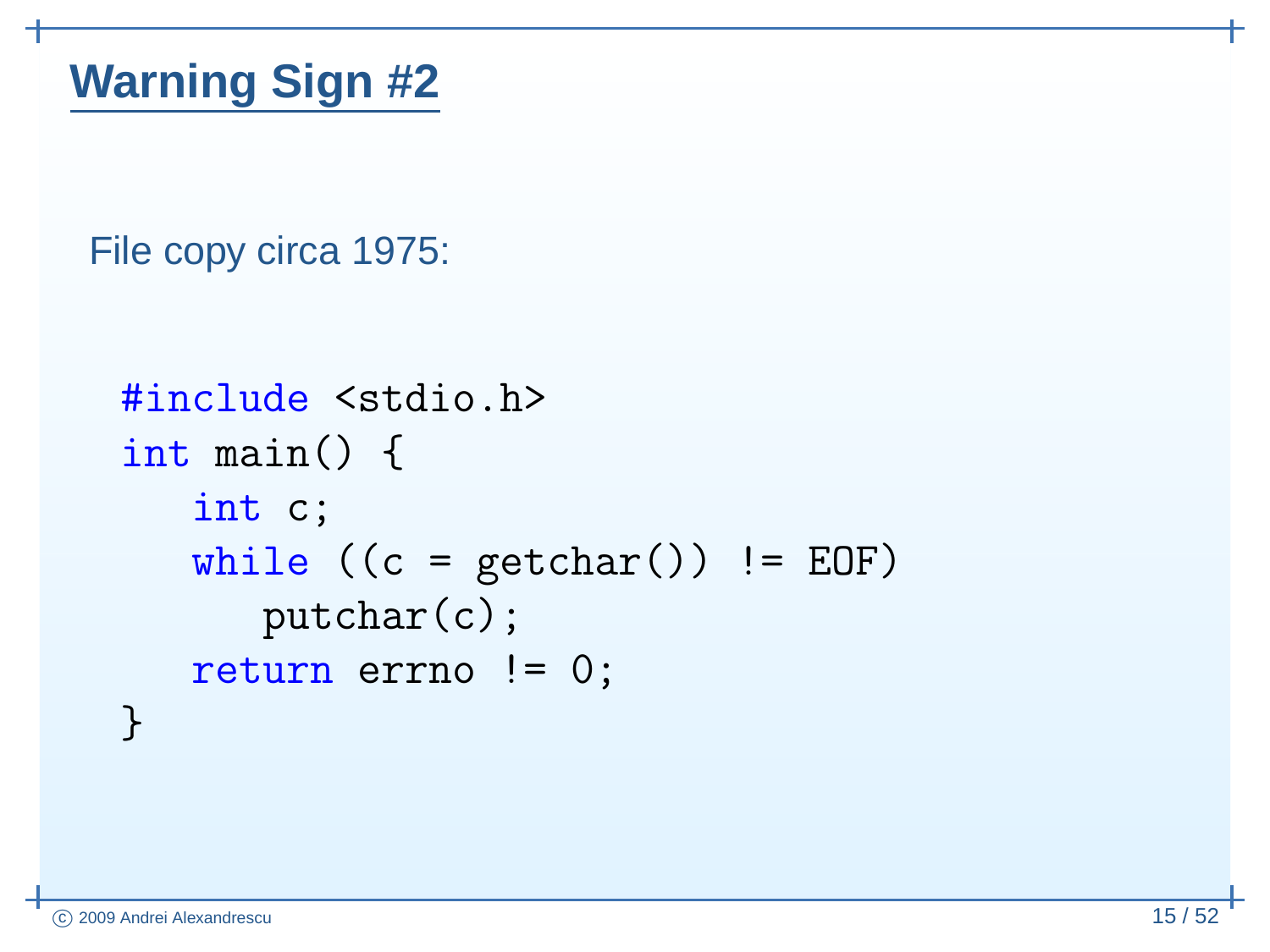Fast forward 20 years, and...

#include <iostream> #include <algorithm> #include <iterator> #include <string> using namespace std;

int main() { copy(istream\_iterator<string>(cin),istream\_iterator<string>(),ostream\_iterator<string>(cout,"\n"));

<u>}</u>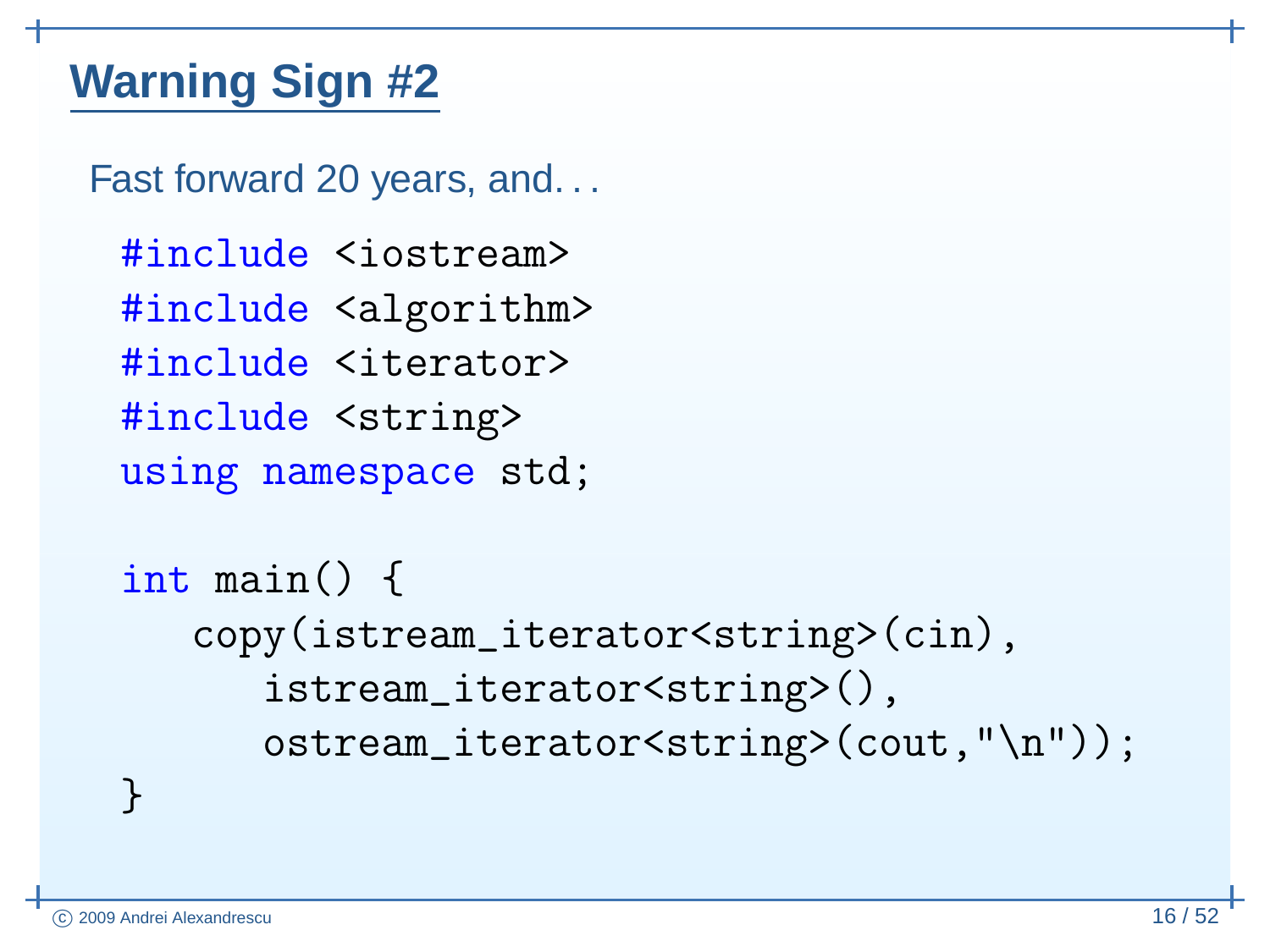## (forgot the try/catch around main)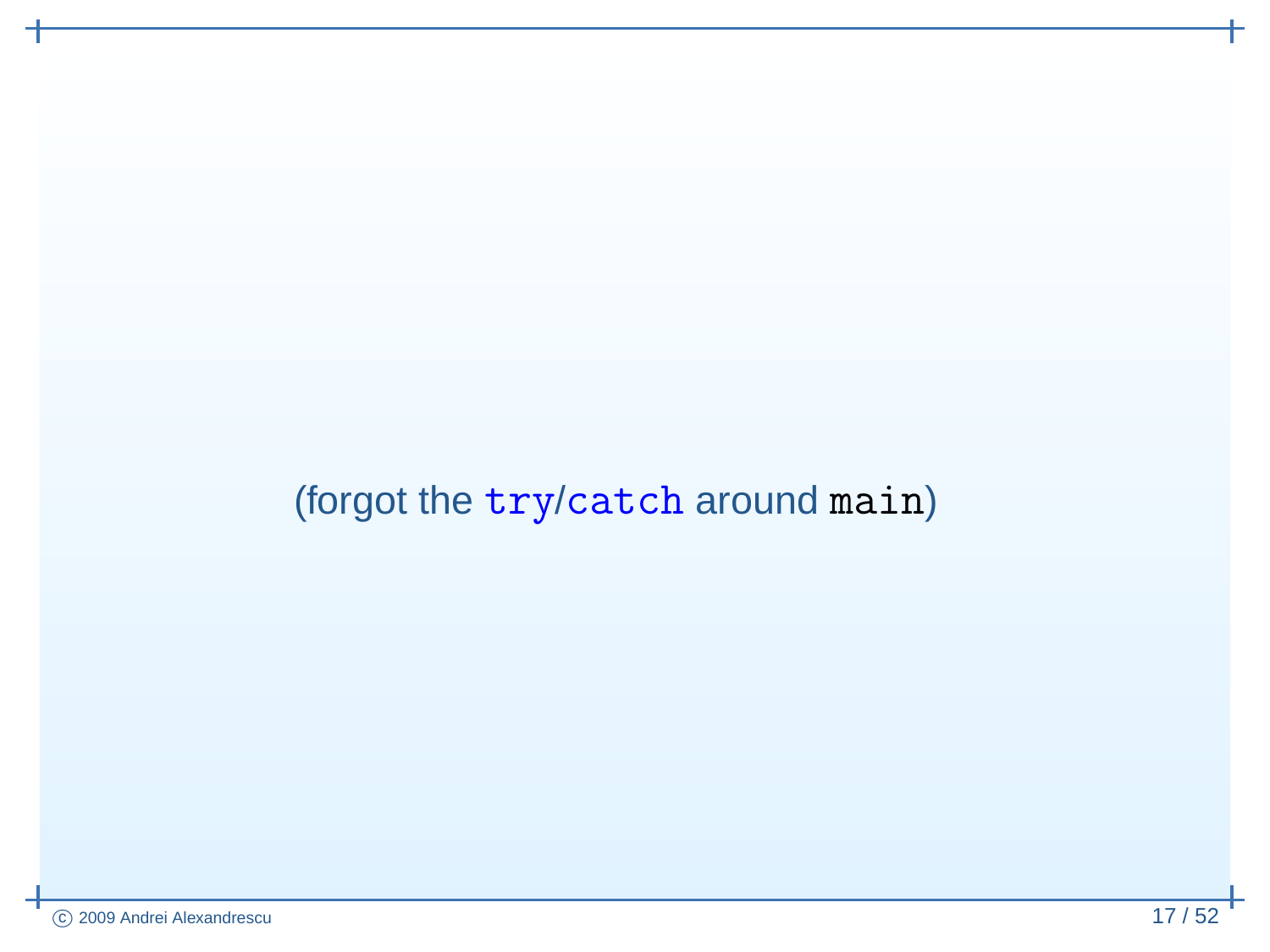#### Something, somewhere, went terribly wrong.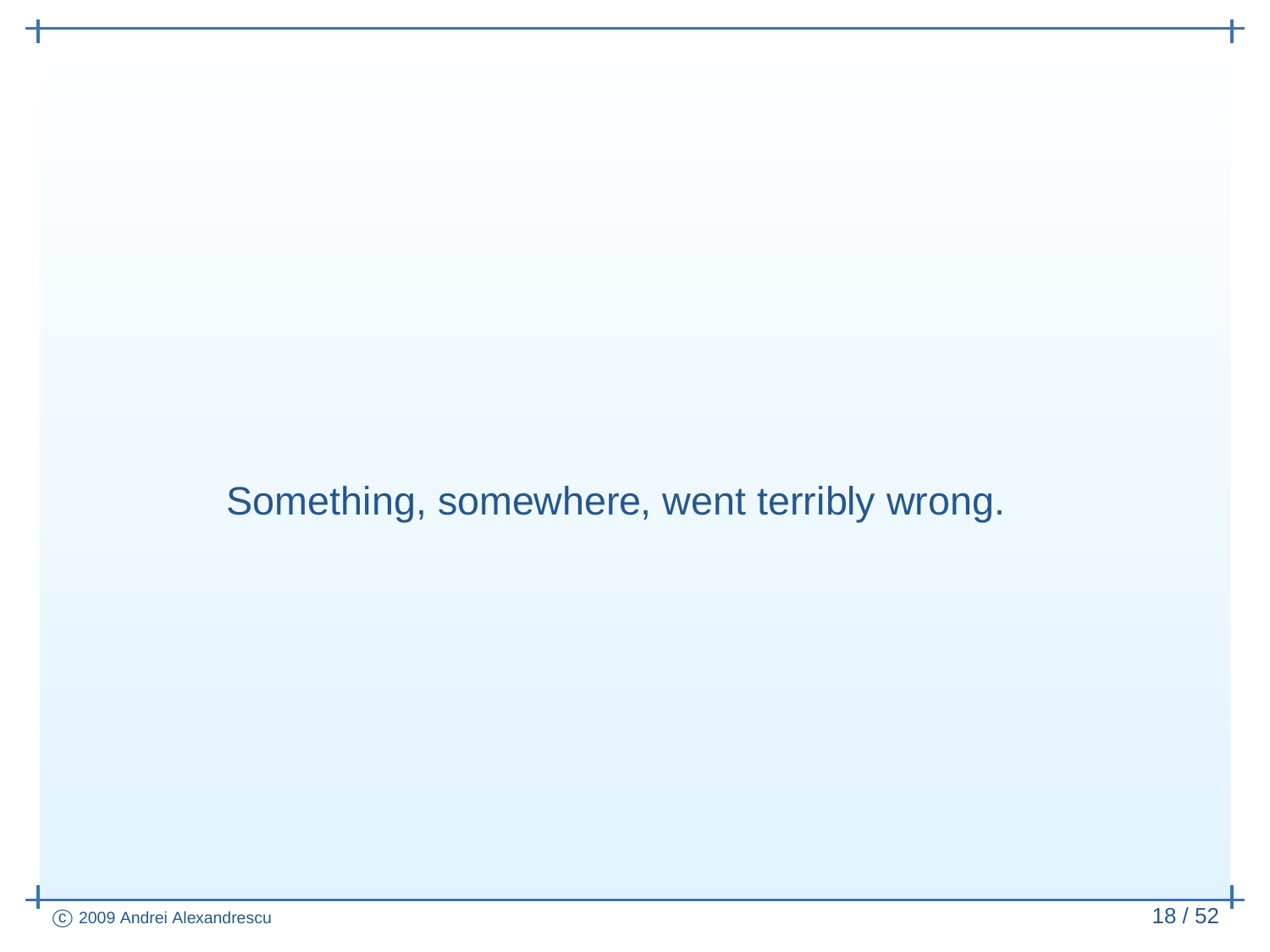- Iterators are brutally hard to define
- Bulky implementations and many gotchas
- Boost includes an entire library that helps definingiterators
- The essential primitives are like. . . three?
	- At end
	- Access
	- Bump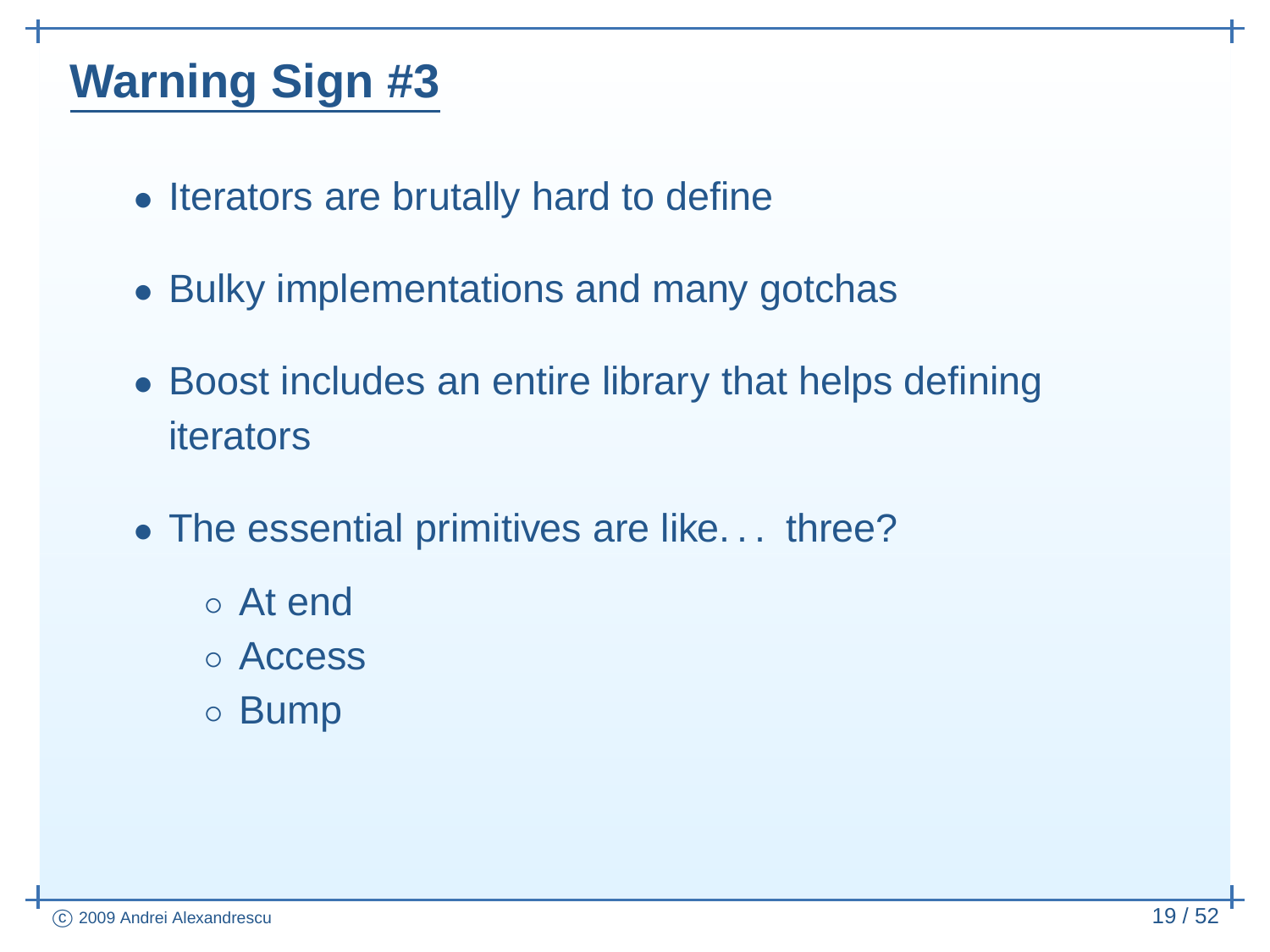- Iterators use pointer syntax & semantics
- Integration with pointers for the win/loss
- However, this limits methods of iteration
	- Can't walk <sup>a</sup> tree in depth, need ++ with <sup>a</sup> parameter
	- Output iterators can only accept one type: ostream\_iterator must be parameterized with each specific type to output, although they all go tothe same place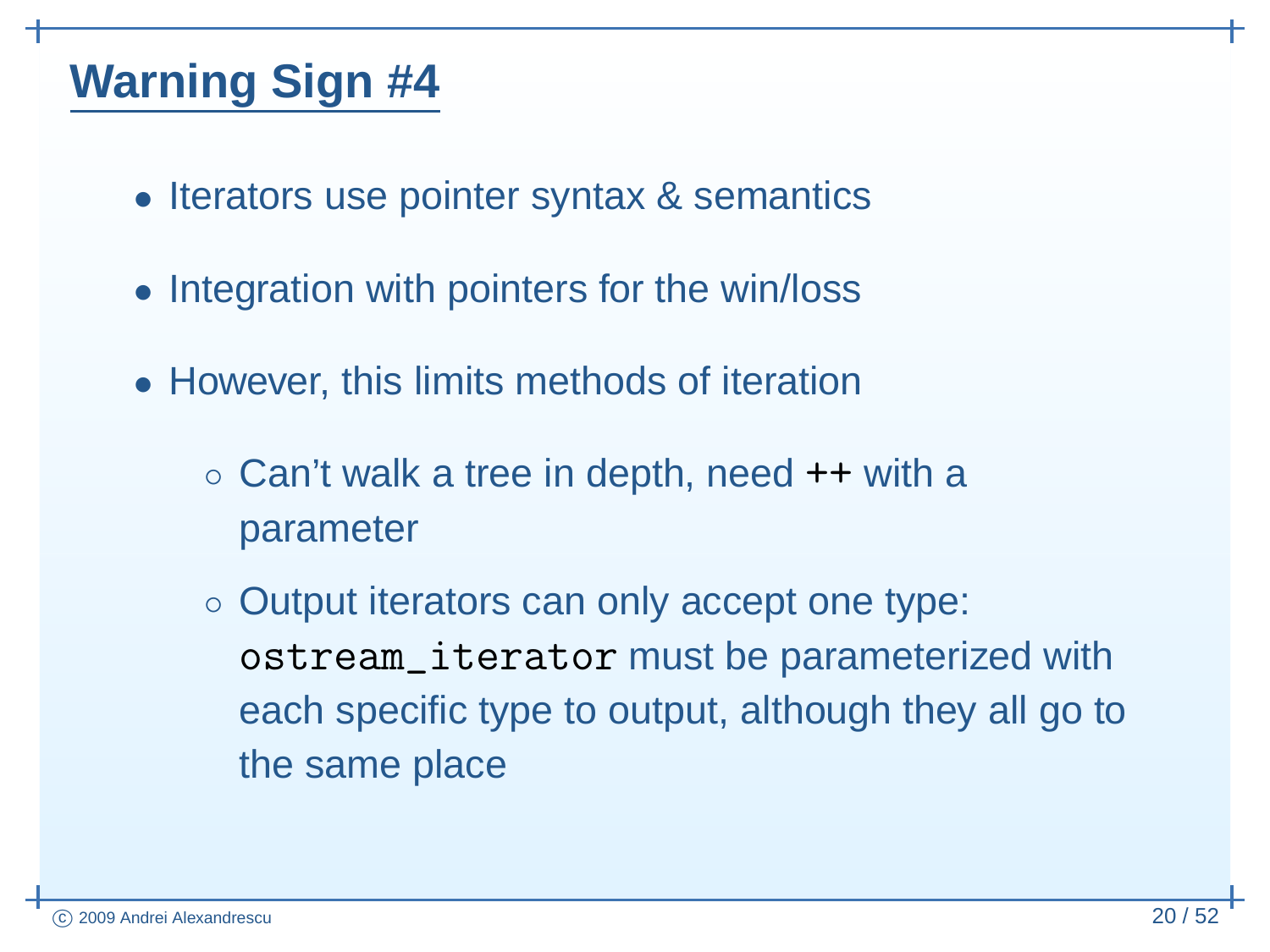### **Final nail in the coffin**

- All iterator primitives are fundamentally unsafe
- For most iterator types, given an iterator
	- Can't say whether it can be compared
	- Can't say whether it can be incremented
	- Can't say whether it can be dereferenced
- Safe iterators can and have been written
	- At <sup>a</sup> high size+speed cost
	- Mostly <sup>a</sup> good argument that the design hasn't been cut quite right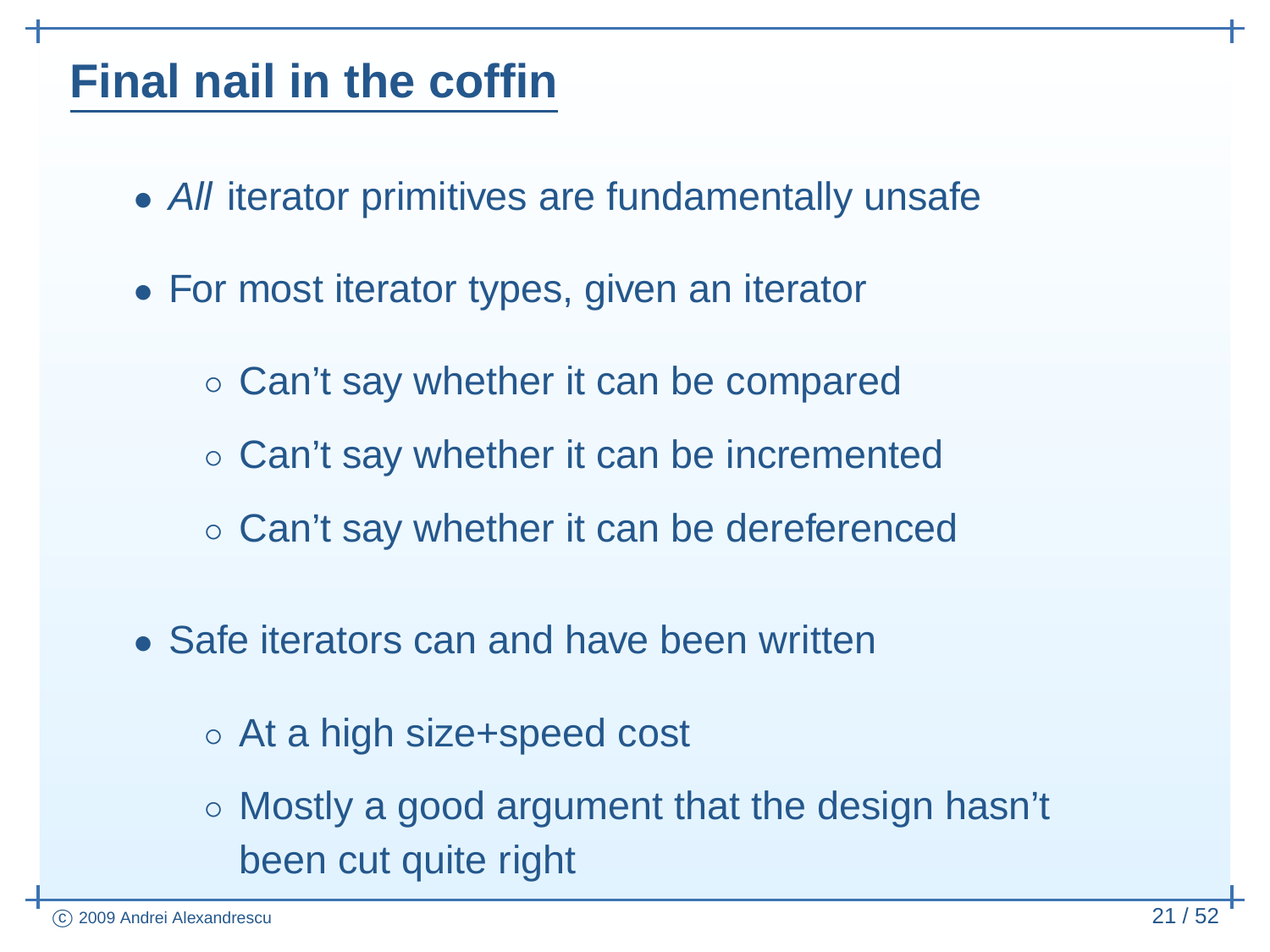# **Ranges**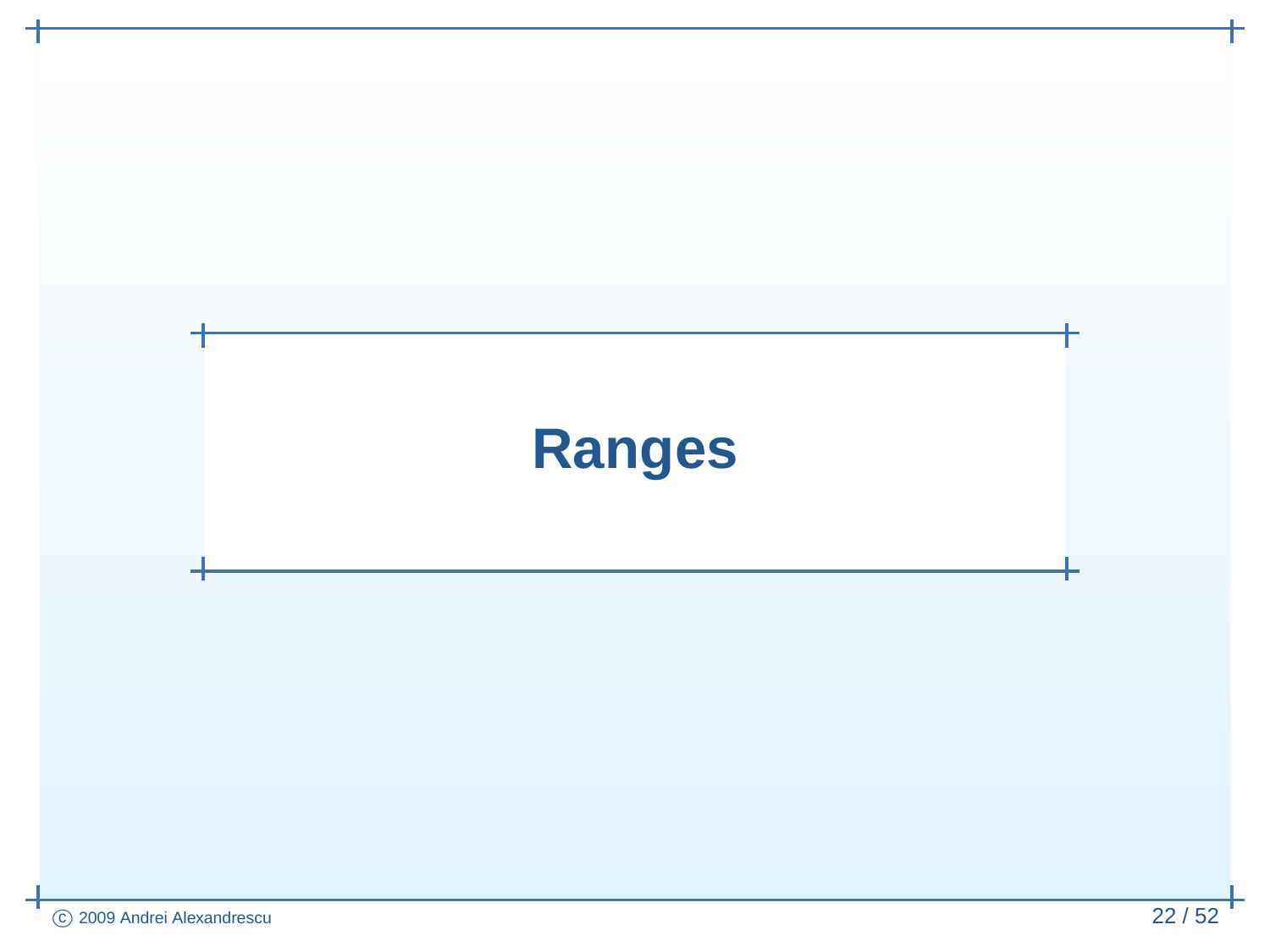### **Enter** Ranges

- To partly avoid these inconveniences, ranges havebeen defined
- <sup>A</sup> range is <sup>a</sup> pair of begin/end iterators packed together
- As such, <sup>a</sup> range has higher-level checkable invariants
- Boost and Adobe libraries defined ranges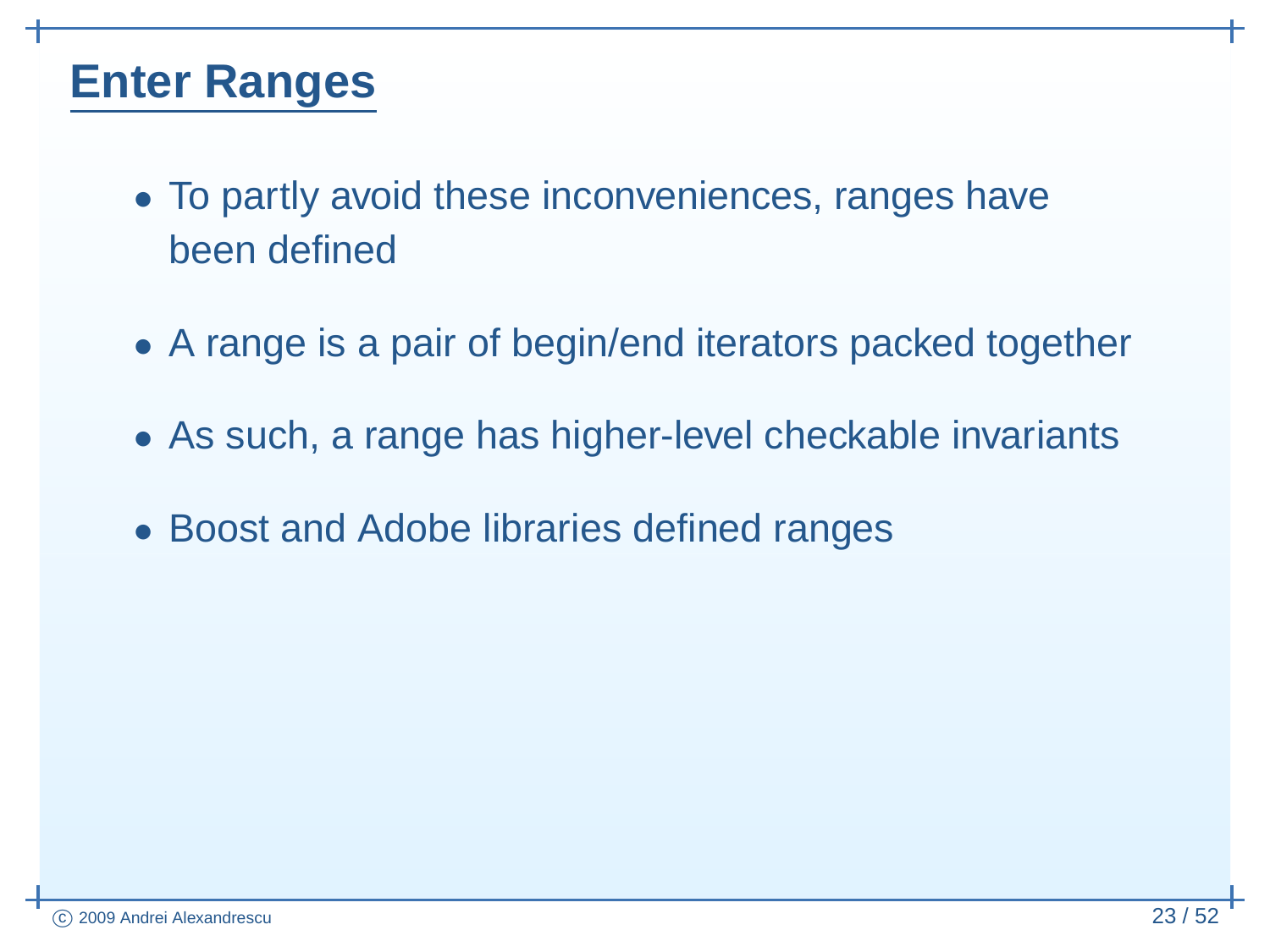They made an interesting step in <sup>a</sup> good direction.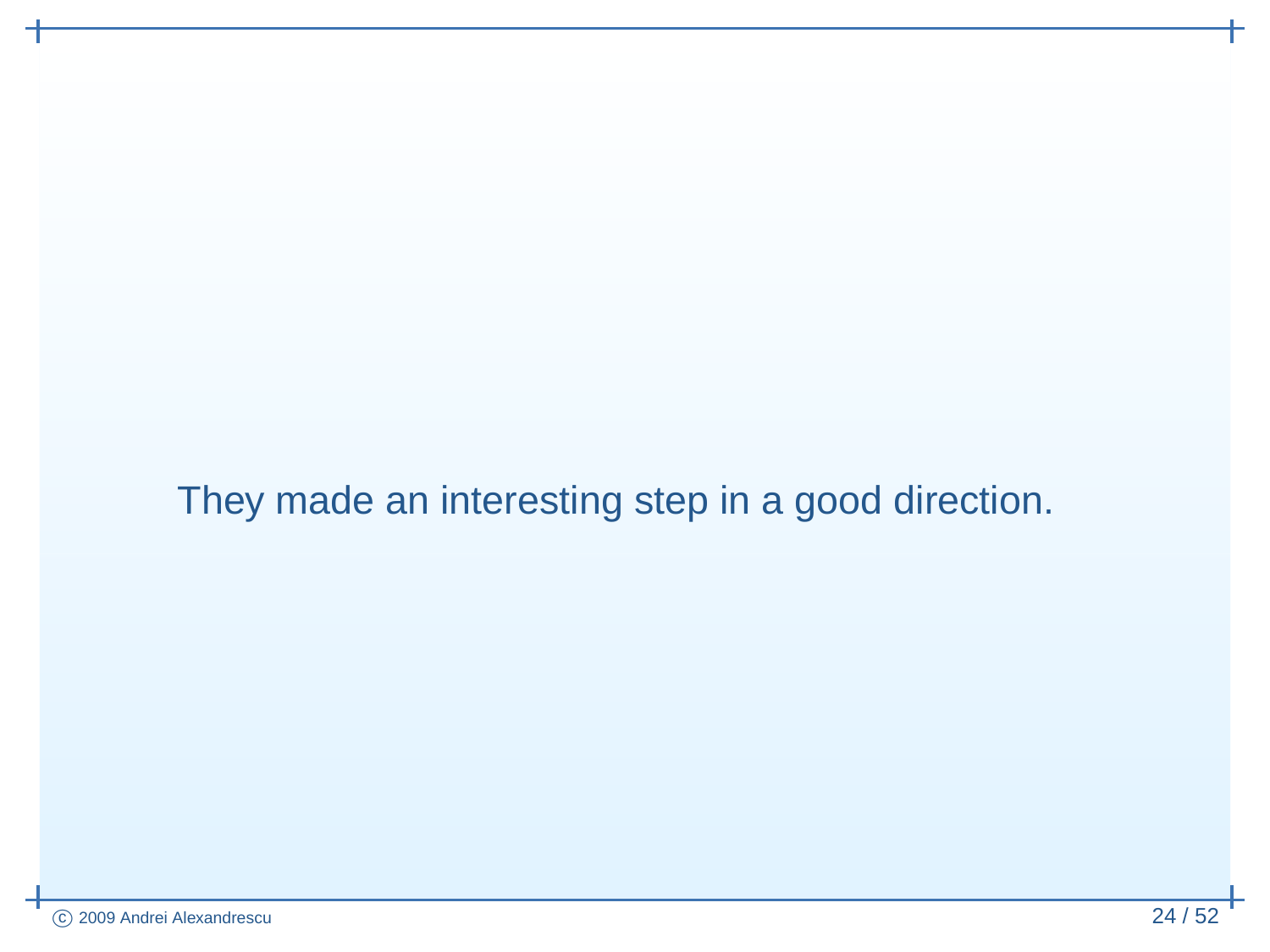Things must be taken much further.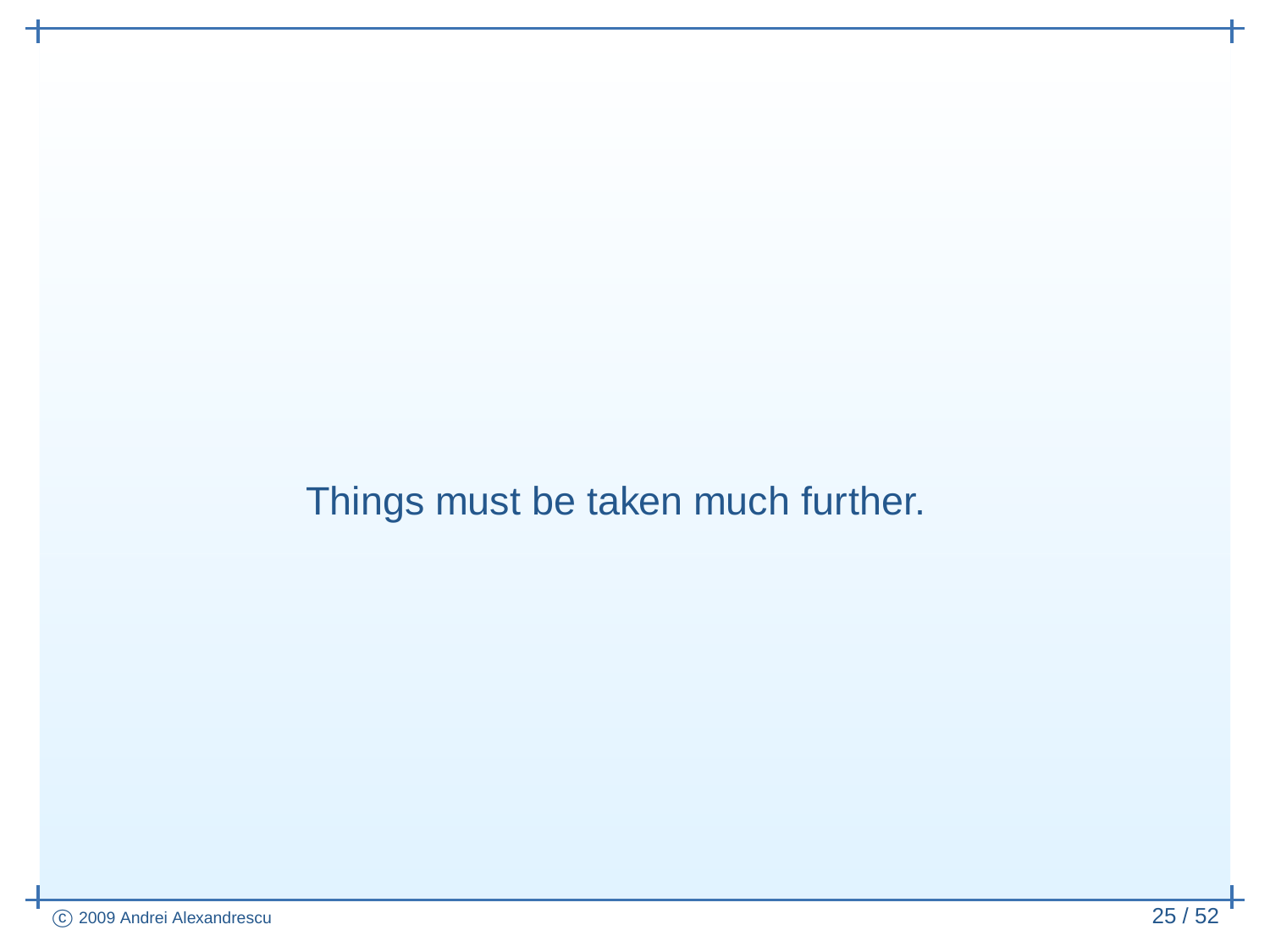### **Look, Ma, no iterators!**

- How about defining ranges instead of iterators as theprimitive structure for iteration?
- Ranges should define primitive operations that do not rely on iteration
- There would be no more iterators, only ranges
- What primitives should ranges support?Remember, begin/end are not an option If people squirrel away individual iterators, we'reback to square one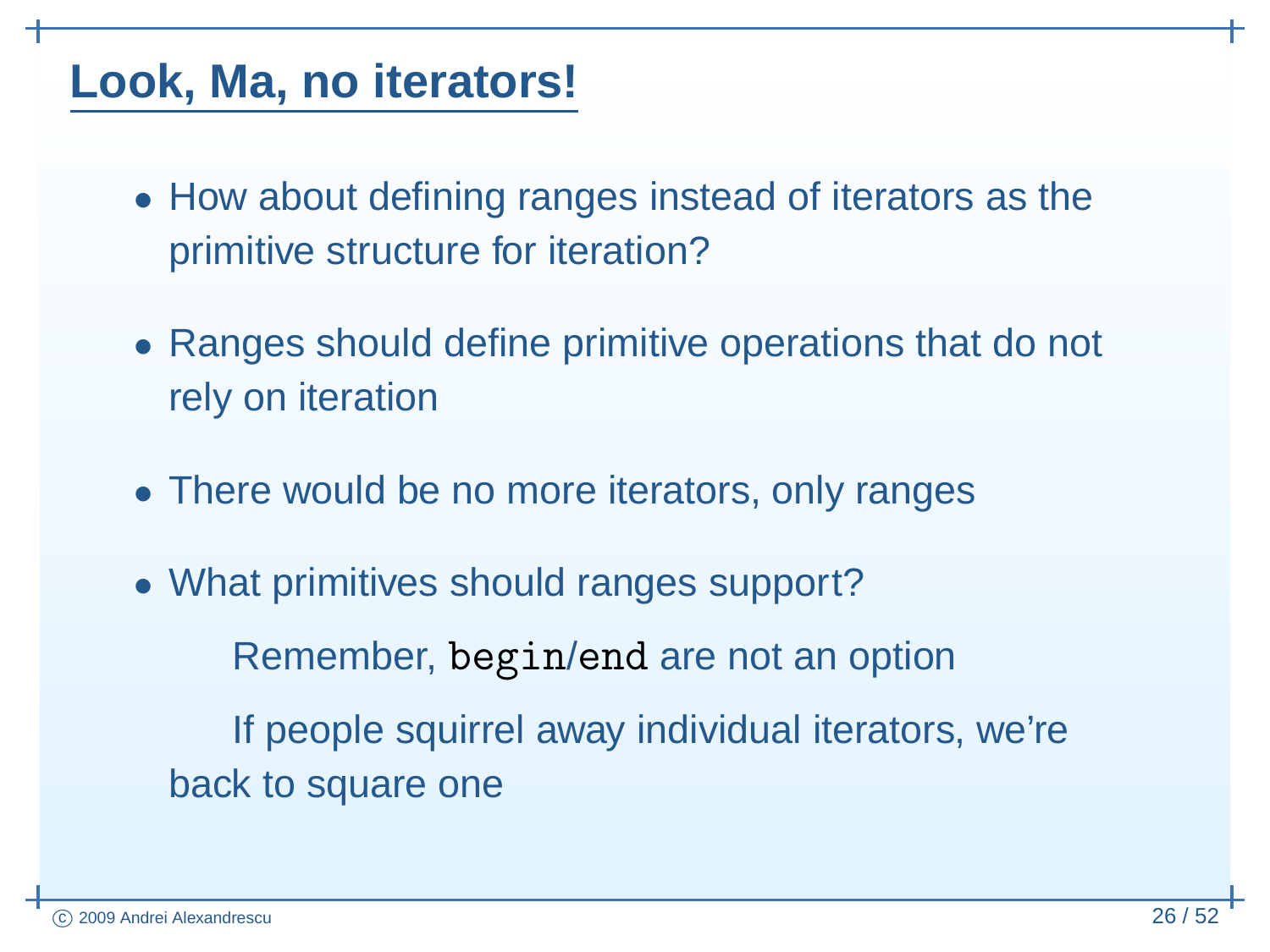### **Defining Ranges**

- All of <algorithm> should be implementable with ranges, and other algorithms as well
- Range primitives should be checkable at low cost
- Yet, ranges should not be less efficient than iterators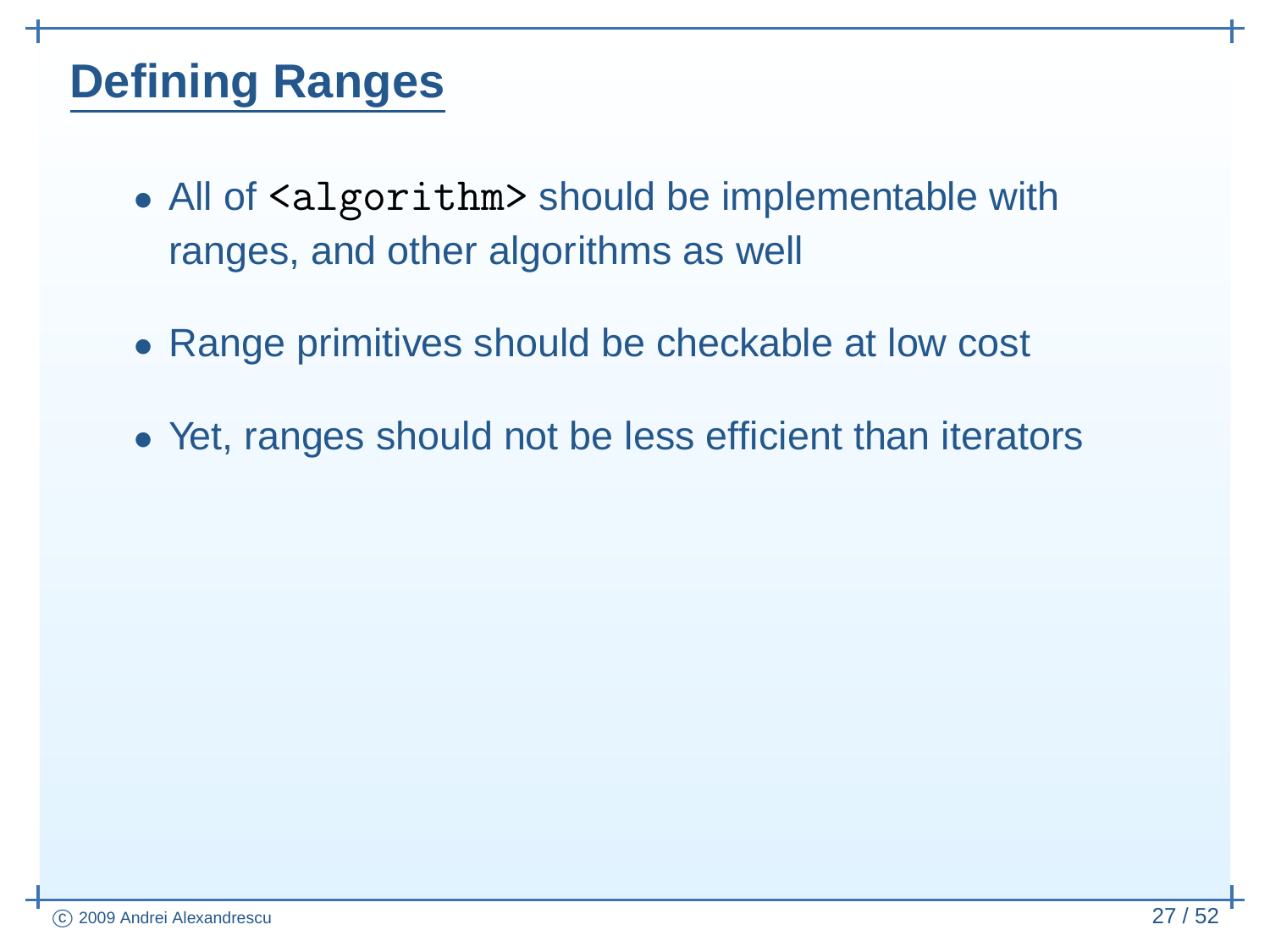### **Input/Forward Ranges**

```
template<class T> struct InputRange {

bool empty() const;
   void popFront();
   T& front() const;
};
```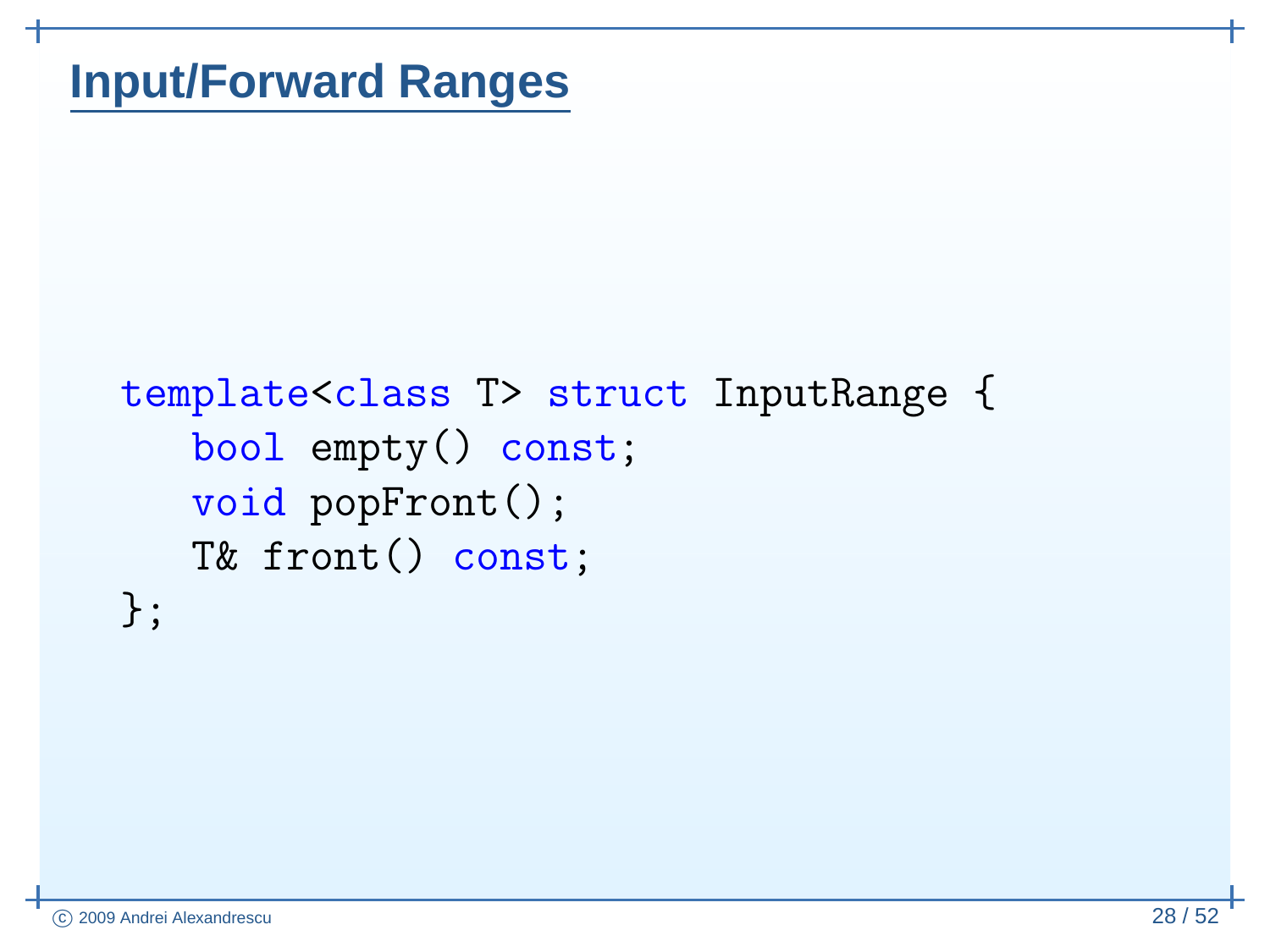### **Verifiable?**

```
template<class T> struct ContigRange {
   bool empty() const { return b >= e; }
   void popFront() {
      assert(!empty());++b;}<br>}

T& front() const {
      assert(!empty());return *b;
   }private:
T *b, *e;};
```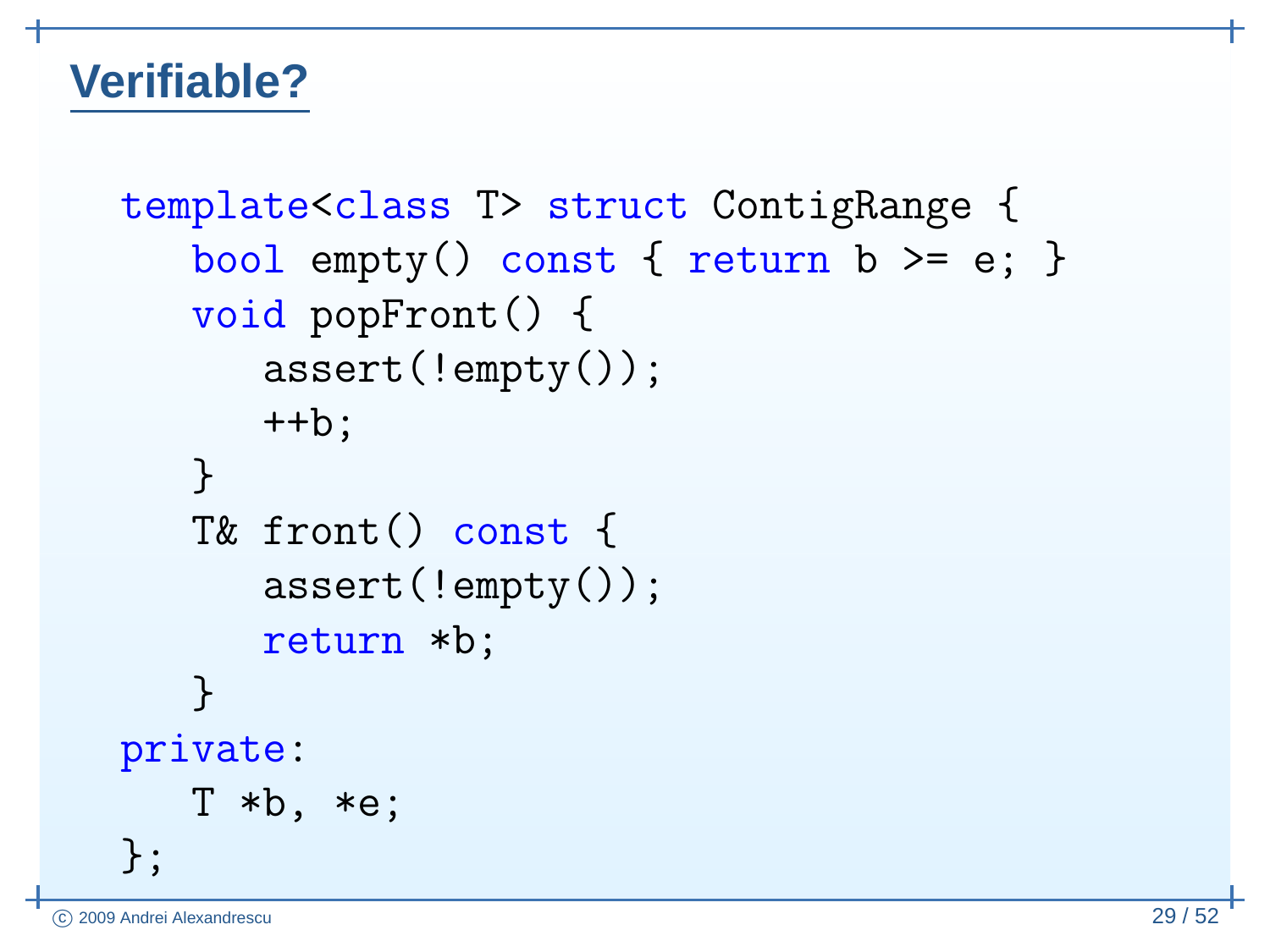### **Find**

```
// Original version per STL
template<class It, class T>
It find(It b, It e, T value) {for (; b != e; ++b)
      if (value == *b) break;
   return b;
}...\texttt{auto i = find(v.begin(), v.end(), value)};if (i != v.end()) \dots
```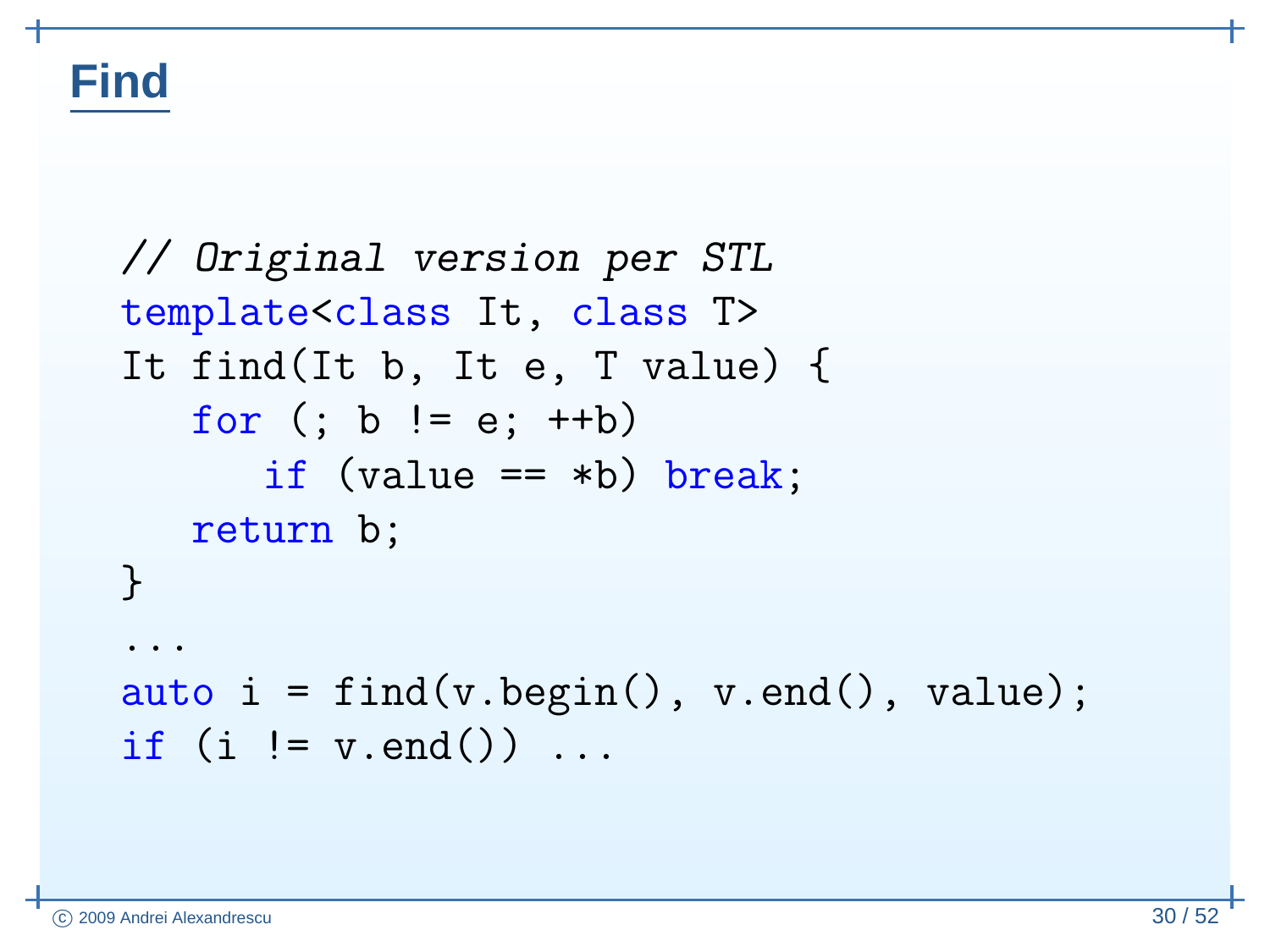### **Design Question**

- What should find with ranges look like?
	- 1. Return <sup>a</sup> range of one element (if found) or zeroelements (if not)?
	- 2. Return the range *before* the found element?
	- 3. Return the range after the found element?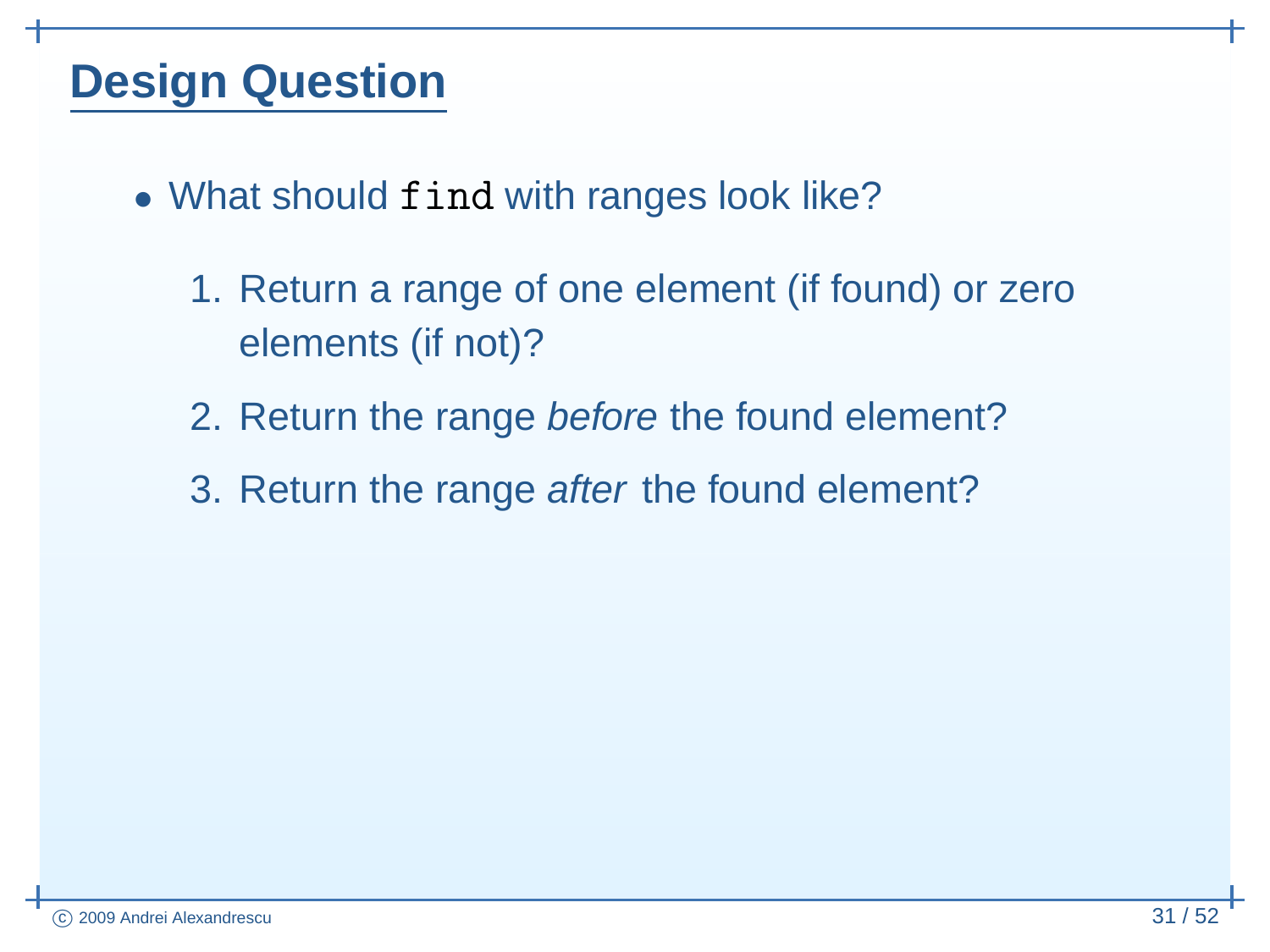### **Design Question**

- What should find with ranges look like?
	- 1. Return <sup>a</sup> range of one element (if found) or zeroelements (if not)?
	- 2. Return the range *before* the found element?
	- 3. Return the range after the found element?
- Correct answer: return the range starting with the foundelement (if any), empty if not found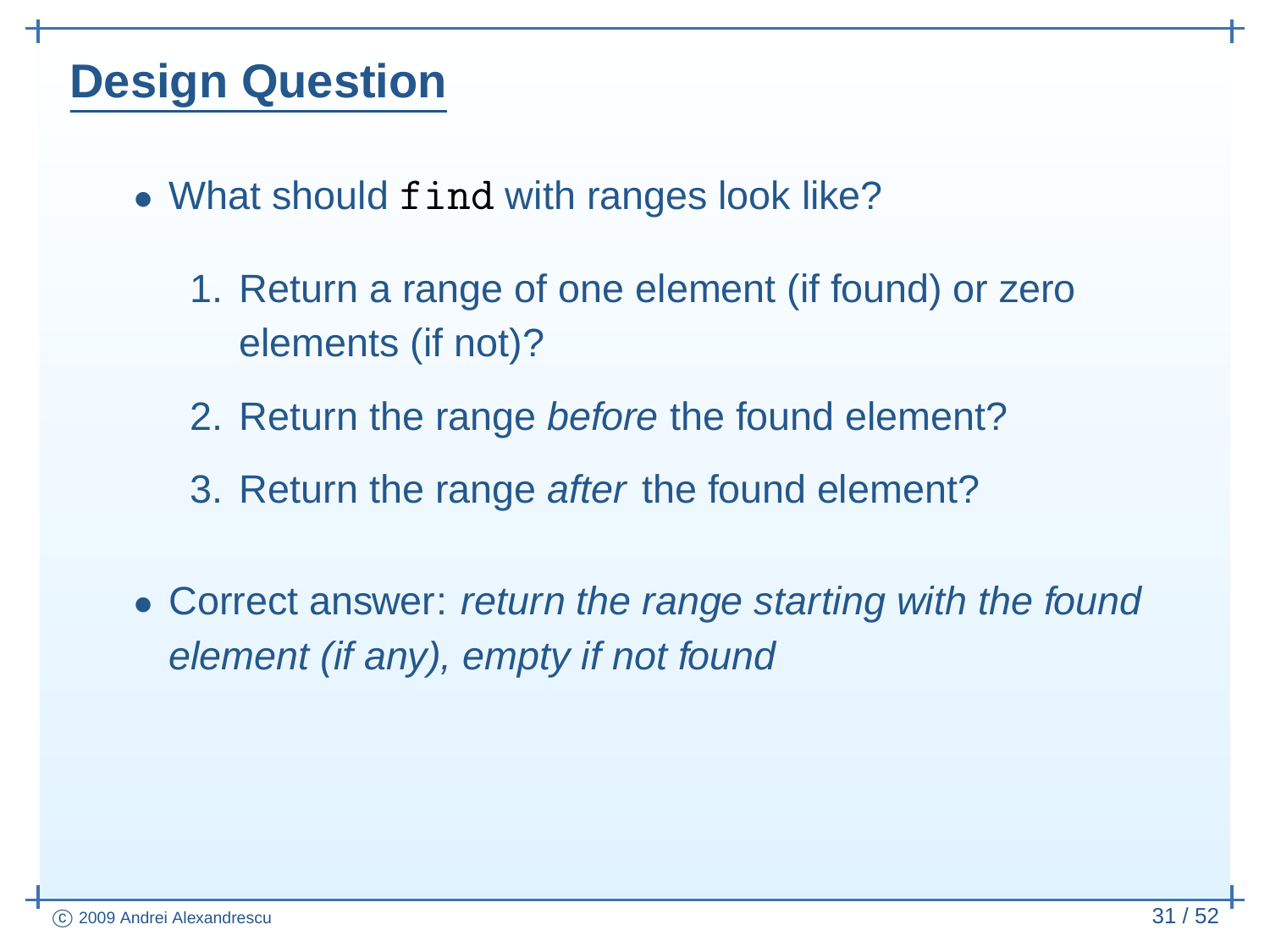### **Design Question**

- What should find with ranges look like?
	- 1. Return <sup>a</sup> range of one element (if found) or zeroelements (if not)?
	- 2. Return the range *before* the found element?
	- 3. Return the range after the found element?
- Correct answer: return the range starting with the foundelement (if any), empty if not foundWhy?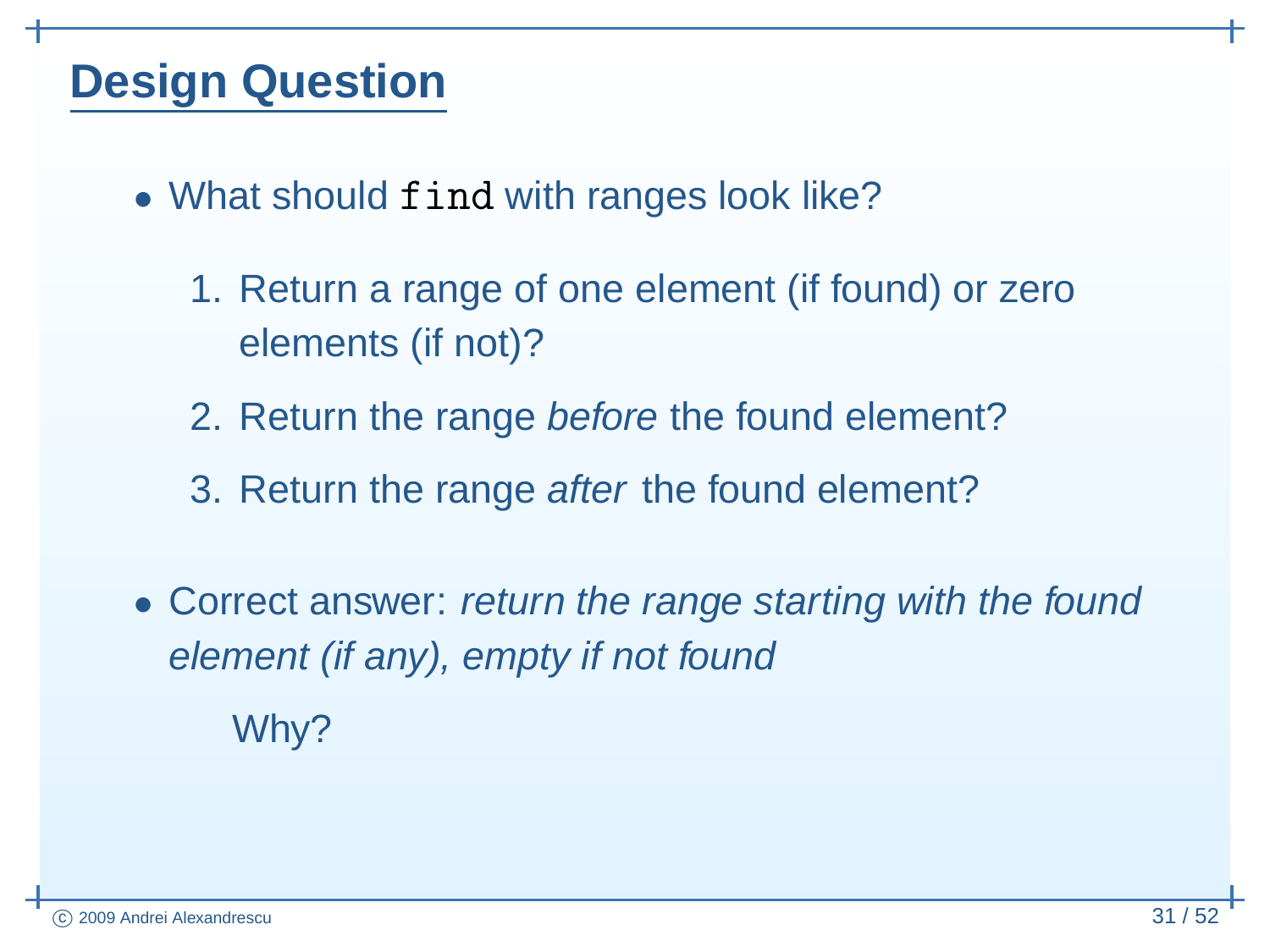### **Find**

```
// Using ranges
template<class R, class T>
R find(R r, T value) {{\tt for} (; !r.empty(); r.pop{\tt Front}()if (value == r.front()) break;
     return r;
}...\texttt{auto}\ \ \texttt{r} \ = \ \texttt{find}(\texttt{v}.\texttt{all}(\texttt{0}\,,\ \texttt{value})\,;if (\text{!r}.\text{empty}()) ...
```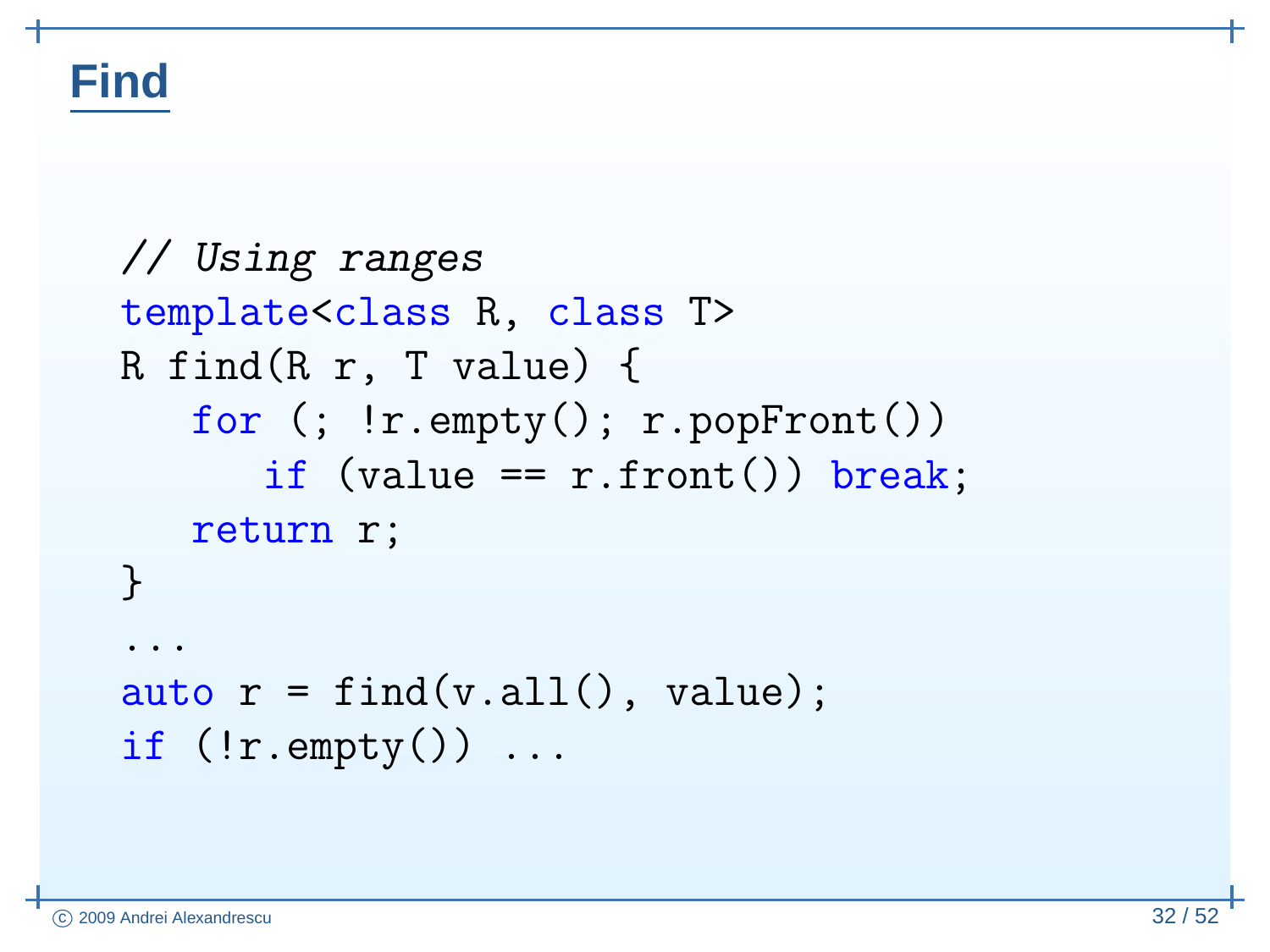### template<class R, class T> R find(R r, T value);

# "Reduces the range r from left until its front is equal with value or r is exhausted."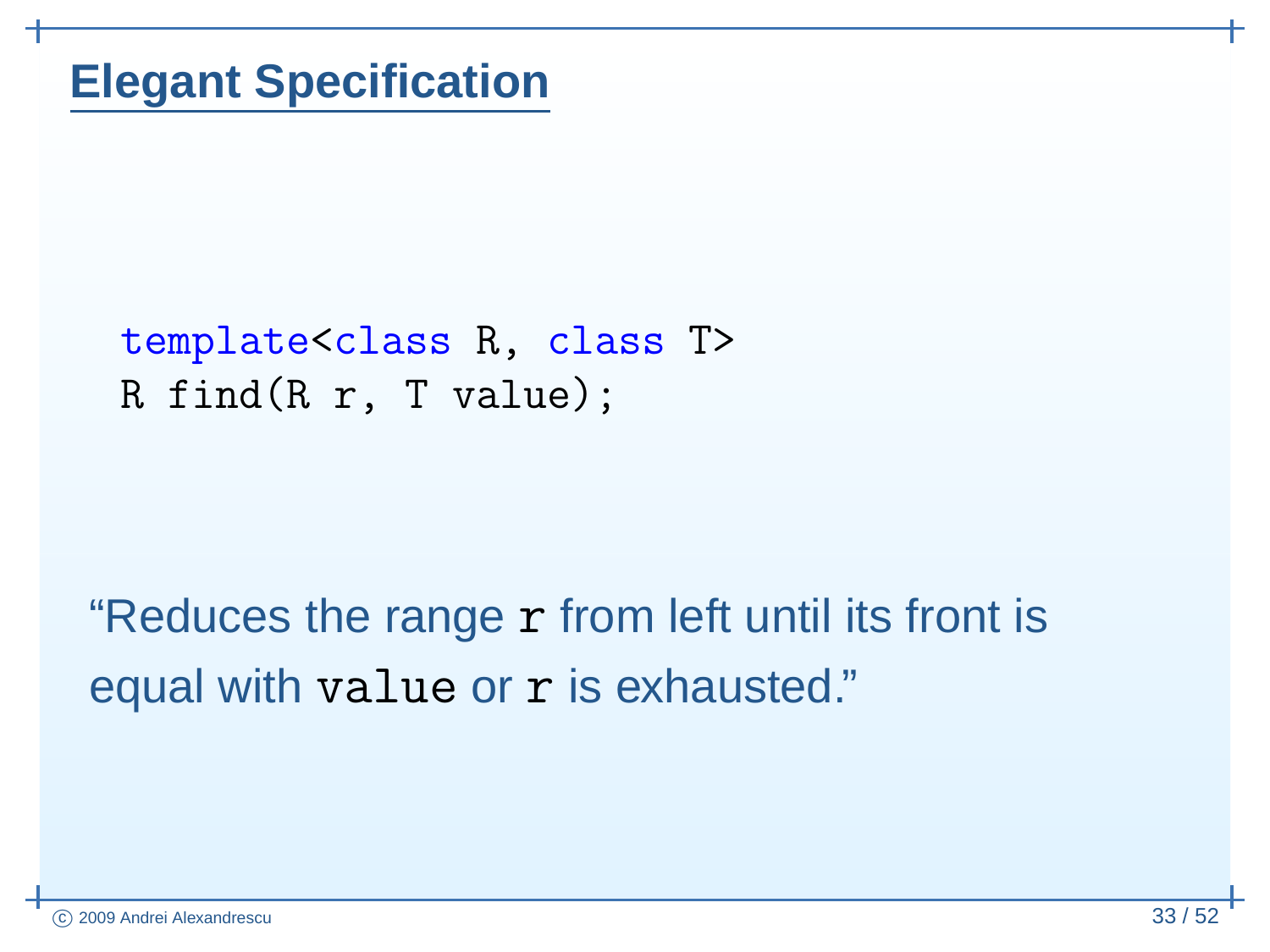```
template<class T> struct BidirRange {

bool empty() const;
   void popFront();
   void popBack();
   T& front() const;
   T& back() const;};
```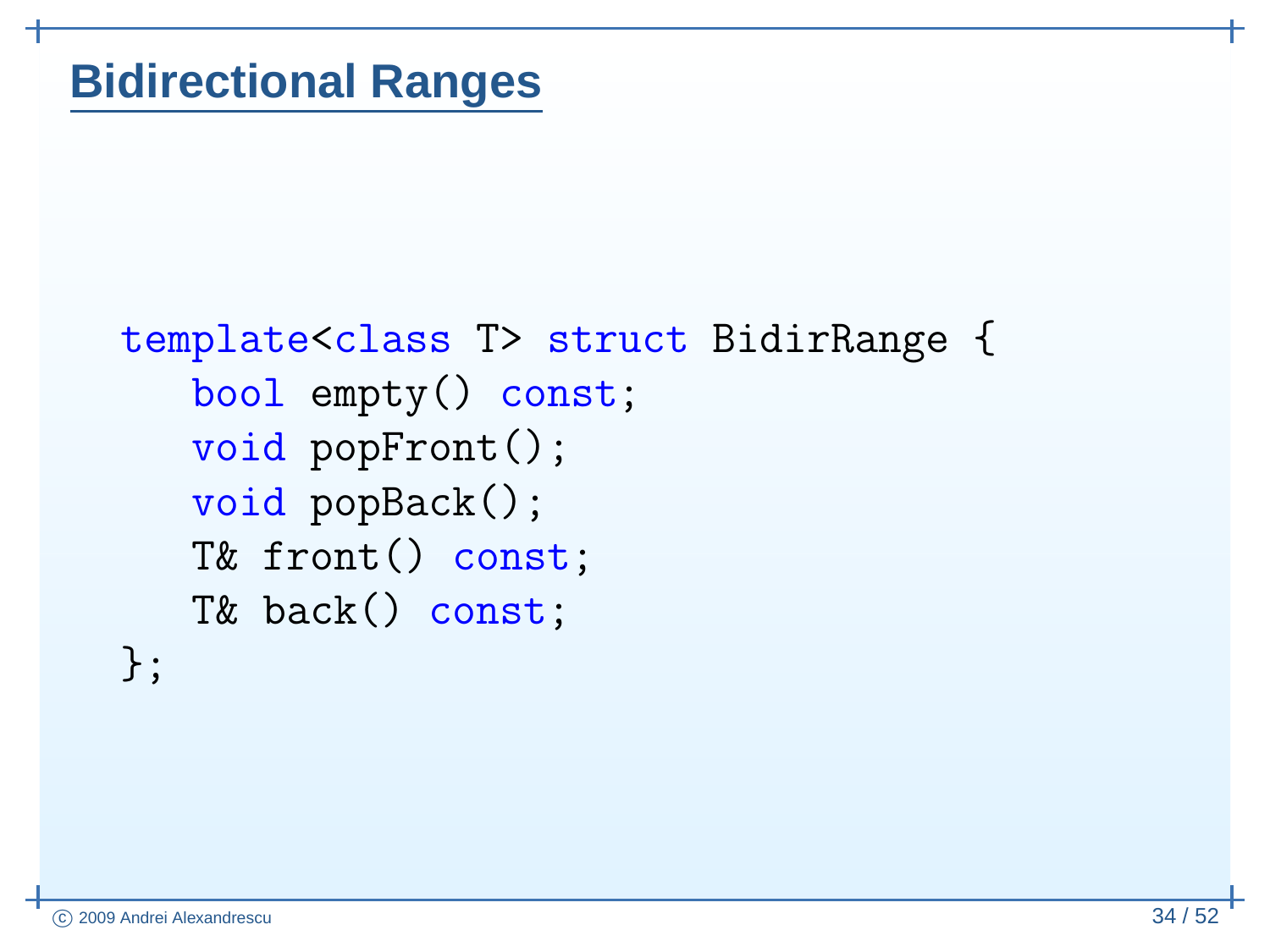### **Reverse Iteration**

```
template<class R> struct Retro {
   bool empty() const { return r.empty(); }
   void popFront() { return r.popBack(); }
   void popBack() { return r.popFront(); }
   E<R>::Type& front() const { return r.back(); }
   E<R>::Type& back() const { return r.front(); }
   R r;};
template<class R> Retro<R> retro(R r) {
   return Retro<R>(r);
}
template<class R> R retro(Retro<R> r) {
   return r.r; // klever
}
```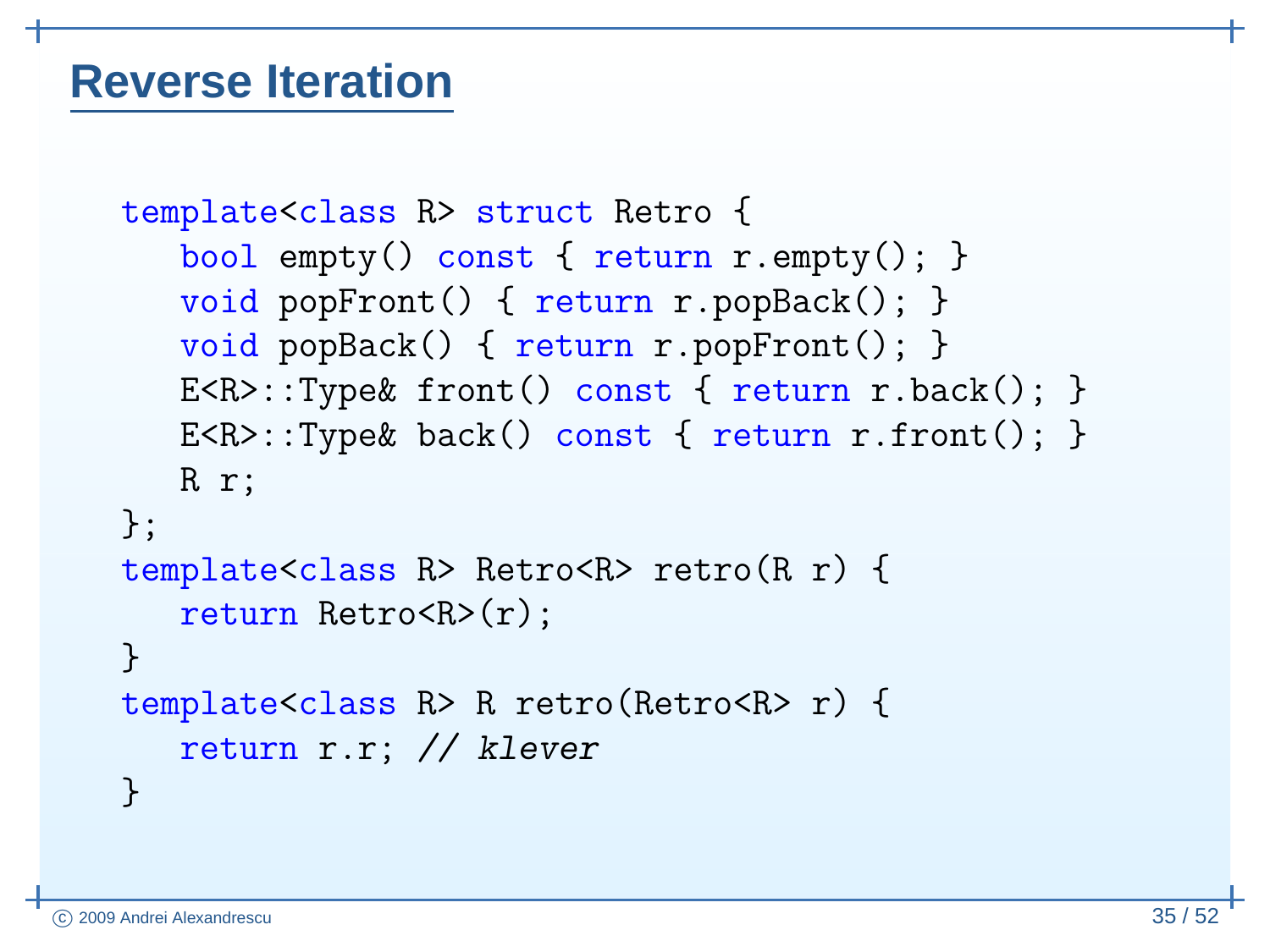```
template<class R, class T>
R find_end(R r, T value) {return\_retro(find(retro(r));}
```
- No more need for rbegin, rend
- Containers define all which returns <sup>a</sup> range
- $\bullet$ To iterate backwards: retro(cont.all())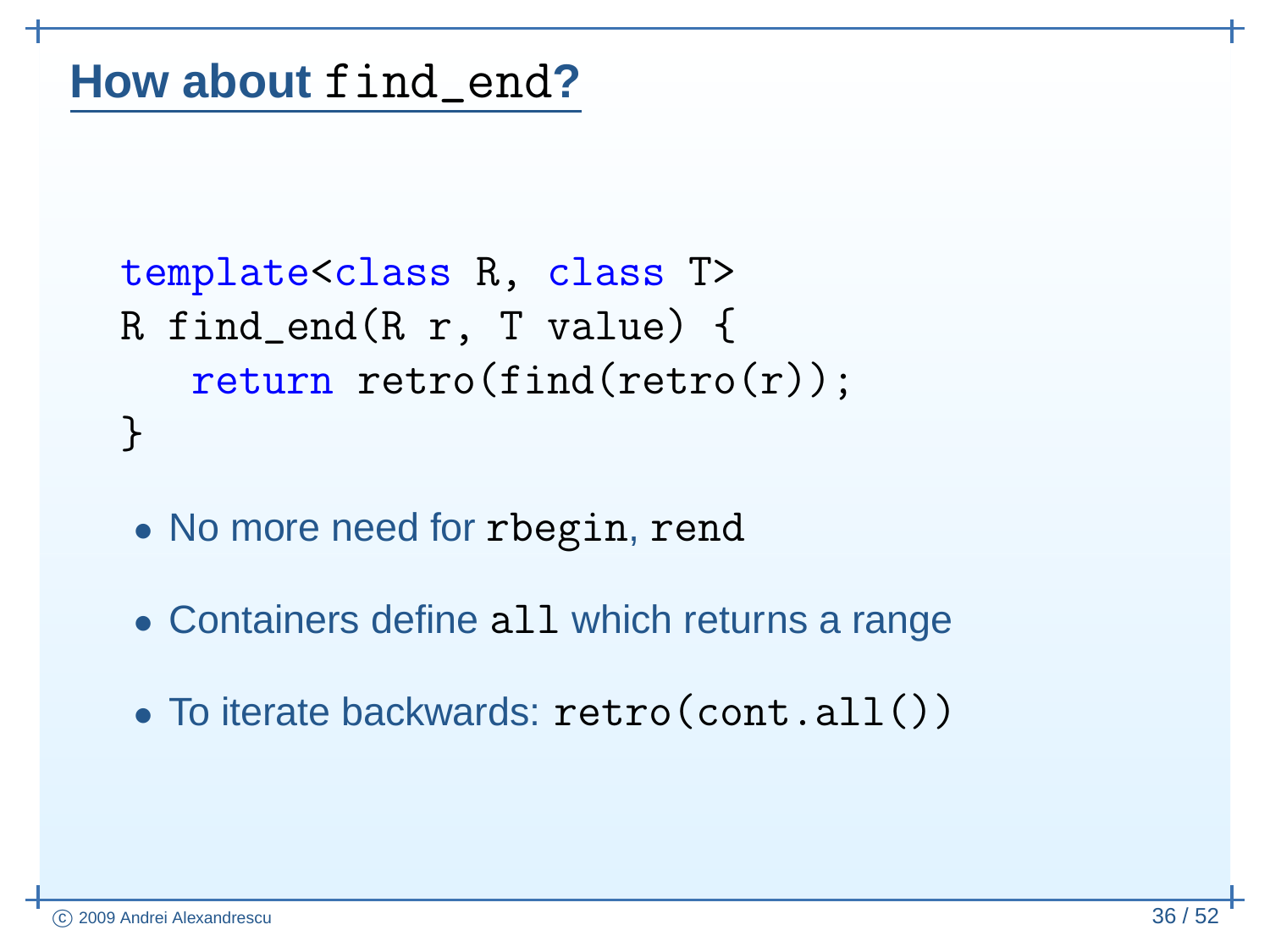# find\_end **with iterators sucks**

```
// find_end using reverse_iterator
template<class It, class T>
It find_end(It b, It e, T value) {
It r = find(reverse_iterator<It>(e),
reverse_iterator<It>(b), value).base();return r == b ? e : --r;}
```
- Crushing advantage of ranges: much terser code
- Easy composition because only one object needs to becomposed, not two in sync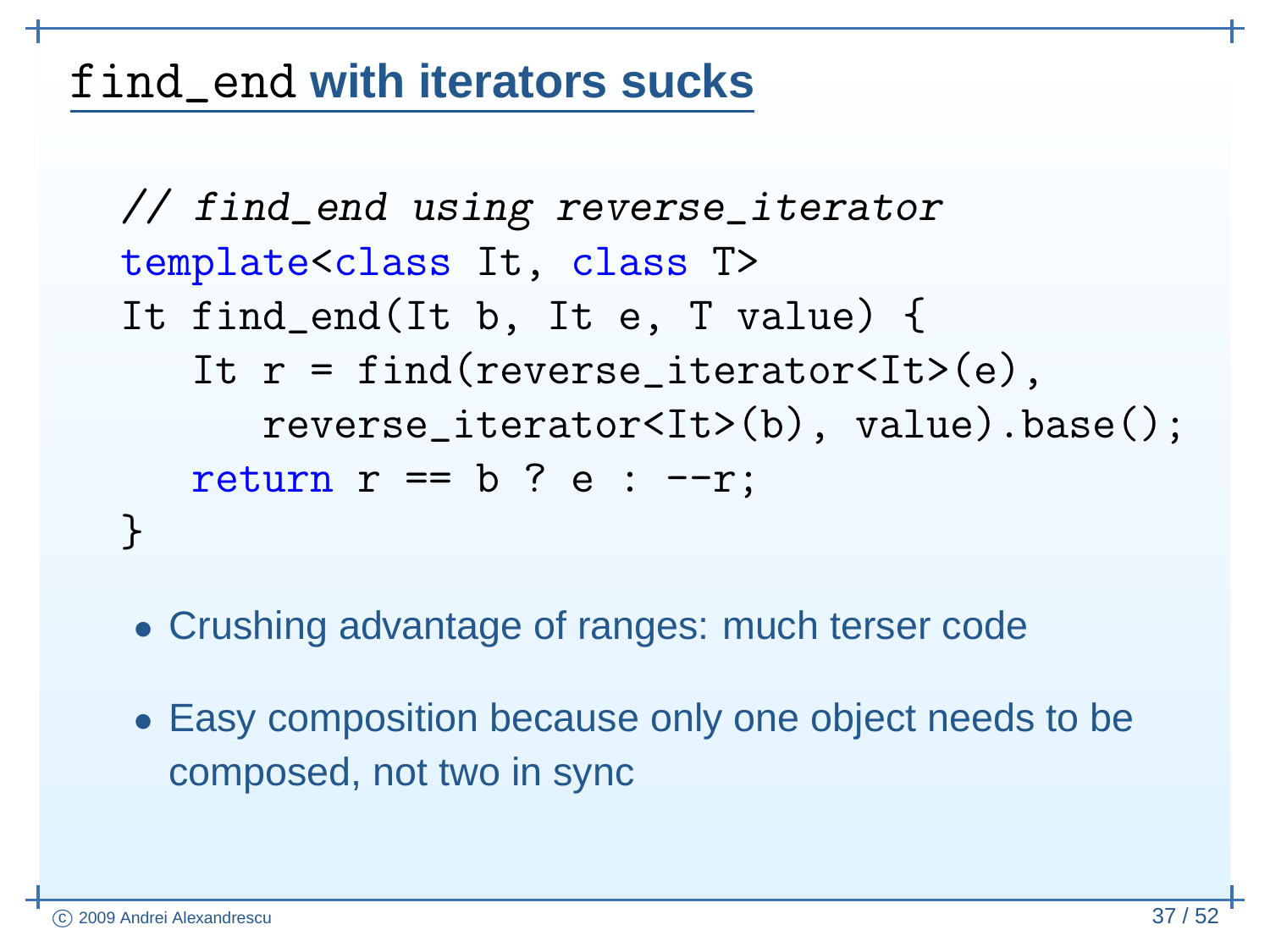### **More composition opportunities**

• Chain: chain several ranges together

Elements are not copied!

Category of range is the *weakest* of all ranges

- Zip: span several ranges in lockstepNeeds Tuple
- Stride: span <sup>a</sup> range several steps at onceIterators can't implement it!
- Radial: span <sup>a</sup> range in increasing distance from itsmiddle (or any other point)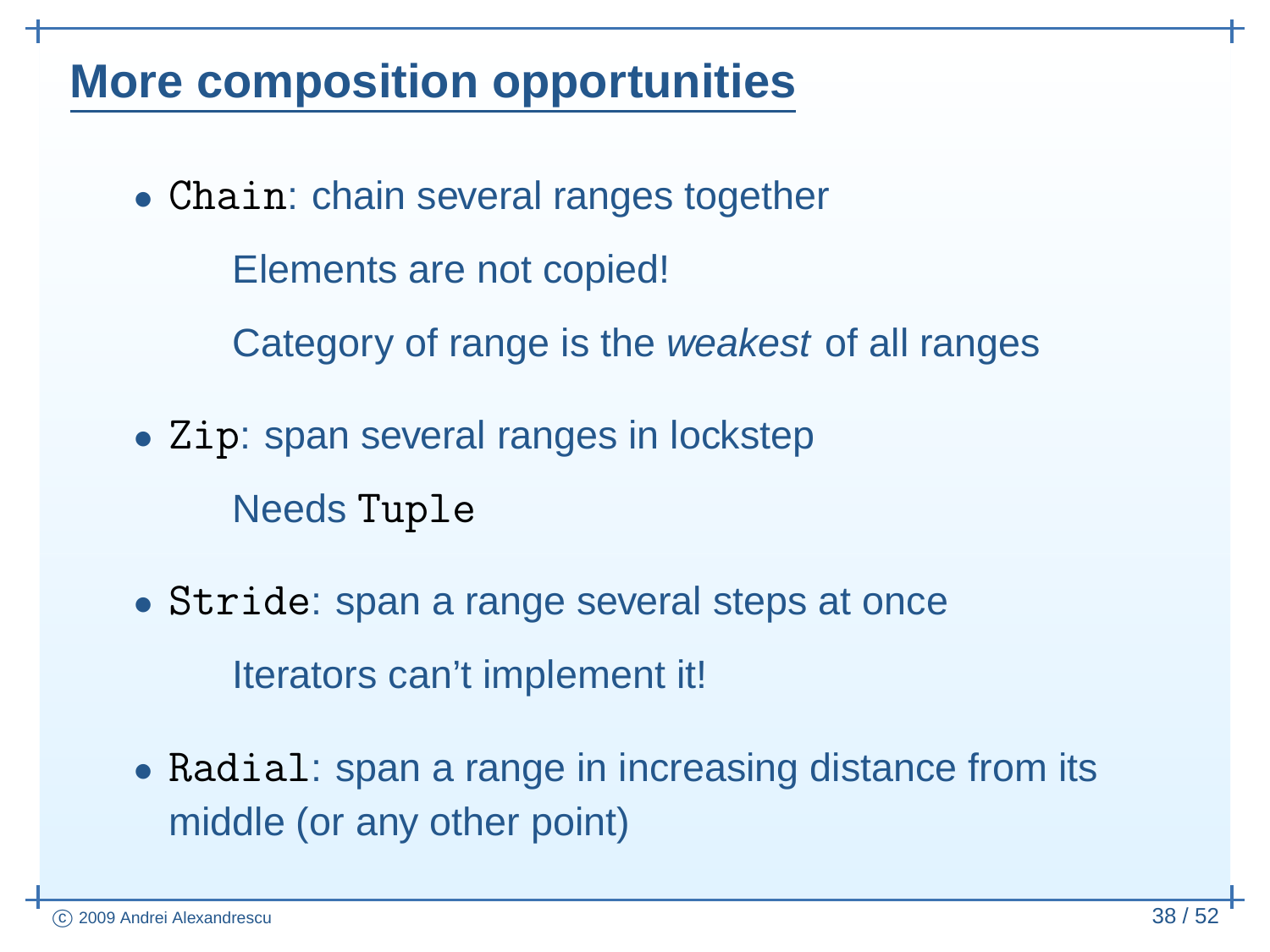### **How about three-iterators functions?**

template<class It1, It2> void copy(It1 begin, It1 end, It2 to); template<class It> void partial\_sort(It begin, It mid, It end); template<class It> void rotate(It begin, It mid, It end); template<class It, class Pr> It partition(It begin, It end, Pr pred);template<class It, class Pr> It inplace\_merge(It begin, It mid, It end);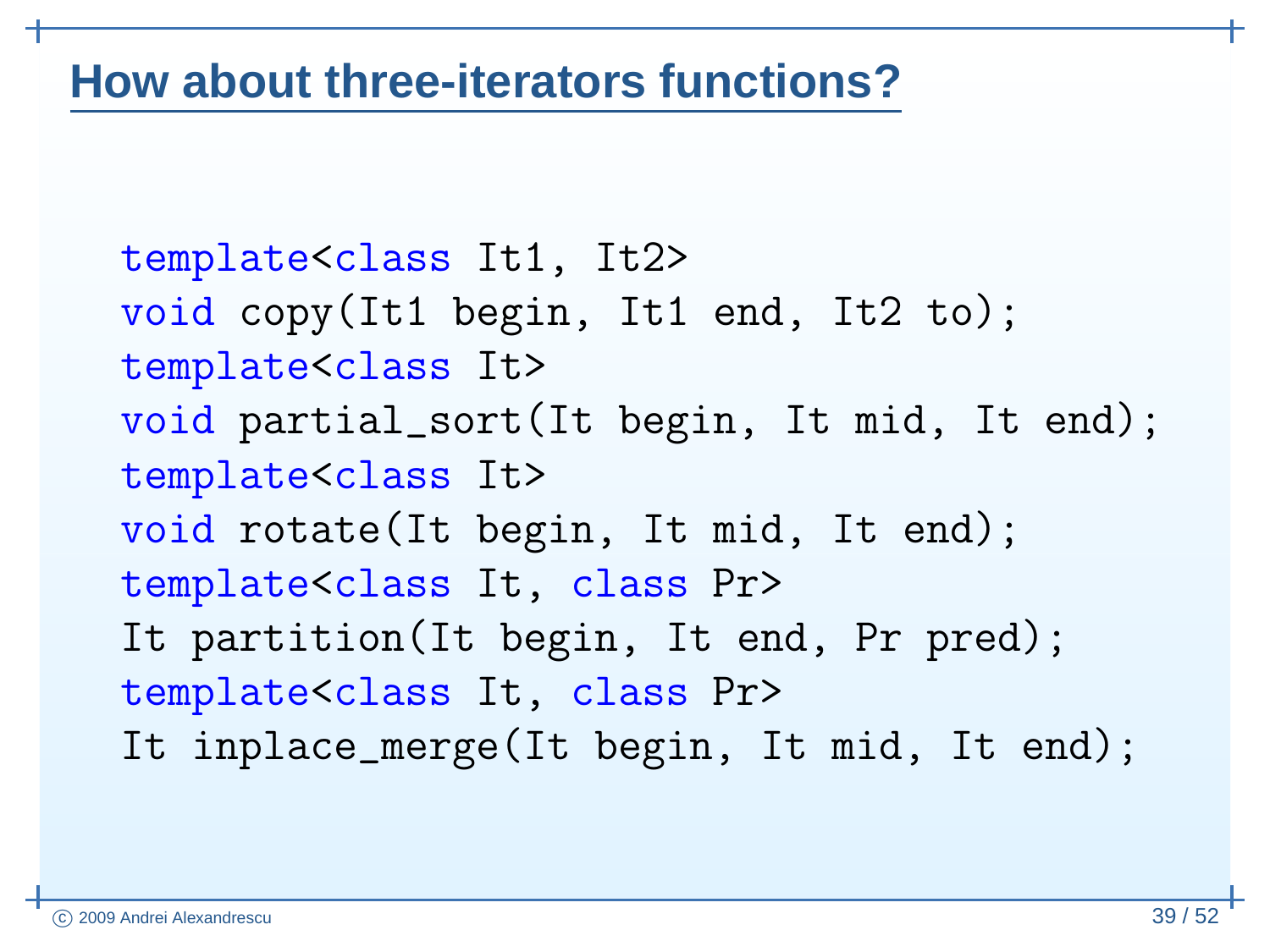"Where there's hardship, there's opportunity."

### I. Meade Etop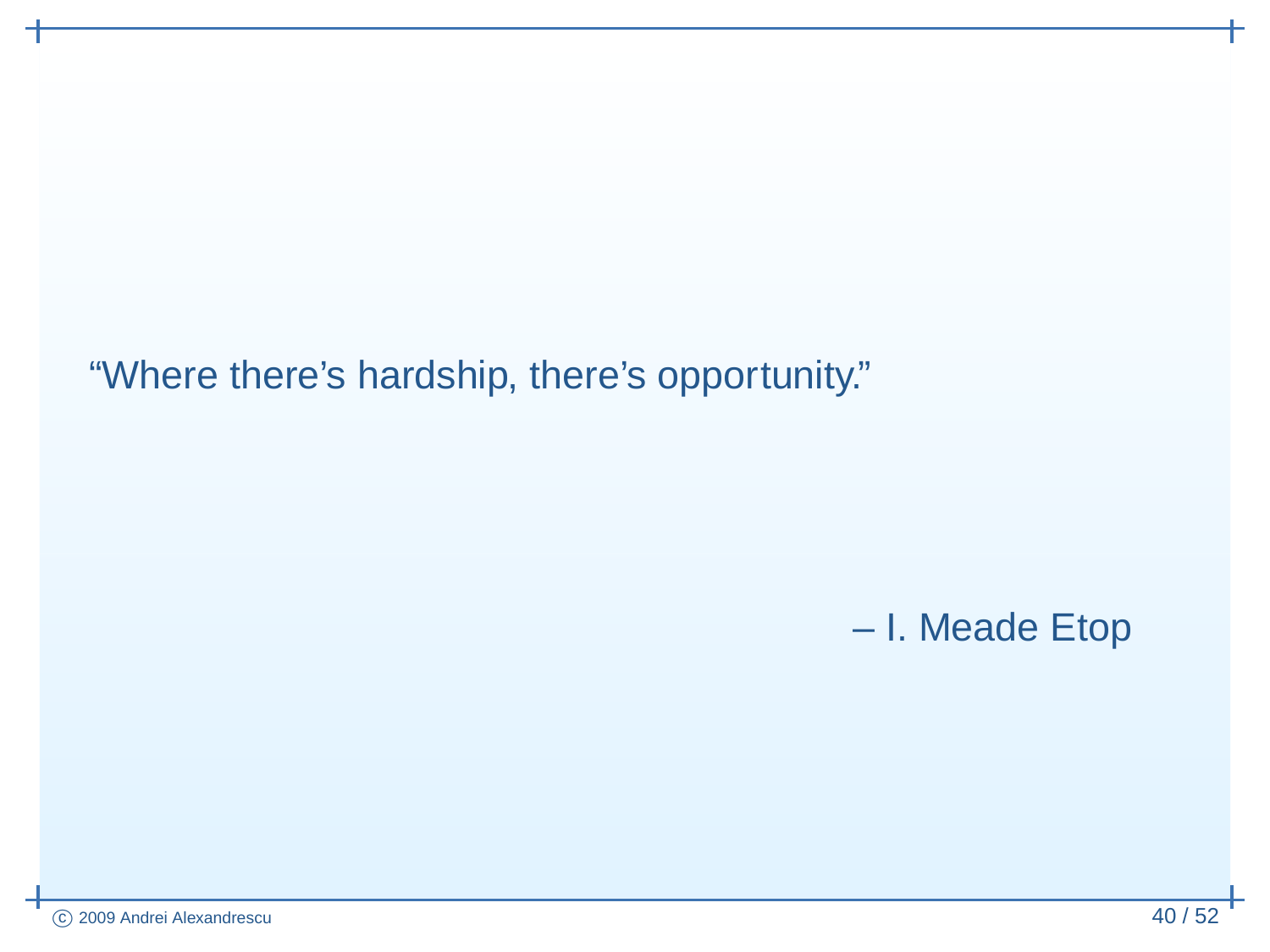```
template<class R1, class R2>
R2 copy(R1 r1, R2 r2);
```
• Spec: Copy r1 to r2, returns untouched portion of r2

```
vector<float> v;
list<int> s;
deque<<mark>double></mark> d;
\mathtt{copy}(\mathtt{chain(v, s), d)};
```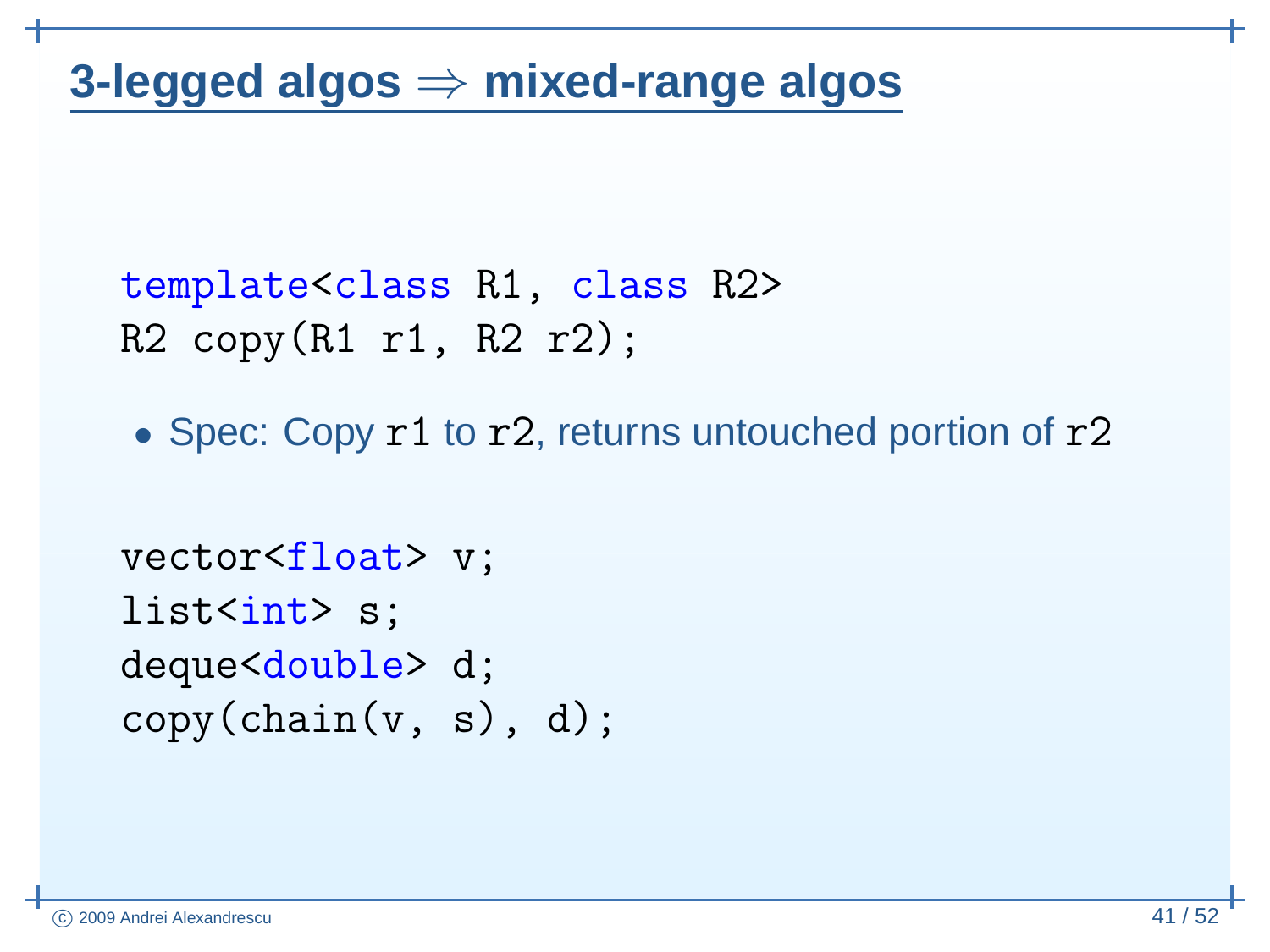# **3-legged algos** <sup>⇒</sup> **mixed-range algos**

template<class R1, class R2> void partial\_sort(R1 r1, R2 r2);

- Spec: Partially sort the concatenation of r1 and r2 such that the smallest elements end up in  $\mathtt{r1}$
- You can take <sup>a</sup> vector and <sup>a</sup> deque and put the smallest elements of *both* in the array!

```
vector<double> v;
deque<double>d;

partial_sort(v, d);
```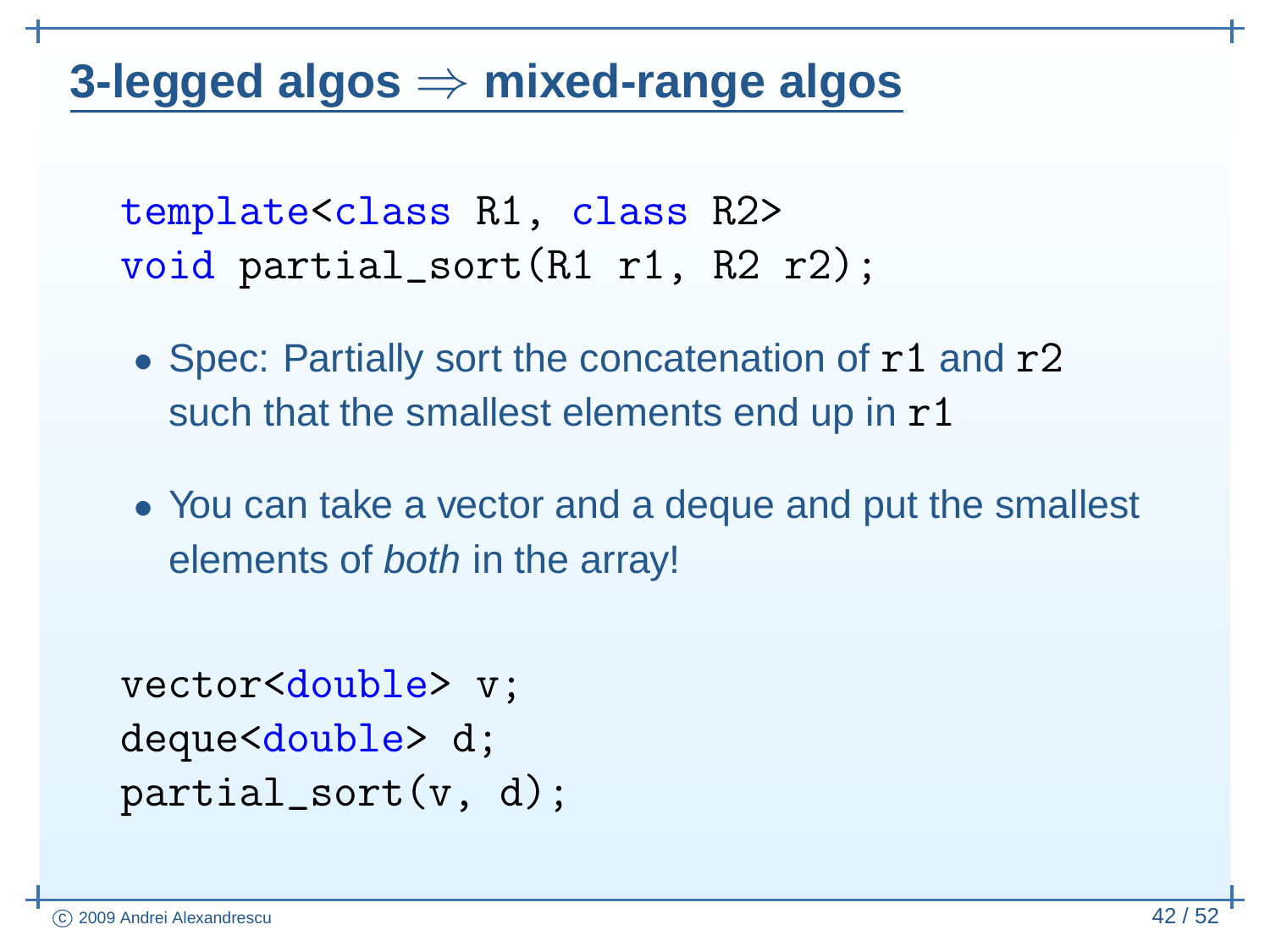```
vector<double> v1, v2;
deque<double> d;
partial_sort(v1, chain(v2, d));sort(chain(v1, v2, d));
```
- Algorithms can now operate on any mixture of rangesseamlessly without any extra effort
- Try *that* with iterators!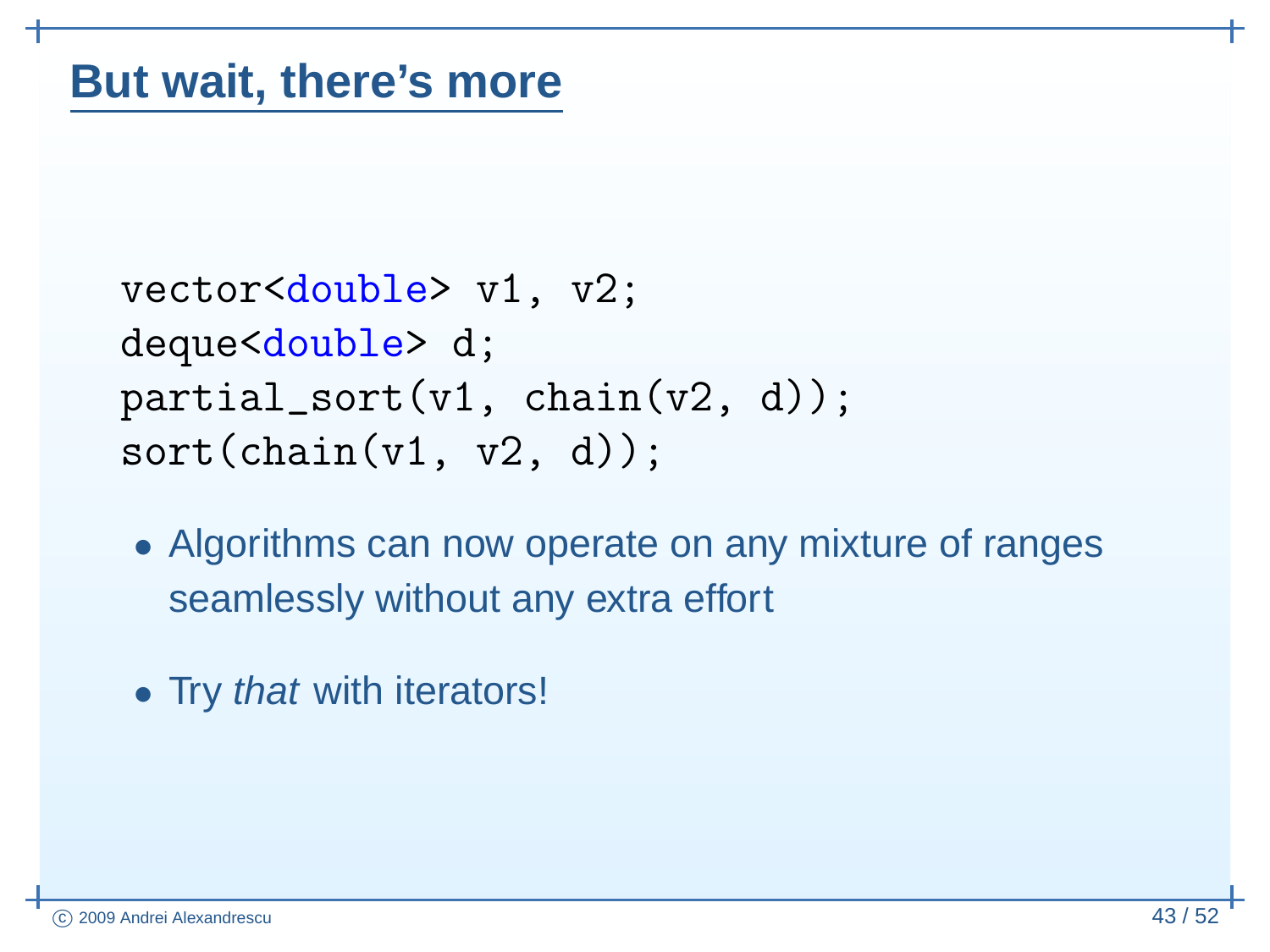```
vector<double> vd;
vector<string> vs;

// sort the two in lockstep
sort(zip(vs, vd));
```
- Range combinators allow myriads of new uses
- Possible in theory with iterators, but the syntax wouldexplode (again)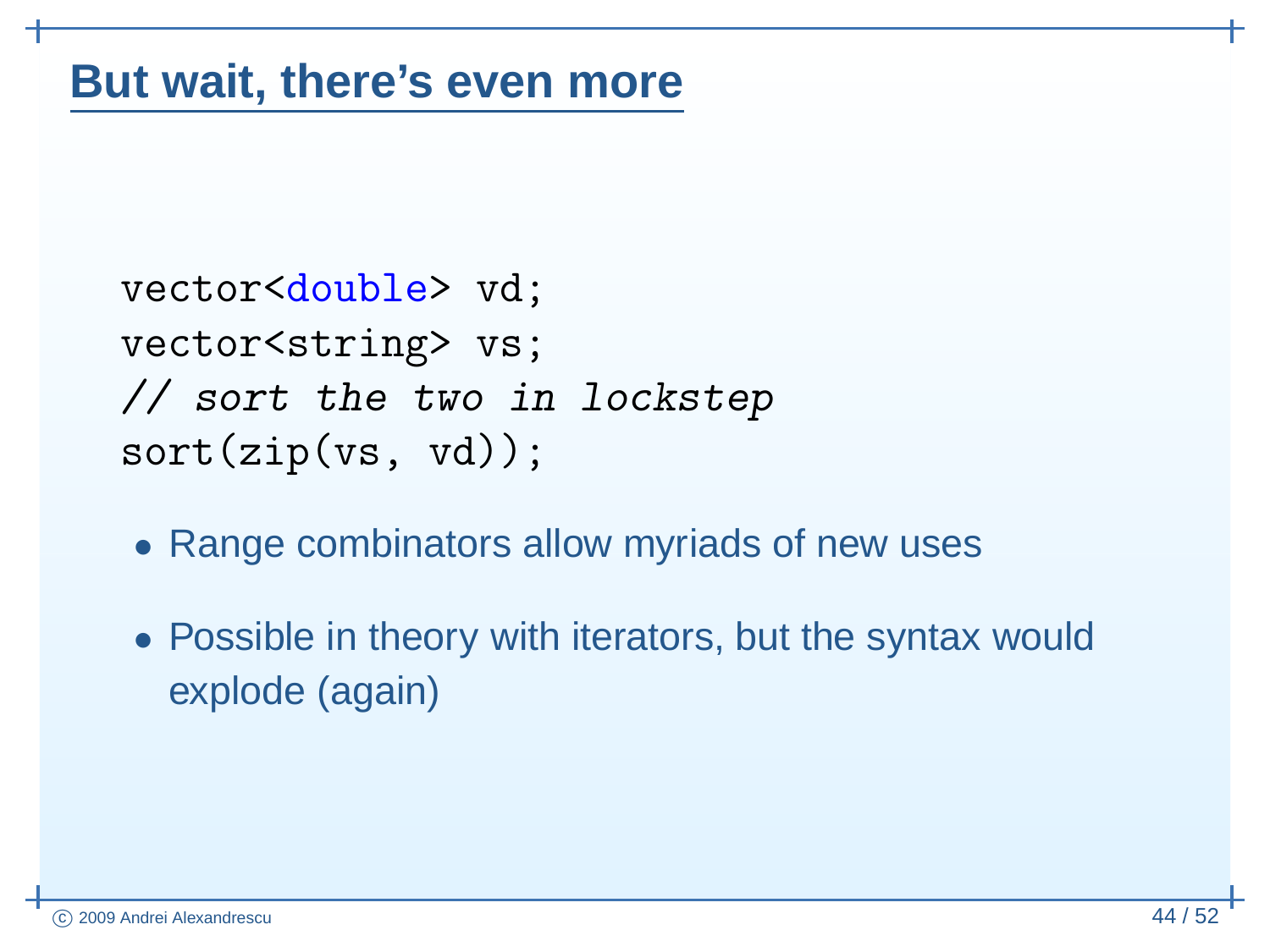### **Output ranges**

• Freedom from pointer syntax allows supporting different types

```
struct OutRange {
   typedef Typelist<int, double, string> Types;
   void put(int);
   void put(double);
   void put(string);
}
```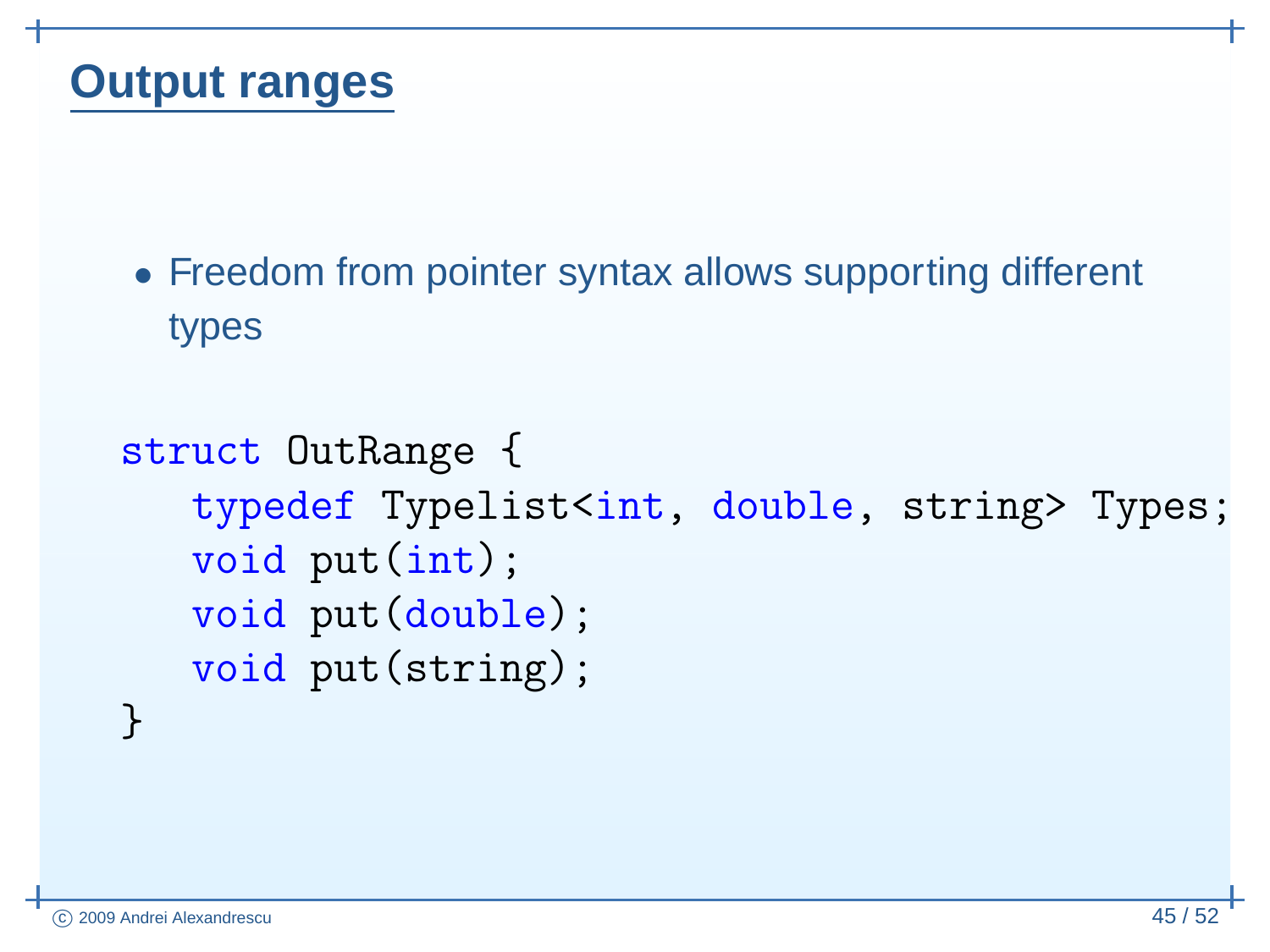# <span id="page-59-0"></span>**Back to copying** stdin **to** stdout

```
#include <...>
int main() {
   copy(istream_range<string>(cin),ostream_range(cout, "\n"));}
```
- $\bullet$  $\bullet$  Finally, a step forward: a one-liner that fits on one line<sup>[1](#page-59-0)</sup>
- ostream\_range does not need to specify string

```
<sup>1</sup> slide limitations notwithstanding
```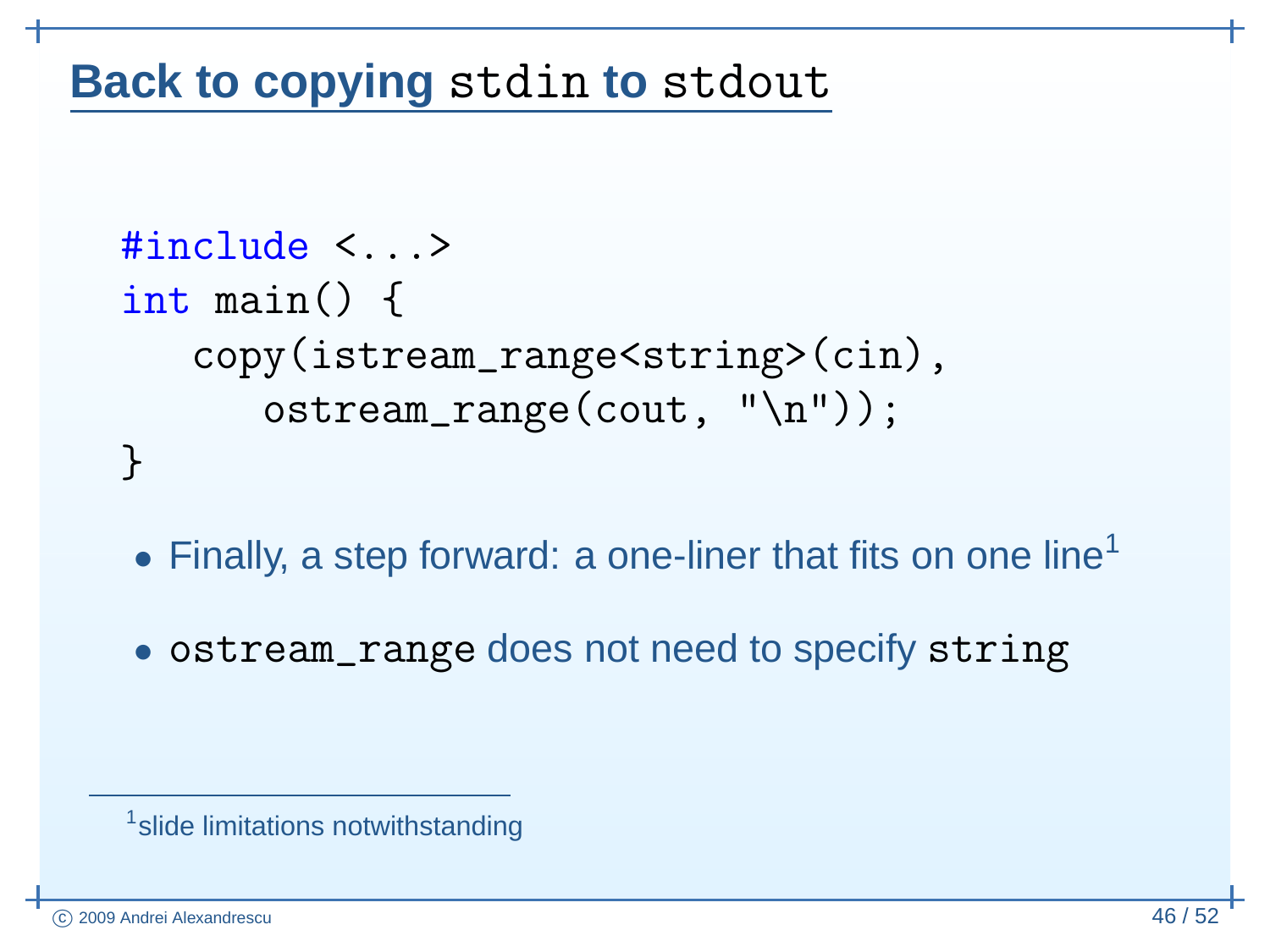### **Infinite ranges**

- Notion of infinity becomes interesting with ranges
- Generators, random numbers, series, . . . are infiniteranges
- Infinity is <sup>a</sup> trait distinct from the five classic categories; any kind of range may be infinite
- Even <sup>a</sup> random-access range may be infinite!
- Statically knowing about infinity helps algorithms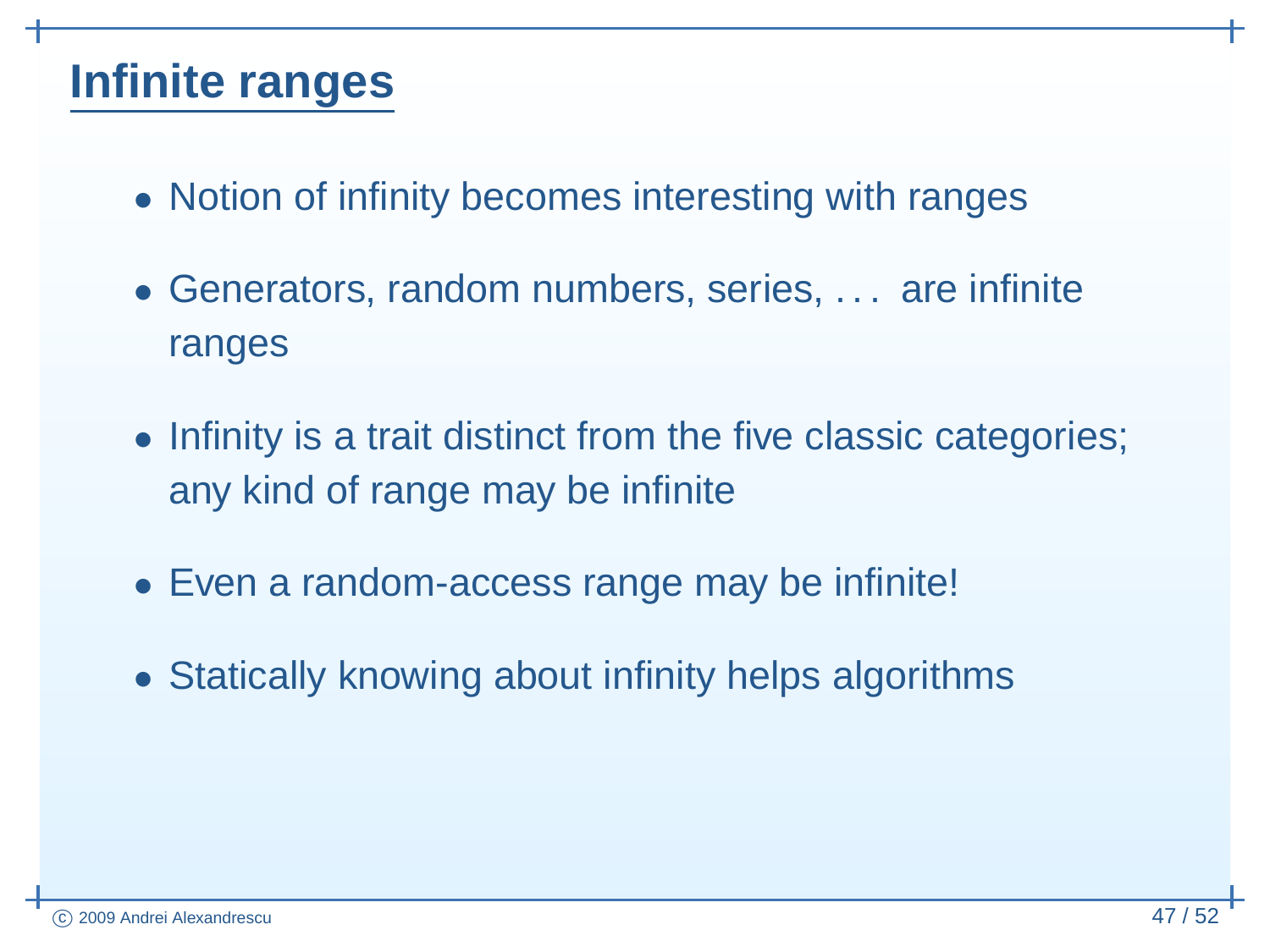### has\_size

- Whether <sup>a</sup> range has an efficiently computed size is another independent trait
- (Index entry: list.size, endless debate on)
- Even an input range can have <sup>a</sup> known size, e.g. take(100, rndgen) which takes <sup>100</sup> randomnumbers
	- ◦ $\circ$  take(100, r) has length 100 if r is infinite
	- $\circ$  length  $\min(100, r.size() )$  if  $r$  has known length
	- $\circ$  unknown length if  ${\tt r}$  is finite with unknown length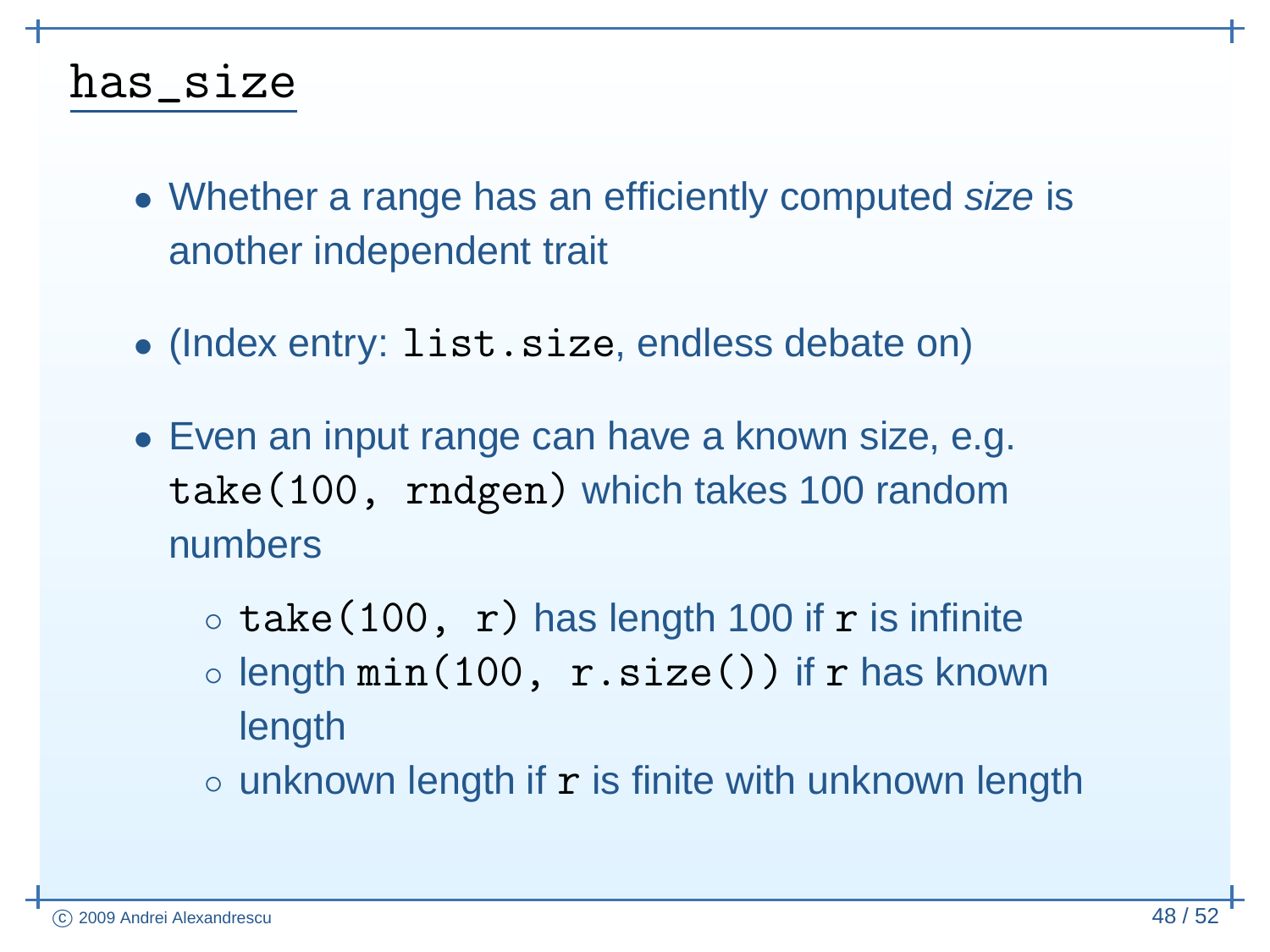### **A Twist**

- Can <algorithm> be redone with ranges?
- D's stdlib offers <sup>a</sup> superset of <algorithm> in modules std.algorithm and std.range (google for them)
- Ranges pervade D: algorithms, lazy evaluation, randomnumbers, higher-order functions, foreachstatement...
- Some opportunities not yet tapped—e.g. filters(input/output ranges)
- Check "The Case for D" in Doctor Dobb's Journal, coming soon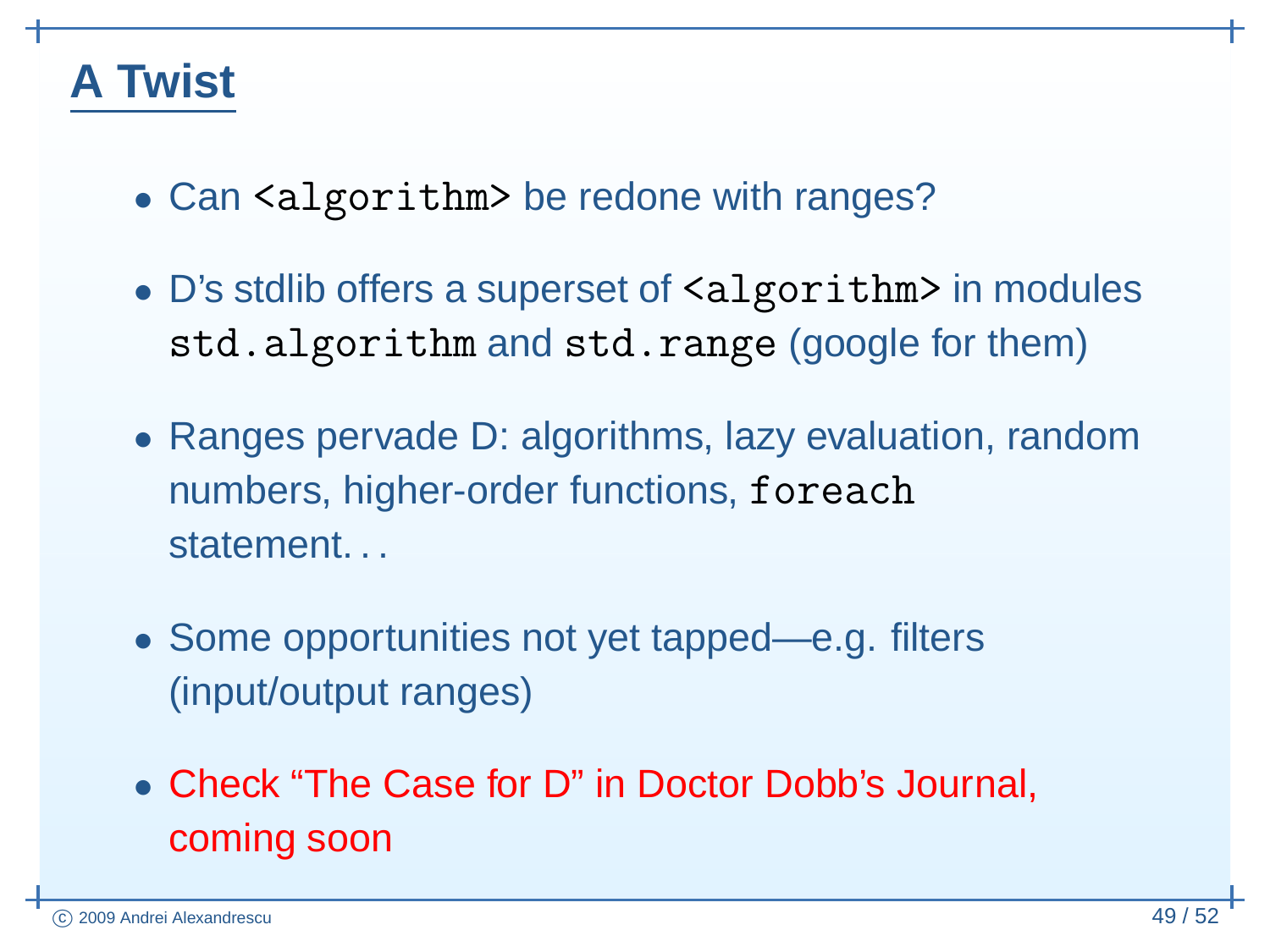### **Conclusion**

- Ranges are <sup>a</sup> superior abstraction
- Better checking abilities (not perfect still)
- Easy composition
- Range-based design offers much more than <sup>a</sup> port of iterator-based functions to ranges
- Exciting development taking STL one step further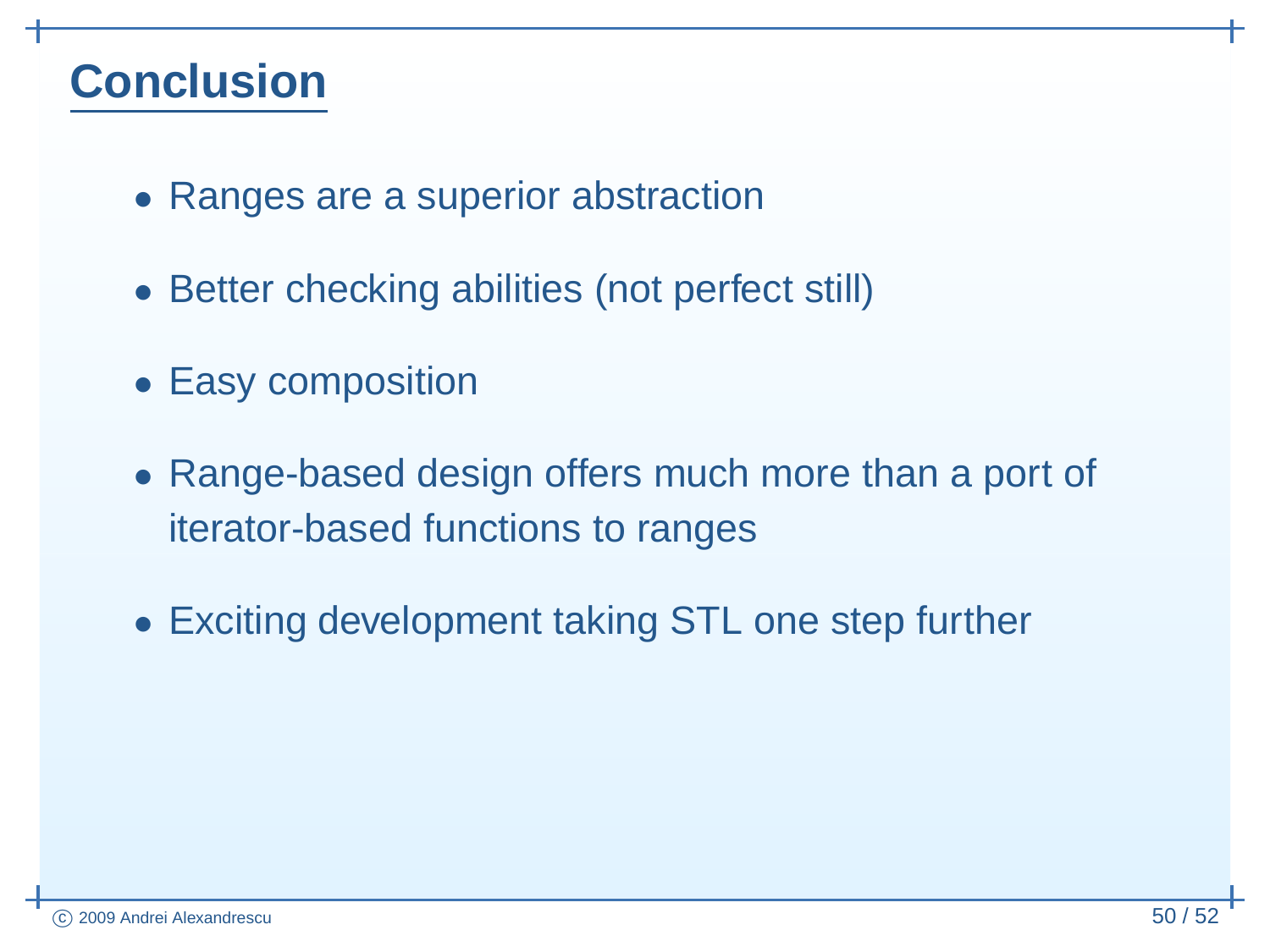# Please note: "The D Programming Language" soon to appear on Safari'sRough Cuts.